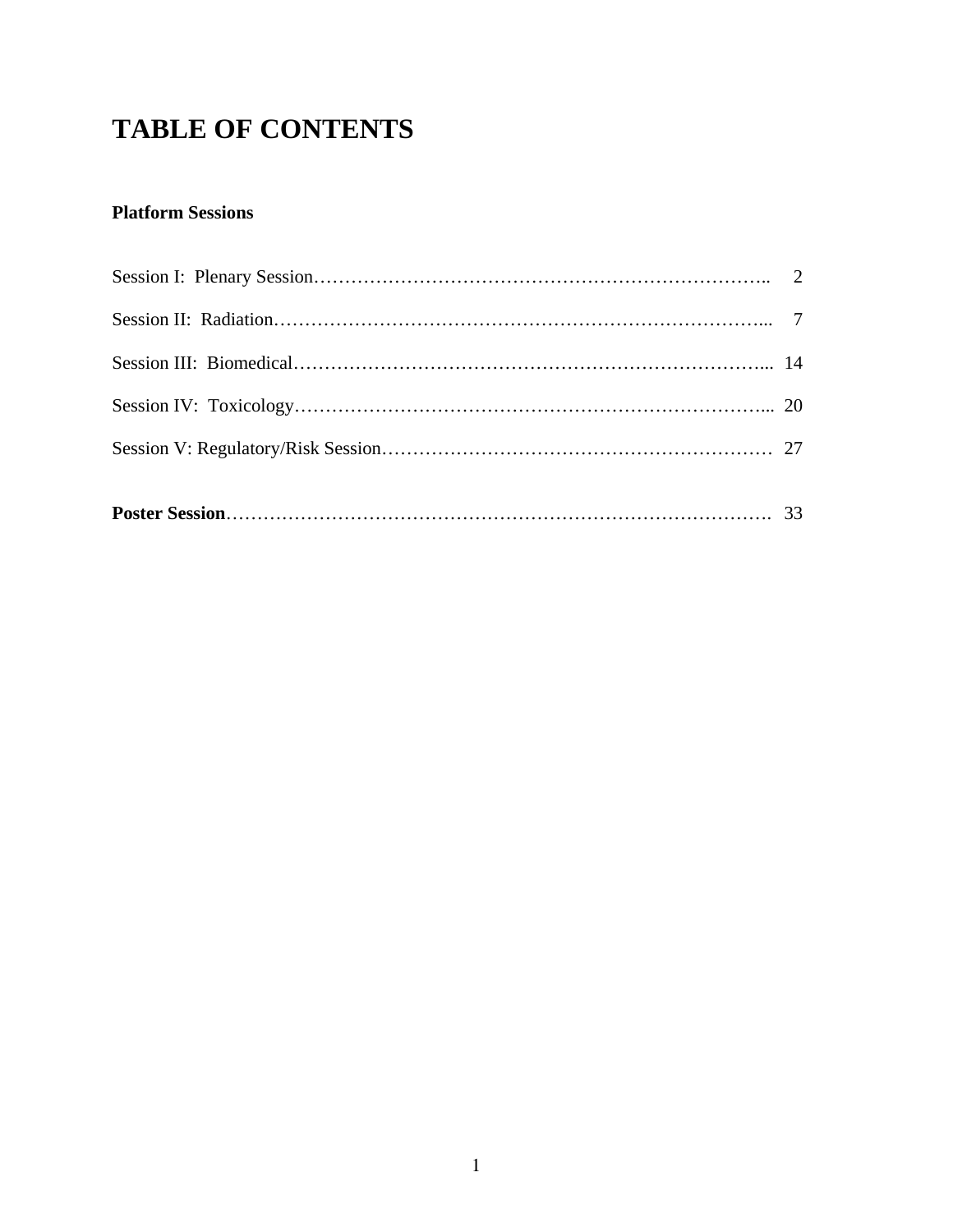## **SESSION I: PLENARY SESSION**

## **TEMPORAL HORMESIS ASSOCIATED WITH HEART FAILURE AND ANIMAL ASTHMA MODEL**

*Richard A. Bond, University of Houston, Houston, TX Zsuzsanna Callaerts-Vegh, University of Houston, Houston, TX* 

## **REFLECTIONS ON TWENTY YEARS IN RISK ASSESSMENT: LESSONS LEARNED AND HOW THEY RELATE TO INCORPORATING HORMESIS INTO THE PARADIGM**

*Dennis J. Paustenbach, ChemRisk, Inc.®, San Francisco, CA* 

## **RELATIONSHIP BETWEEN TOXICITY AND HORMESIS IN RATS TREATED WITH VARIOUS DIOXINS**

*Karl K. Rozman, Ph.D., University of Kansas Medical Center, Kansas City, KS Margitta Lebofsky, University of Kansas Medical Center, Kansas City, KS David M. Pinson, University of Kansas Medical Center, Kansas City, KS* 

## **HORMESIS: CHANGING THE TOXICOLOGICAL PARADIGM**

*Edward J. Calabrese, University of Massachusetts, Amherst, MA*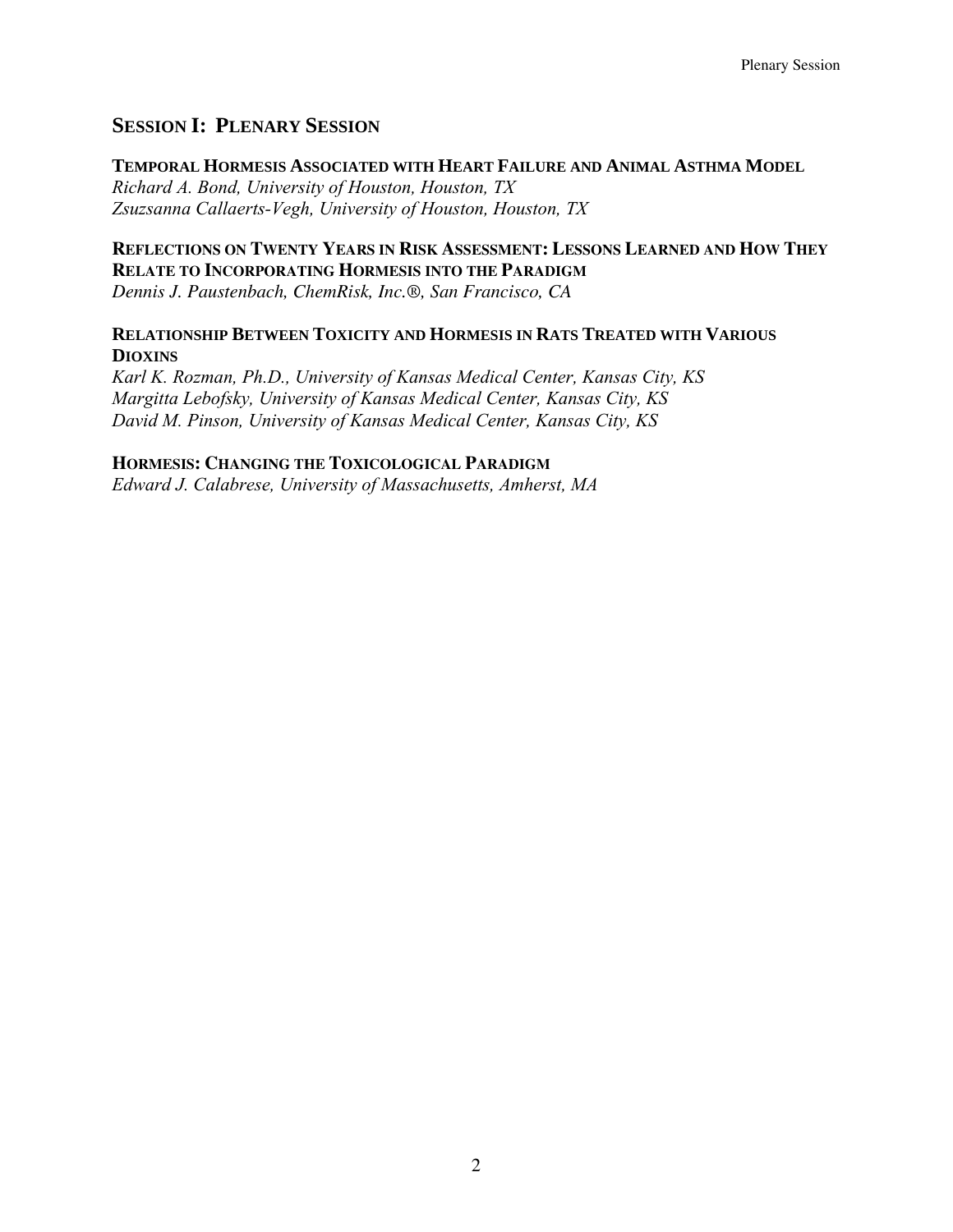# **TEMPORAL HORMESIS ASSOCIATED WITH HEART FAILURE AND ANIMAL ASTHMA MODEL**

*Richard A. Bond, University of Houston, Pharmacological and Pharmaceutical Sciences, 521 SR-2 Bldg, Houston, TX, 77204-5037, Tel: 713-743-1210, Fax: 713-743-1229, Email: Rabond@uh.edu Zsuzsanna Callaerts-Vegh, University of Houston, Pharmacological and Pharmaceutical Sciences, 521 SR-2 Bldg, Houston, TX, 77204-5037, Tel: 713-743-1224, Fax: 713-743-1229, Email: zcallaerts@uh.edu* 

In the last decade a major therapeutic paradigm shift has occurred in the treatment of congestive heart failure (CHF). Some ß-blockers, a class of drugs originally contraindicated in CHF, have become drugs of choice by reducing mortality and increasing cardiac contractility. These improvements appear after an initial phase of worsening symptoms and reduction of ejection fraction. But over time, the heart recovers and function actually improves (Hall *et al.*, 1995)(Figure 1). We observed a similar phenomenon in a murine model of asthma. Acute and chronic treatment with ß-blocker in this model exhibited opposing effects, with worsening symptoms acutely but decreasing airway hyper reactivity when given chronically (Figure 2). This temporal difference in drug action has been reported in other disease states as well. Antidepressant have been linked to an increased suicidal rate at onset of therapy, while chronically antidepressant have shown to reduce the risk of suicide (Healy *et al.*, 2003). While acutely beneficial drugs are tested for long-term effects, it is assumed that drugs showing acutely adverse effects will also exhibit them chronically. The two examples in CHF and in our model of asthma show, that this extrapolation might not be true.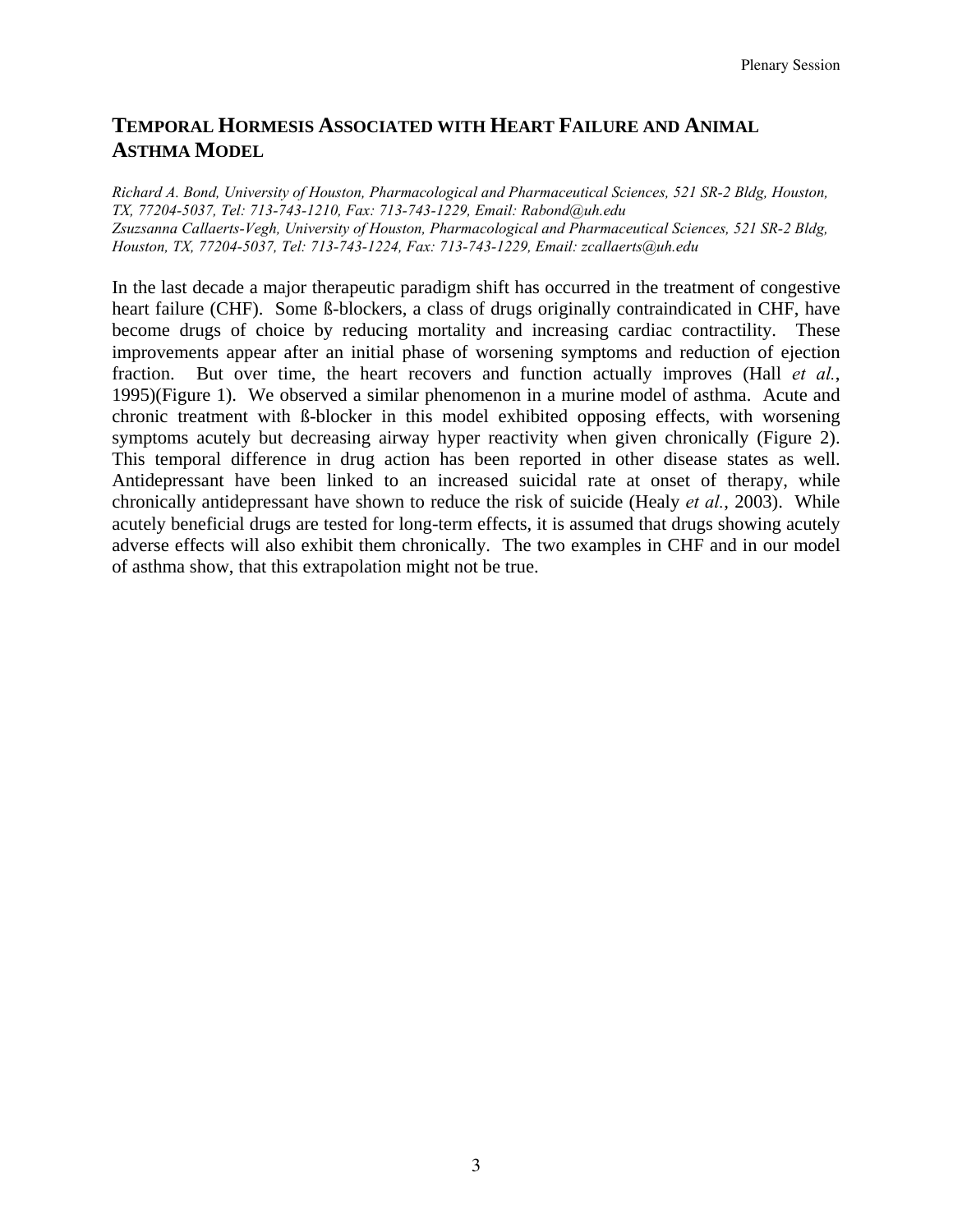## **REFLECTIONS ON TWENTY YEARS IN RISK ASSESSMENT: LESSONS LEARNED AND HOW THEY RELATE TO INCORPORATING HORMESIS INTO THE PARADIGM**

#### *Dennis J. Paustenbach, President, ChemRisk, Inc.®, 100 Spear Street, Suite 525, San Francisco, CA 94105, Tel: 415-896-2400, Email: dpaustenbach@chemrisk.com*

The publication of the "red book" by NAS (1983) is often heralded as the formal beginning of what we call the modern era of health risk assessment. Much has happened in the field since that time which, by and large, has improved the quality of information conveyed by these analyses. Indications are that the practice of risk assessment is now at a cross roads. On one end of the continuum, it is believed that little more can be learned from the wealth of available toxicology and epidemiology data; and that we must wait for genomics to take our understanding of risk to the next level. On the other, regulatory and litigation forces are dictating that "more needs to be done" and that the pressure on the regulated community to reduce the use of chemicals must continue. In some ways, adoption of various forms of the precautionary principle is a reflection of that school of thought. This paper will discuss ten observations on the evolution of the practice of risk assessment and close by discussing whether hormesis and non-linearity can be incorporated into risk characterization, as well as, regulatory decision making.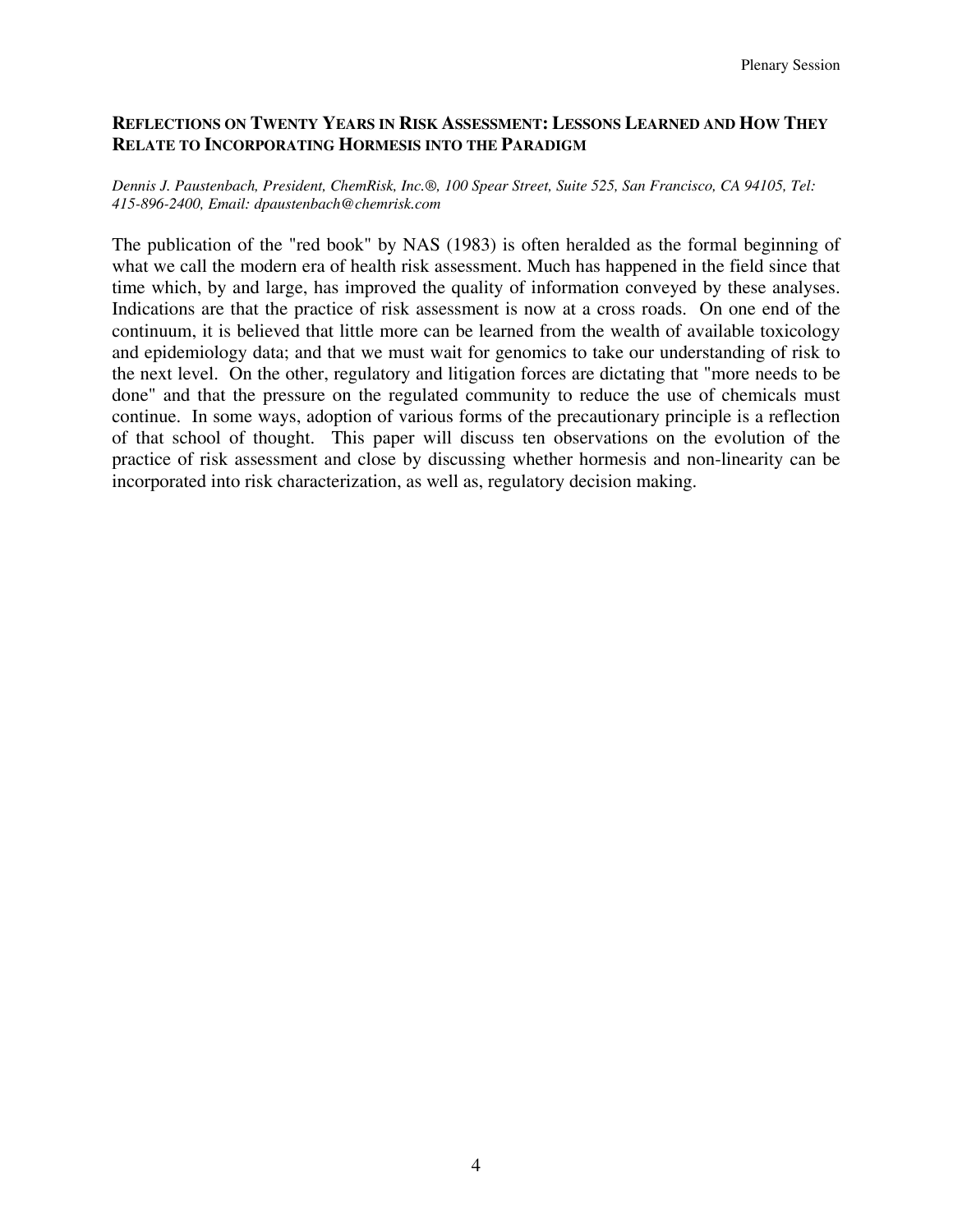## **RELATIONSHIP BETWEEN TOXICITY AND HORMESIS IN RATS TREATED WITH VARIOUS DIOXINS**

*Karl K. Rozman, Ph.D., Department of Pharmacology, Toxicology, and Therapeutics, University of Kansas Medical Center, 3901 Rainbow Blvd, Kansas City, KS 66160, Tel: 913-588-7718, Fax: 913-588-7501, Email: krozman@kumc.edu* 

*Margitta Lebofsky, Department of Pharmacology, Toxicology, and Therapeutics, University of Kansas Medical Center, 3901 Rainbow Blvd, Kansas City, KS 66160, Tel: 913-588-7716, Fax: 913-588-7716, E-mail: mlebofsk@kumc.edu* 

*David M. Pinson, Department of Pathology and Laboratory Medicine, University of Kansas Medical Center, 3901 Rainbow Blvd, Kansas City, KS 66160, Tel: 913-588-7351, Fax: 913-588-7277, Email: dpinson@kumc.edu* 

Chronic toxicity of 1,2,3,4,6,7,8-heptachlorodibenzo-p-dioxin (HpCDD) including its carcinogenicity was studied in female SpragueDawley rats in lifetime experiments. Six single dose and three multiple dose rate experiments were conducted with a single dose corn oil control group and a multiple dose rate corn oil control group, respectively. The lowest dose (1.0 mg/kg) of HpCDD and multiple dose rates of corn oil (4.0 ml/kg biweekly) both prolonged the life of rats by about 2 months over that of single dose corn oil controls, apparently by different mechanisms of action. Higher doses resulted in a predictable shortening of the life of rats after single dose administrations as well as after multiple dose rate administrations. The c x  $t = k$ paradigm previously validated for acute toxicity (Rozman, 1999) was confirmed for chronic toxicity including carcinogenicity of HpCDD. The c  $x \neq t$  as product was shown to be independent of dosing regimen. Anemia and squamous cell carcinoma of the lungs were the earliest and most prevalent endpoints of toxicity. At 2.1 mg/kg HpCDD caused 16.6% lung cancer and a dose of 3.1 mg/kg caused 73.3%, an extremely steep dose response (a factor of 1.5). The dose response for HpCDD-induced lung cancer was truncated between 60 and 70% at still higher doses. Liver cancer had a low prevalence and was a very late effect occurring only at doses lethal acutely for most rats in the three highest dosage groups. There was no correlation in the dose-dependence of non-malignant hepatic lesions and liver cancer. It is remarkable that a dose of HpCDD only 2.1 times lower than that which caused 16.6% lung cancer had a lifeprolonging hormetic effect without producing a single lung or liver cancer.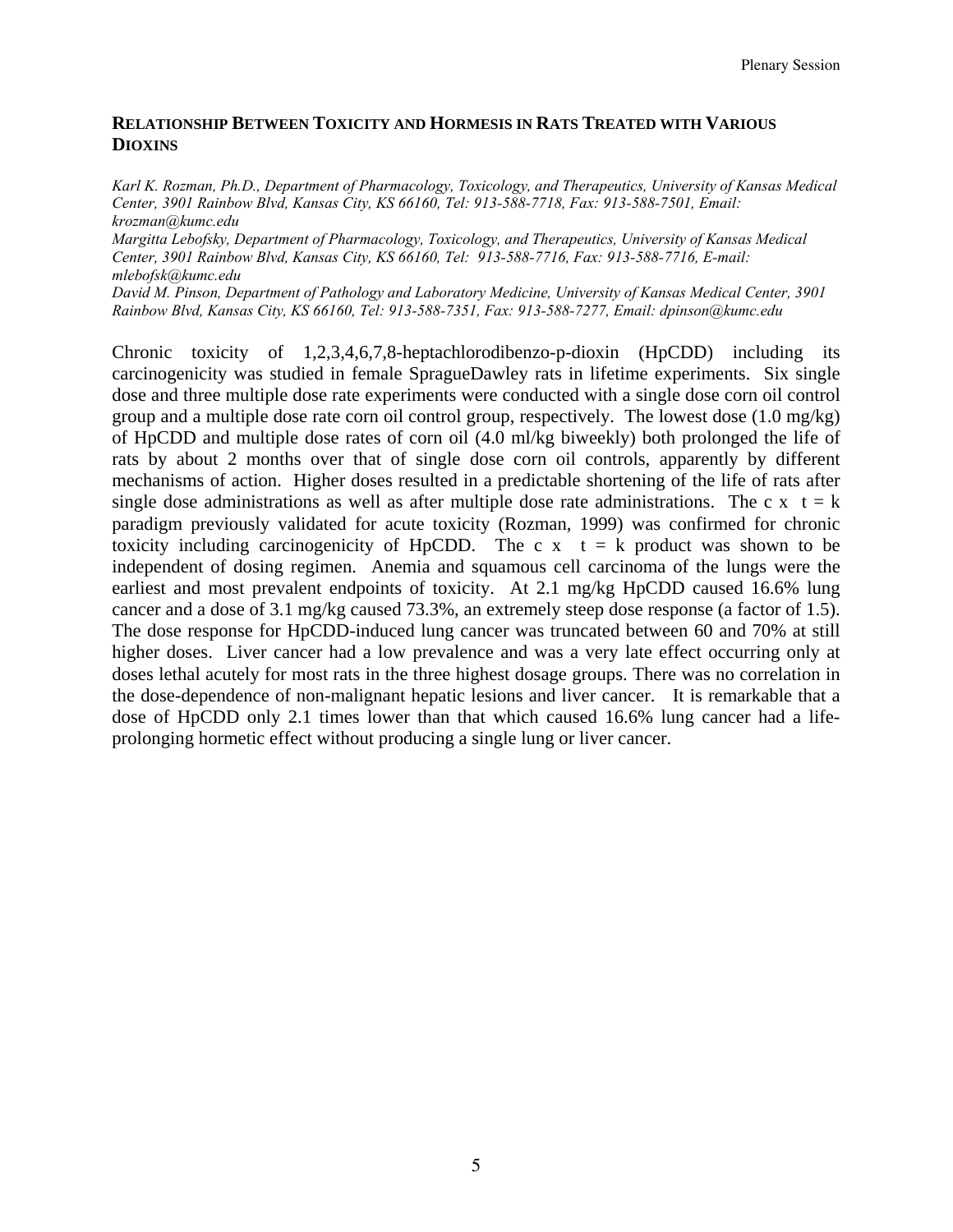## **HORMESIS: CHANGING THE TOXICOLOGICAL PARADIGM**

#### *Edward J. Calabrese, Ph.D. University of Massachusetts, Amherst, MA 01003*

The most fundamental concept used in toxicology to estimate risks and to guide regulation is the dose response relationship. Based on guidance from the toxicology and risk assessment communities, regulatory agencies have used the threshold model to estimate risks from noncarcinogens and the linear at low dose model to estimate risks from carcinogens. This presentation will argue that the most frequent model observed in adequately designed toxicological studies is neither the threshold or linear at low dose models but the hormetic dose response model. The toxicological community made an error of profound historic proportions with the rejection of the hormetic mode; this rejection was based in large part upon a regulatory driven agenda to derive LOAELs and NOAELs within a study design framework that emphasized high dose administration and a limit number of doses. Recognition that the hormetic dose response model is more fundamental than the threshold and linear models should force a reevaluation of how dose response model acceptance affects study design, model and endpoint selection, statistical-power issues as well as reconsideration of default models used in risk assessment.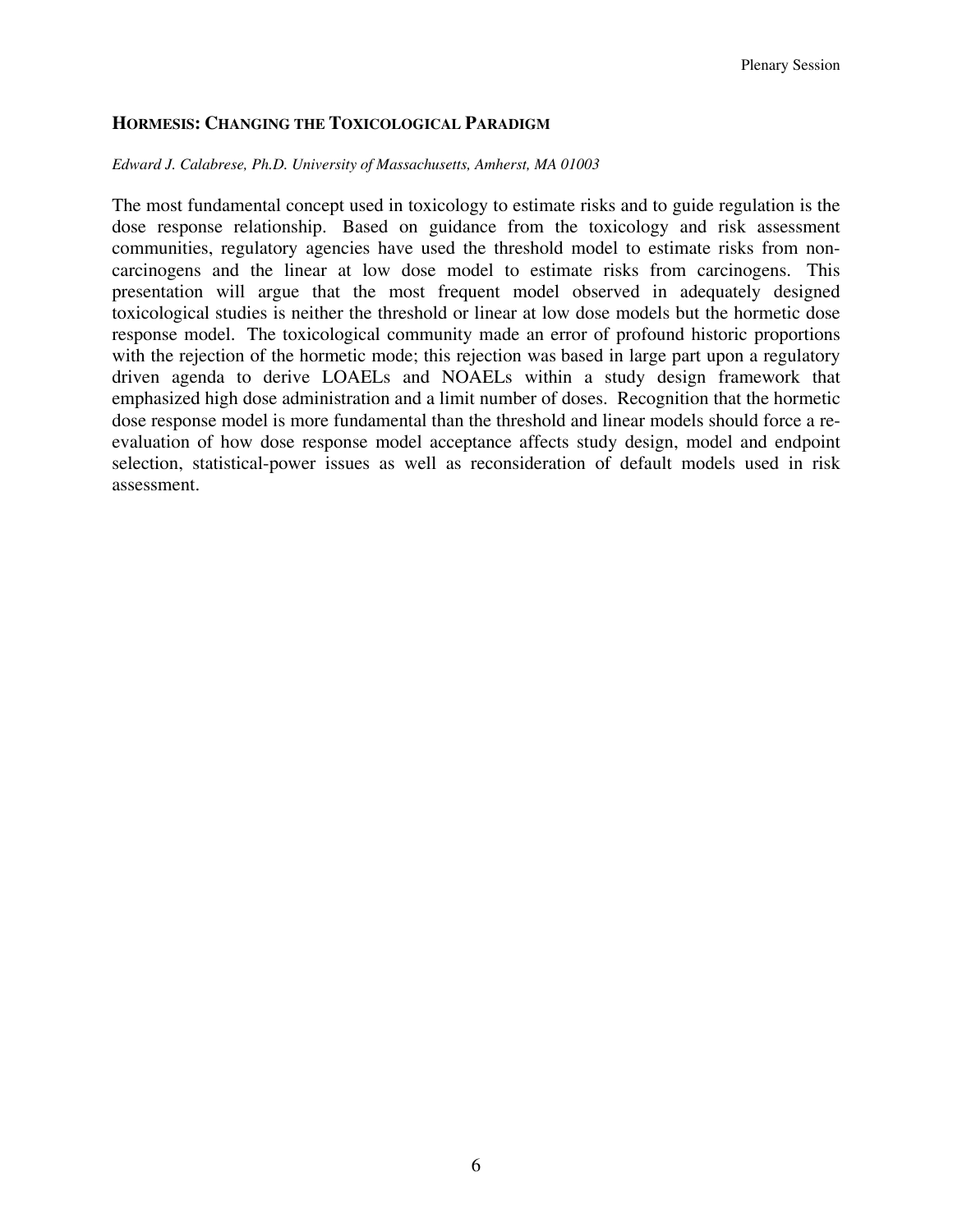## **SESSION II: RADIATION**

**LOW DOSES OF RADIATION ARE PROTECTIVE** *IN VITRO* **AND** *IN VIVO Ron Mitchel, Atomic Energy of Canada Limited, Chalk River, ON, Canada*

## **NON-LINEAR RESPONSE FOR NEOPLASTIC TRANSFORMATION FOLLOWING LOW DOSES OF LOW LET RADIATION**

*J. Leslie Redpath, University of California Irvine, Irvine, CA* 

## **LOW-DOSE RADIATION-INDUCED PROTECTIVE PROCESS AND IMPLICATIONS FOR RISK ASSESSMENT, CANCER PREVENTION, AND CANCER THERAPY**

*Bobby R. Scott, Lovelace Respiratory Research Institute, Albuquerque, NM Dale M. Walker, Lovelace Respiratory Research Institute, Albuquerque, NM* 

# **UPDATE ON THE DEPARTMENT OF ENERGY LOW DOSE RADIATION RESEARCH PROGRAM**

*Noelle Metting, Sc.D., U.S. Department of Energy, Washington, D.C.* 

# **BIOLOGICAL EFFECTS OF LOW DOSE RADIATION**

*Philippe Duport, University of Ottawa, Ottawa, Ontario, Canada* 

## **LOW DOSE BODY IRRADIATION PREVENTION AND THERAPY OF CANCER**

*Myron Pollycove, School of Medicine University of California San Francisco*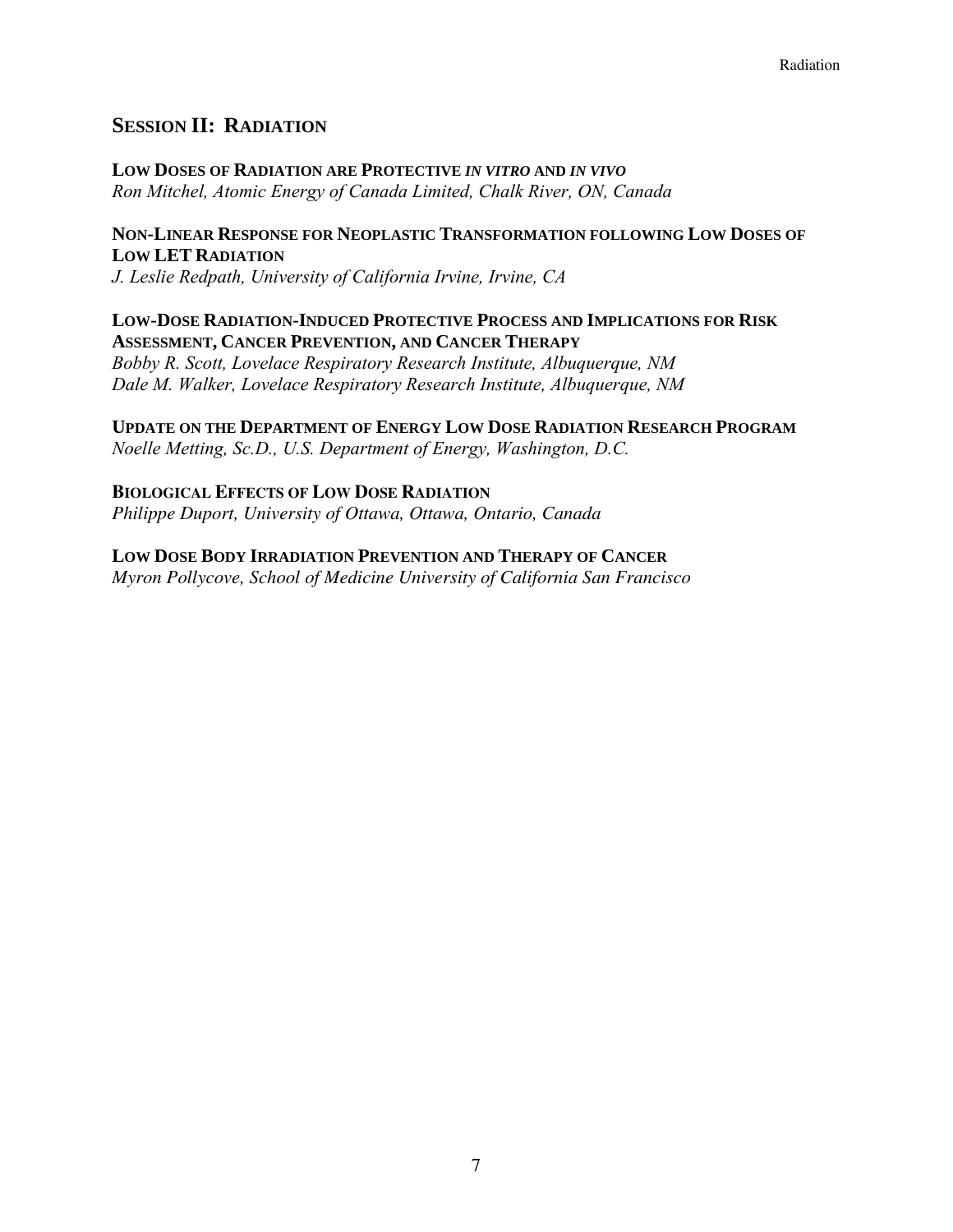#### **LOW DOSES OF RADIATION ARE PROTECTIVE** *IN VITRO* **AND** *IN VIVO*

*Ron Mitchel, Atomic Energy of Canada Limited, Radiation Biology and Health Physics Branch, Chalk River Laboratories, Chalk River, ON, K0J 1J0 Canada, Tel: 613-584-8811 X4721, Fax: 613-584-8217, Email: mitchelr@aecl.ca*

The "Linear No Threshold" hypothesis, used in all radiation protection practices, assumes that all doses, no matter how low, increase the risk of human cancer, birth defects and heritable mutations. This hypothesis is also assumed to apply to non-human biota when the effects of radiation in the environment are considered. This talk will present experimental data from human cells and from wild and laboratory animals that test the hypothesis *in vitro* and *in vivo.*  Experiments using cells from lower eukaryotes, wild deer, rodents or humans show non-linear adaptive processes in response to low LET radiation, and do not support the hypothesis. These adaptive processes reduced the risk of spontaneous malignant transformation in rodent cells *in vitro*. Environmental exposure of wild frogs to 1 mGy/y increased their ability to repair DNA damage. A single, low, whole body dose (less than about 100 mGy) of low LET radiation given at low dose rate, increased cancer latency and consequently reduced both spontaneous and radiation-induced cancer risk in both genetically normal and cancer-prone mice. This adaptive response lasted for the entire lifespan of all the animals that developed these tumors, and effectively restored a portion of the life that would have been lost due to the cancer in the absence of the low dose. In genetically normal fetal mice, prior low doses could also protect against radiation-induced birth defects. In genetically normal adult male mice, a prior low dose protected the mice from induction of heritable mutations produced by a subsequent large dose, and in genetically cancer prone male mice, reduced the frequency of spontaneous heritable mutations. Overall, the results demonstrate that the assumption of a linear increase in risk with increasing dose is not warranted, and that low doses actually reduce risk.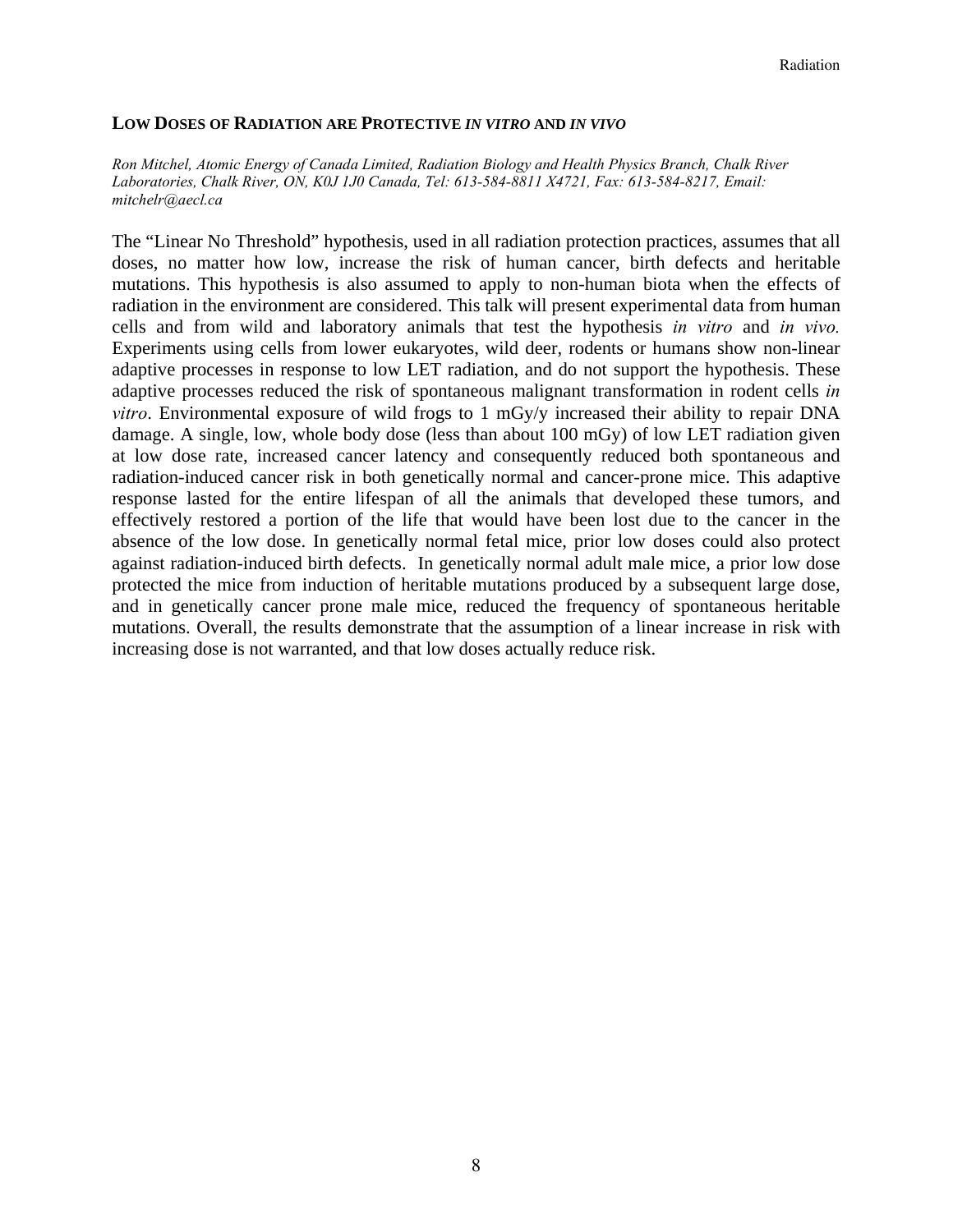## **NON-LINEAR RESPONSE FOR NEOPLASTIC TRANSFORMATION FOLLOWING LOW DOSES OF LOW LET RADIATION**

#### *J. Leslie Redpath, University of California Irvine, Department of Radiation Oncology, College of Medicine, Irvine, CA 92697, Tel: 949-824-7395, Fax: 949-824-3566, Email: jlredpat@uci.edu*

There are now several independent studies that indicate that the dose-response for the endpoint of radiation-induced neoplastic transformation *in vitro* is non-linear for low LET radiation. At low doses (<10 to 20cGy) the transformation frequency drops below that seen spontaneously. Importantly, this observation has been made using fluoroscopic energy x-rays, a commonly used modality in diagnostic radiology, the practice of which is responsible for the majority of radiation exposure to the general public. Since the transformation frequency is reduced over a large dose range (0.1 to 10 cGy) it is likely that multiple mechanisms are involved and that the relative contribution of these may vary with dose. There are data that suggest that these include killing of a subpopulation of cells prone to spontaneous transformation at the lowest doses, and the induction of DNA repair at somewhat higher doses. A protective effect of low doses of low LET radiation on other cancer-relevant endpoints has also been observed by many independent laboratories. These observations strongly imply that the linear-nonthreshold dose-response model is unlikely to apply to the induction of cancer by low LET radiation in humans and that a threshold model is more scientifically plausible. Such a model is not inconsistent with epidemiologic analyses due to their acknowledged lack of sensitivity at acute doses of low LET radiation  $<$ 5 cGy.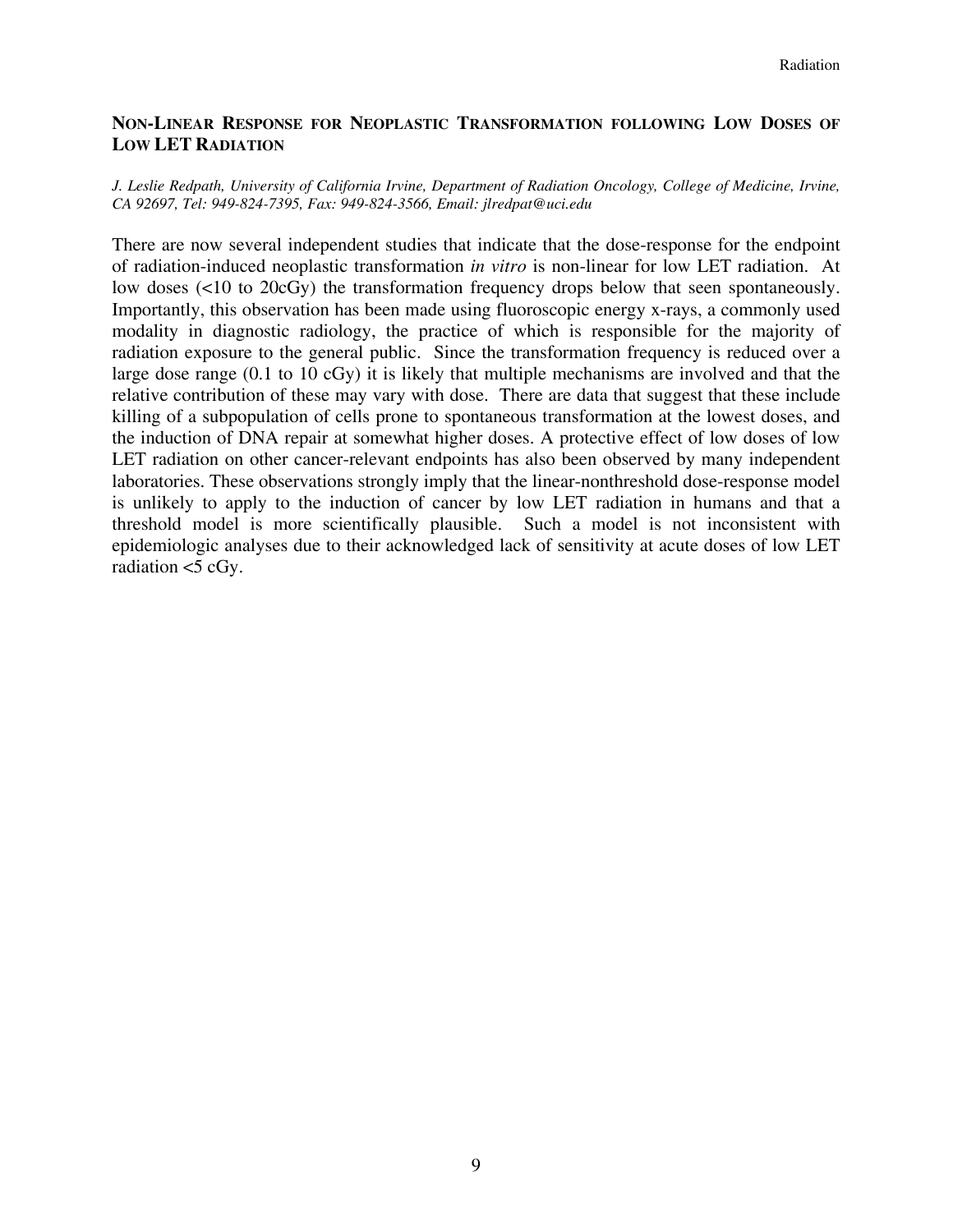## **LOW-DOSE RADIATION-INDUCED PROTECTIVE PROCESS AND IMPLICATIONS FOR RISK ASSESSMENT, CANCER PREVENTION, AND CANCER THERAPY**

*Bobby R. Scott, Lovelace Respiratory Research Institute, 2425 Ridgecrest Drive SE, Albuquerque, NM 87108, Tel: 505-348-9470, Fax: 505-348-8567, Email: bscott@LRRI.org Dale M. Walker, Lovelace Respiratory Research Institute, 2425 Ridgecrest Drive SE, Albuquerque, NM 87108, Tel: 505-348-9467, Fax: 505-348-8567, Email: dwalker@LRRI.org* 

We describe a **P**rotective **A**poptosis-**M**ediated (PAM) Process that is turned on in mammalian cells by low doses of genotoxic agents such as ionizing photon (x or gamma rays) radiation. The PAM process leads to selective removal of precancerous cells (e.g., neoplastically transformed cells) and is presumed to also remove other problematic cells (e.g., potentially harmful mutant cells) from the body. The process involves cross-talk between normal and abnormal cells (e.g., transformed cells) and is mediated via reactive oxygen species and specific cytokines. Recent mutagenesis data suggest that a photon radiation threshold of  $< 0.1$  mGy may be required for turning on the PAM process. Photon radiation doses above about 200 mGy delivered at a high dose rate seem to inhibit the PAM process. However, low-dose-rate photon radiations seem to prolong the process and allow it to operate even at doses exceeding 1000 mGy. We attribute each of the following published research observations to the PAM process: (1) the selective removal of problematic mutant and neoplastically transformed mammalian cells *in vitro* after low-dose photon irradiation; (2) protection from alpha radiation-induced mutations *in vitro*  following a small adapting photon dose; (3) the hormetic-type dose-response curves found for lung cancer induction in humans after low-dose-rate exposure to photon radiation and after combined chronic, low-dose-rate exposure of Russian nuclear workers to alpha plus gamma radiations; (4) a reduction in cancer mortality (relative to the general public) in Taiwanese citizens chronically exposed to gamma radiation in cobalt-60 contaminated apartments. It is our view that the PAM process likely contributes substantially to cancer prevention in humans. However, new research is needed to improve our understanding of the process. The new research could unlock novel strategies for cancer prevention and novel protocols for low-dose therapy for cancer.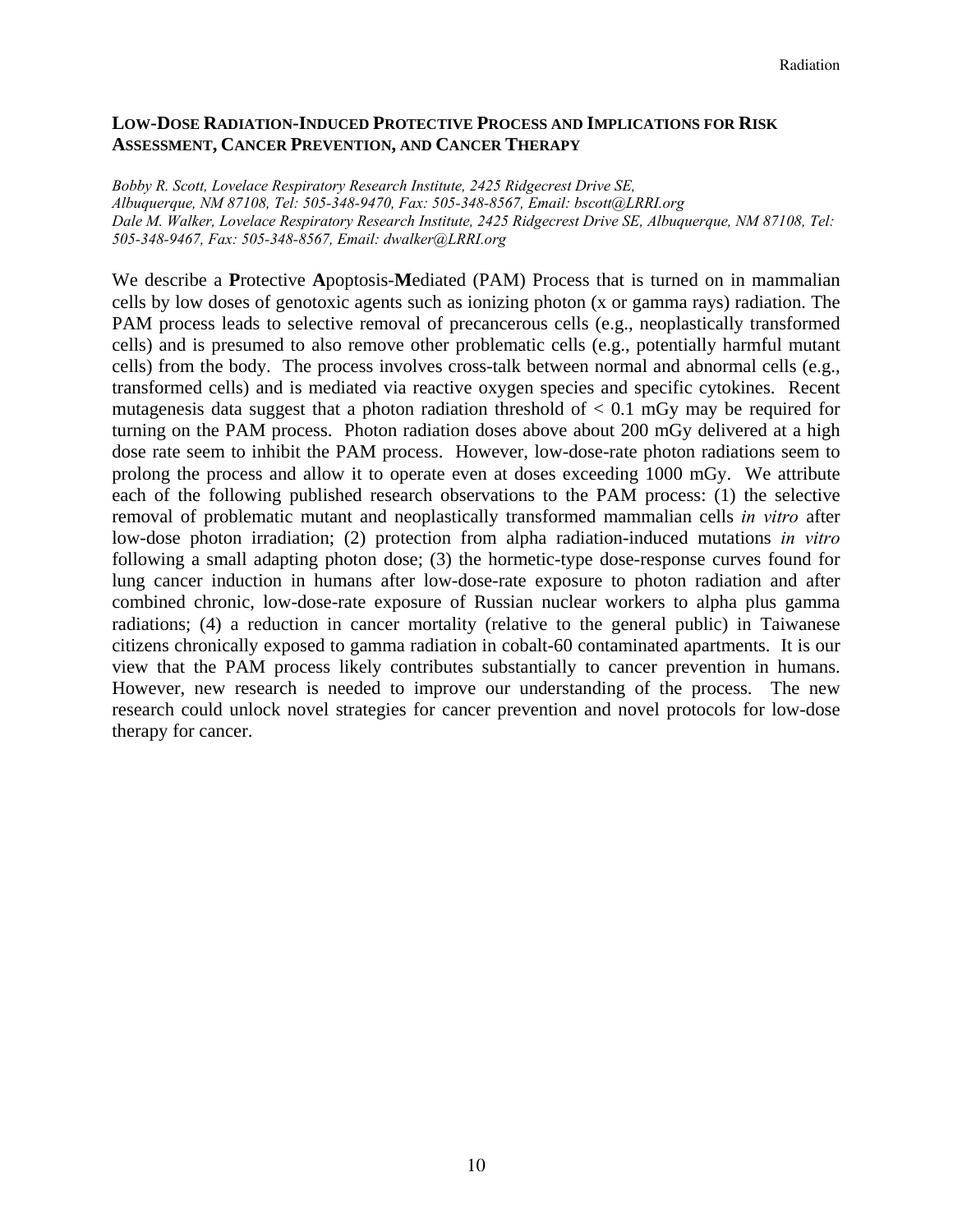#### **UPDATE ON THE DEPARTMENT OF ENERGY LOW DOSE RADIATION RESEARCH PROGRAM**

*Noelle Metting, Sc.D., Office of Science / BER, SC-72/Germantown Building, U.S. Department of Energy, 1000 Independence Avenue, SW, Washington, D.C. 20585-1290, Tel: 301-903-8309 Fax: 301-903-8521, Email: noelle.metting@science.doe.gov* 

The goal of the DOE Low Dose Radiation Research Program is to support research that will help determine health risks from human exposures to low levels of radiation. This information is critical to adequately and appropriately protect people while making the most effective use of our national resources. Extensive research on the health effects of radiation using standard epidemiological and toxicological approaches have been used for decades to characterize responses of populations and individuals to high radiation doses, and to set exposure standards to protect both the public and the workforce. These standards were set by using modeling approaches to extrapolate from the cancers observed following exposure to high doses of radiation to predicted, but not measurable, changes in cancer frequency at low radiation doses. Mathematical models were necessary because of our inability to detect changes in cancer incidence following low doses of radiation. Historically, the predominant approach has been the Linear-no-Threshold model and collective dose concept that assumes each unit of radiation, no matter how small, can cause cancer. As a result, radiation-induced cancers are predicted from low doses of radiation for which it had not been possible to directly demonstrate cancer induction. Over the next 100 years, radiation exposures associated with human activity are expected to be low dose and low dose-rate radiation from medical tests, waste clean up, environmental isolation of materials associated with nuclear weapons, and nuclear power production. The major type of radiation exposures will be from x- and gamma-radiation from fission products. The DOE Low Dose Radiation Research Program is thus concentrating on studies of low-LET exposures delivered at low total doses and low dose-rates, and currently funds research on DNA damage and repair, adaptive response, bystander effects, genomic instability, genetic susceptibility, among other related topics.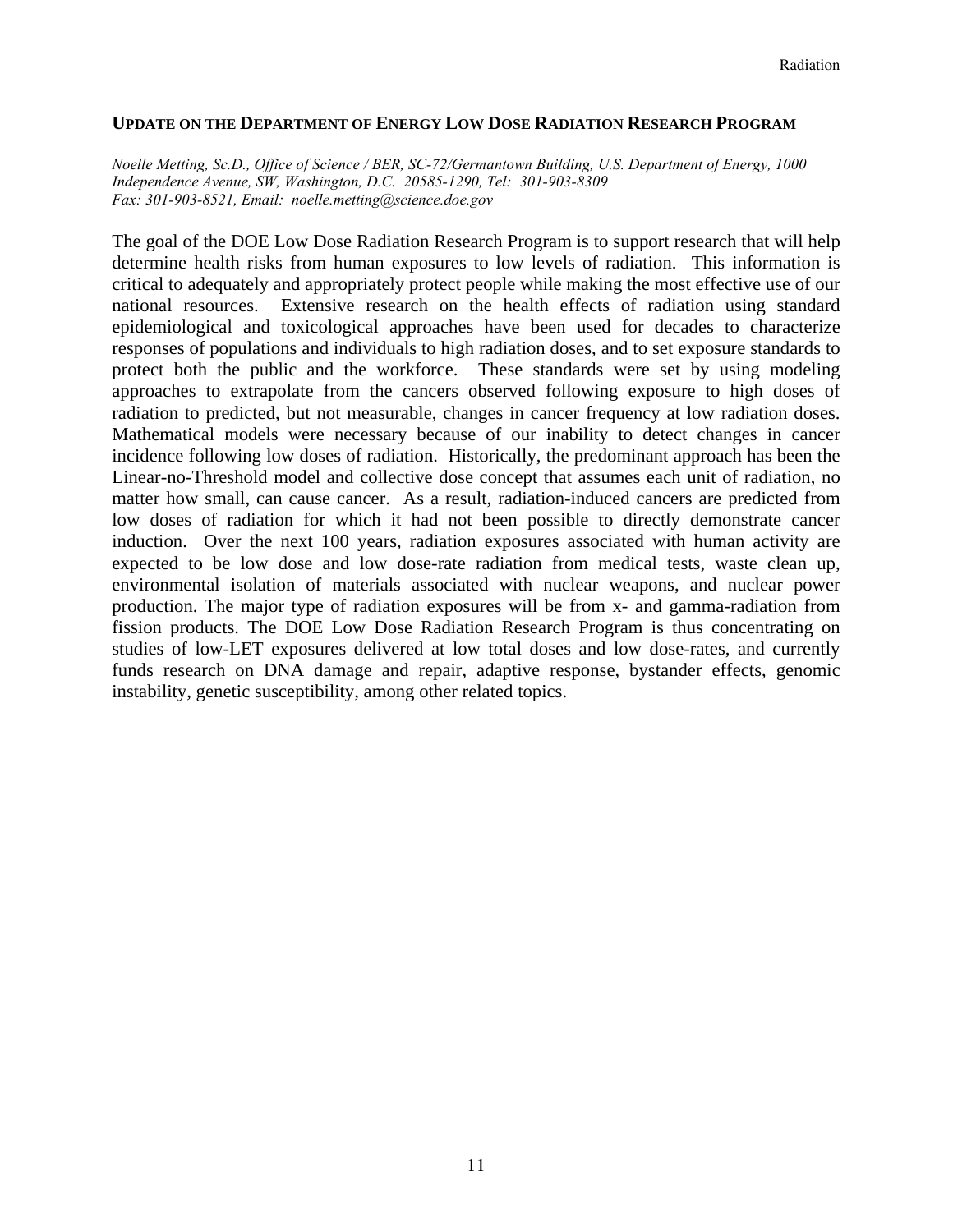## **BIOLOGICAL EFFECTS OF LOW DOSE RADIATION**

*Philippe J. Duport, University of Ottawa, Institute of the Environment, International Centre for Low-Dose Radiation Research, 555 King Edward Avenue, P.O. Box 450, Stn. A, Ottawa, Ontario, Canada, K1N 6N5, Tel: 613-562 5800, ext. 1270, Fax: 613-562 5873, Email: pduport@uottawa.ca* 

The International Centre for Low-Dose Radiation Research (ICLDRR) has assembled all published data on low-dose (less than 1 Gy or any dose when no observable effect) radiation carcinogenesis in mammals. The database contains information on about 88,000 exposed animals ( $\approx$  48,400 cancers) and 40,000 controls ( $\approx$  15,000 cancers). Experiments were conducted with all types of ionizing radiation (doses  $\geq 10$  mGy for gamma rays;  $\geq 40$  mGy for X-ray;  $\geq 2$  mGy for betas;  $\geq 2$  mGy for alphas and  $\geq 5$  mGy for neutrons. There are 800 datasets, each providing a dose-response relationship for animals of a particular species, strain, sex and age exposed to a range of doses delivered under specific conditions. No cancers were observed in the control groups of about 30% of the datasets. When cancer were observed in controls, an apparent risk reduction for cancer was observed at the lowest dose levels in 40% of the neutron datasets, 50% of the X-rays datasets, 53% of the gamma datasets, and 61% of the alpha datasets. An additional study confirms that low-dose irradiation significantly extends the longevity of exposed animals in a statistically significant number of experiments and datasets. It also appears that low-dose irradiation significantly reduces the risk of developing cardiovascular diseases. These observations appear to challenge the general validity of the Linear No Threshold hypothesis (LNT).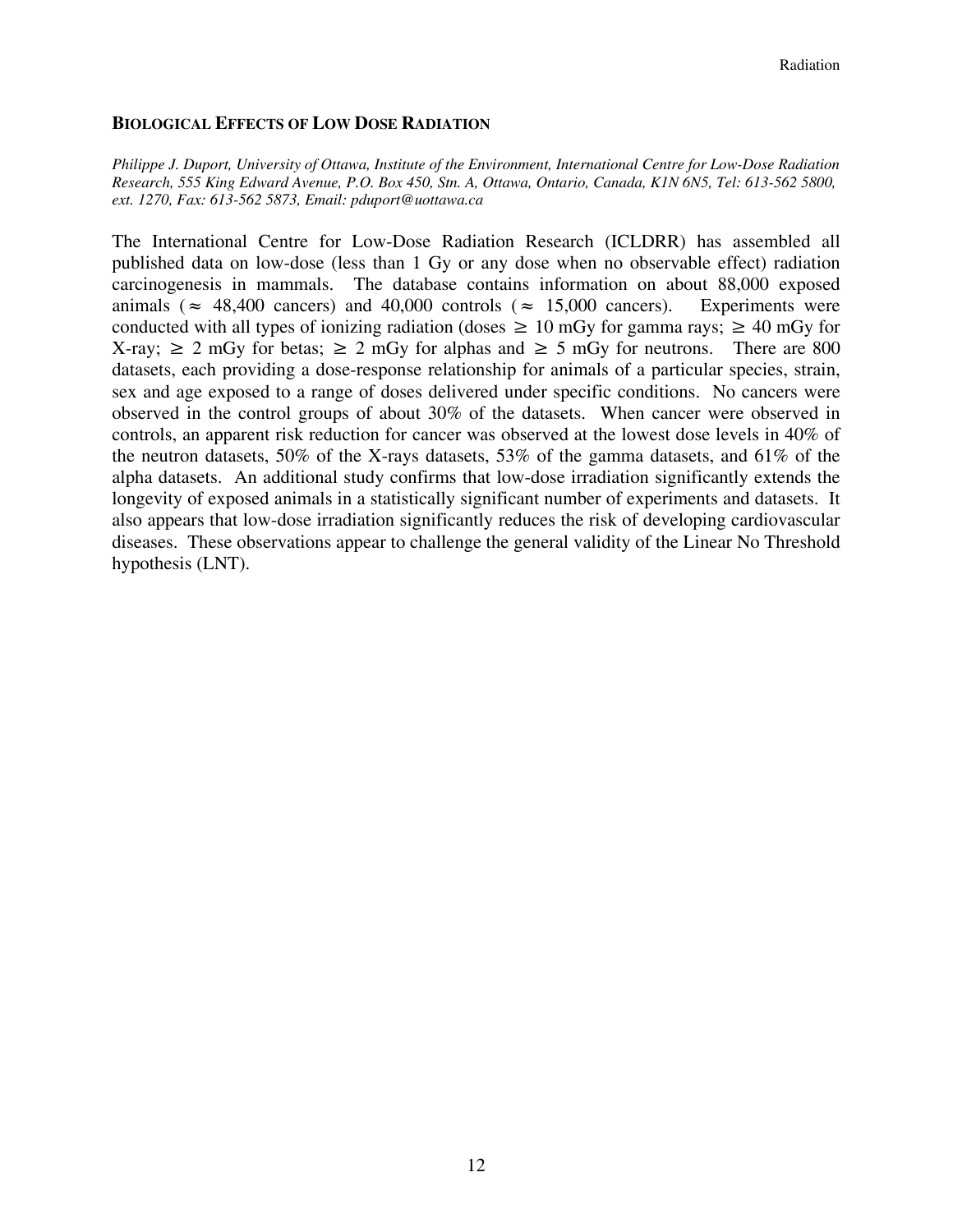## **LOW DOSE BODY IRRADIATION PREVENTION AND THERAPY OF CANCER**

#### *Myron Pollycove, School of Medicine University of California San Francisco*

DNA damage control is the central component of the homeostatic system essential for survival of aerobic organisms. Over eons of time, this complex antimutagenic system evolved to control the enormous number of DNA alterations produced by reactive oxygen species generated principally by the leakage of free radicals from cellular metabolism of oxygen. Aging, mortality, and cancer mortality are generally accepted to be associated with stem cell accumulation of permanent alterations of DNA, i.e., accumulation of mutations. In a young adult living in a low LET background of 0.1 cGy/y, the antimutagenic system, after antioxidant prevention of a significant number of DNA alterations, reduces by repair and removal about one million DNA alterations /cell/d to about 1 mutation/cell/d. Subsequently, as these mutations accumulate and gradually deteriorate the antimutagenic system, aging progresses at an increasing rate, mortality increases correspondingly, and cancer increases at the fourth power of age.

During the past three decades genomic, cellular, animal and human data have shown that lowdose ionizing radiation stimulates each component of the homeostatic antimutagenic DNA damage control system: antioxidant prevention, enzymatic repair, and immunologic and apoptotic removal of DNA alterations. High-dose ionizing radiation, on the other hand, suppresses each of these antimutagenic protective components. The biological response to radiation is biphasic, non-linear.

Populations living in high background radiation areas and nuclear workers with increased radiation exposure show lower mortality and decreased cancer mortality than the corresponding populations living in low background radiation areas and rigorously matched nuclear workers without increased radiation exposure. Experimental studies of cancer in animals also show with high statistical confidence the beneficial effects of low-dose radiation.

Current clinical trials in the United States are needed now. After 20 years of intensive research the molecular biology of immune response to low-dose radiation is now well established. Previous clinical trials at Harvard University and at Tohoku University, Japan have documented with high statistical confidence the unequivocal superiority of low-dose body irradiation to chemotherapy of patients with non-Hodgkin's lymphoma. Current confirmation of these results in patients with non-Hodgkin's lymphoma and other cancers by clinical trials in the United States would make low-dose body irradiation therapy available to cancer patients in America.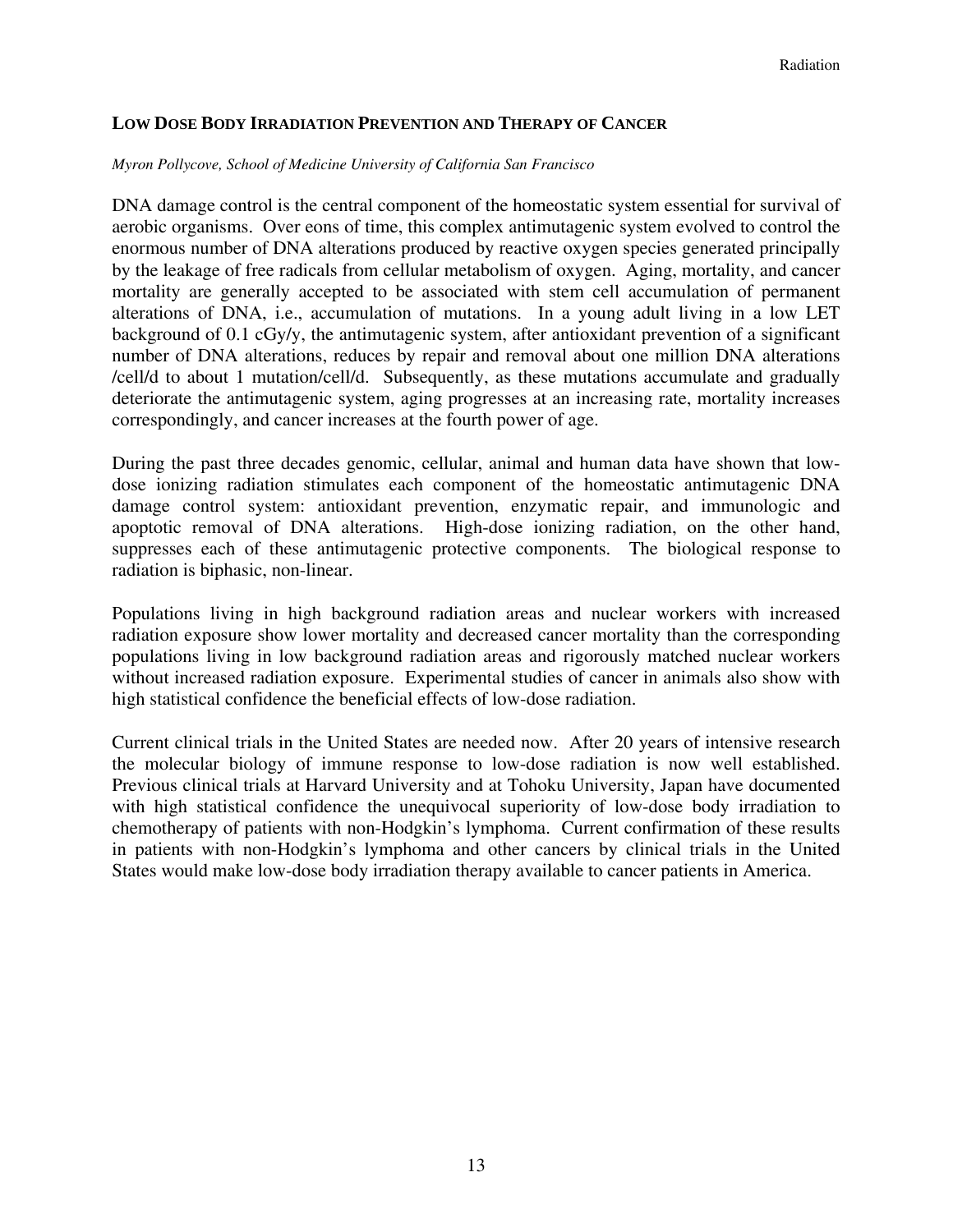## **SESSION III: BIOMEDICAL**

## **HORMESIS IS A MECHANISM UNDERLYING BENEFICIAL EFFECTS OF DIETARY RESTRICTION IN RODENTS**

*Mark P. Mattson, National Institute on Aging Intramural Research Program, Baltimore, MD Ruiqian Wan, National Institute on Aging Intramural Research Program, Baltimore, MD Zhihong Guo, National Institute on Aging Intramural Research Program, Baltimore, MD Wenzhen Duan, National Institute on Aging Intramural Research Program, Baltimore, MD*

## **HORMESIS IN DOSE-RESPONSE STUDIES WITH FUNGITOXINS AND PHYTOTOXINS**

*Stephen O. Duke, USDA, ARS, University, MS Albrecht Michel, Syngenta Crop Protection AG, Stein, Switzerland Anna Oliva, State Univ. of New York, Stony Brook, NY Regina G. Belz, Univ. Hohenheim, Stuttgart, Germany* 

#### **LOW DOSE EFFECTS IN PSYCHOPHARMACOLOGY: ONTOGENETIC CONSIDERATIONS**

*Linda Patia Spear, Binghamton University, Binghamton, NY* 

## **ARE LOW DOSES OF DNA DAMAGING AGENTS ANTI-MUTAGENIC?**

*Pamela J. Sykes, Flinders University and Medical Centre, Bedford Park, South Australia Sarah J. Swinburne, Flinders University and Medical Centre, Bedford Park, South Australia Madhava Bhat, Royal Adelaide Hospital, Adelaide, SA, Australia John Cormack, Flinders University and Medical Centre, Bedford Park, South Australia Tanya K Day, Flinders University and Medical Centre, Bedford Park, South Australia Renate U Domel, Australian Nuclear Science and Technology Organisation, Menai, New South Wales, Australia William M. Burch, Australian Nuclear Science and Technology Organisation, Menai, New South Wales, Australia Alexander A. Morley, Flinders University and Medical Centre, Bedford Park, South Australia Antony M. Hooker, Flinders University and Medical Centre, Bedford Park, South Australia* 

#### **STRESS IMMUNOLOGY: DIFFERENTIAL DOSE-RESPONSE**

*Jeffrey A. Woods, Ph.D., University of Illinois at Urbana-Champaign, Urbana IL*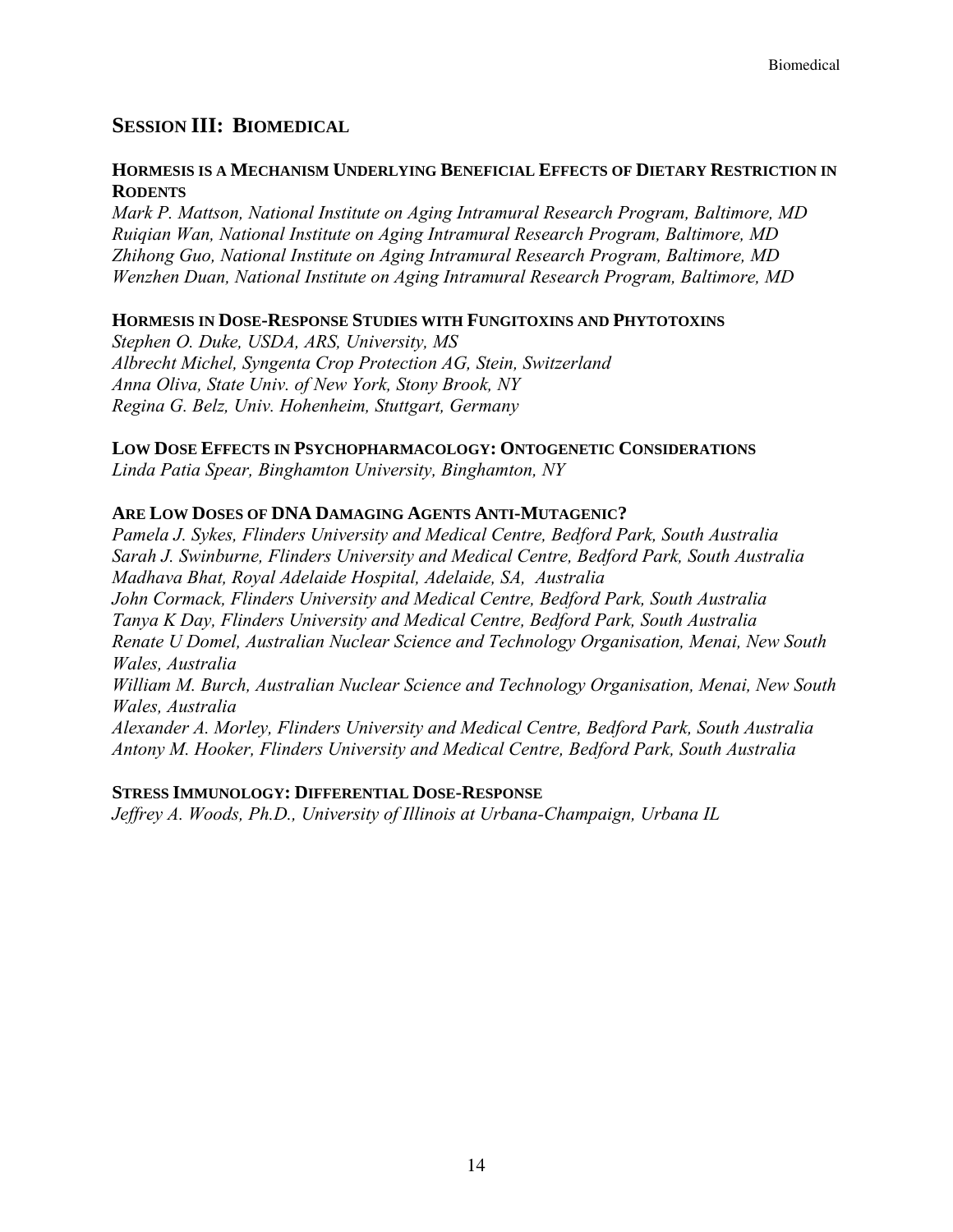## **HORMESIS IS A MECHANISM UNDERLYING BENEFICIAL EFFECTS OF DIETARY RESTRICTION IN RODENTS**

*Mark P. Mattson, Laboratory of Neurosciences, National Institute on Aging Intramural Research Program, 5600 Nathan Shock Drive, Baltimore, MD 21224, Tel: 410-558-8463, Fax: 410 558-8465. Email: mattsonm@grc.nia.nih.gov* 

*Ruiqian Wan, Laboratory of Neurosciences, National Institute on Aging Intramural Research Program, 5600 Nathan Shock Drive, Baltimore, MD 21224, Tel: 410-558-8462, Fax: 410-558-8465, Email: wanru@grc.nia.nih.gov* 

*Zhihong Guo, Laboratory of Neurosciences, National Institute on Aging Intramural Research Program, 5600 Nathan Shock Drive, Baltimore, MD 21224, Tel: 410-558-8462, Fax: 410-558-8465, Email: guozh@grc.nia.nih.gov Wenzhen Duan, Laboratory of Neurosciences, National Institute on Aging Intramural Research Program, 5600 Nathan Shock Drive, Baltimore, MD 21224, Tel: 410-58-8462, Fax: 410-558-8465, Email: duanwe@grc.nia.nih.gov* 

Dietary restriction (DR; decreased size and/or number of meals) can extend lifespan and can increase resistance to disease in organisms ranging from flys and worms to rats, mice and monkeys. We have found that DR can have profound beneficial effects on cardiovascular and brain function and vulnerability of heart and brain cells to injury and disease. DR is cytoprotective in animal models of myocardial infarction, stroke, Alzheimer's, Parkinson's and Huntington's diseases. DR can stimulate the production of new neurons from stem cells (neurogenesis) and can enhance synaptic plasticity (learning and memory), which may increase the brain's ability to resist aging and restore function following injury. We have found that beneficial effects of DR on result, at least in part, from induction of a mild cellular stress response (hormesis) which results in upregulation of growth factors such as brain-derived neurotrophic factor (BDNF) and stress resistance protein chaperones such as HSP-70 and GRP-78. DR can modify the adverse effects of disease-causing genetic mutations in models of Alzheimer's (presenilin mutations) and Huntington's diseases. Interestingly, our recent data suggest that the beneficial (anti-diabetic) effects of DR on peripheral glucose regulation are mediated, in part, by BDNF signaling in the brain. In many respects the hormetic effects of DR are similar to those of regular vigorous physical exercise. Finally, exposure of neurons or cardiac cells to low amounts of toxins such as cyanide or rotenone can increase the resistance of those cells to ischemic and oxidative injury; apparently by a hormesis-based mechanisms. These findings have important implications of these findings for the prevention and treatment of neurodegenerative and cardiovascular disorders.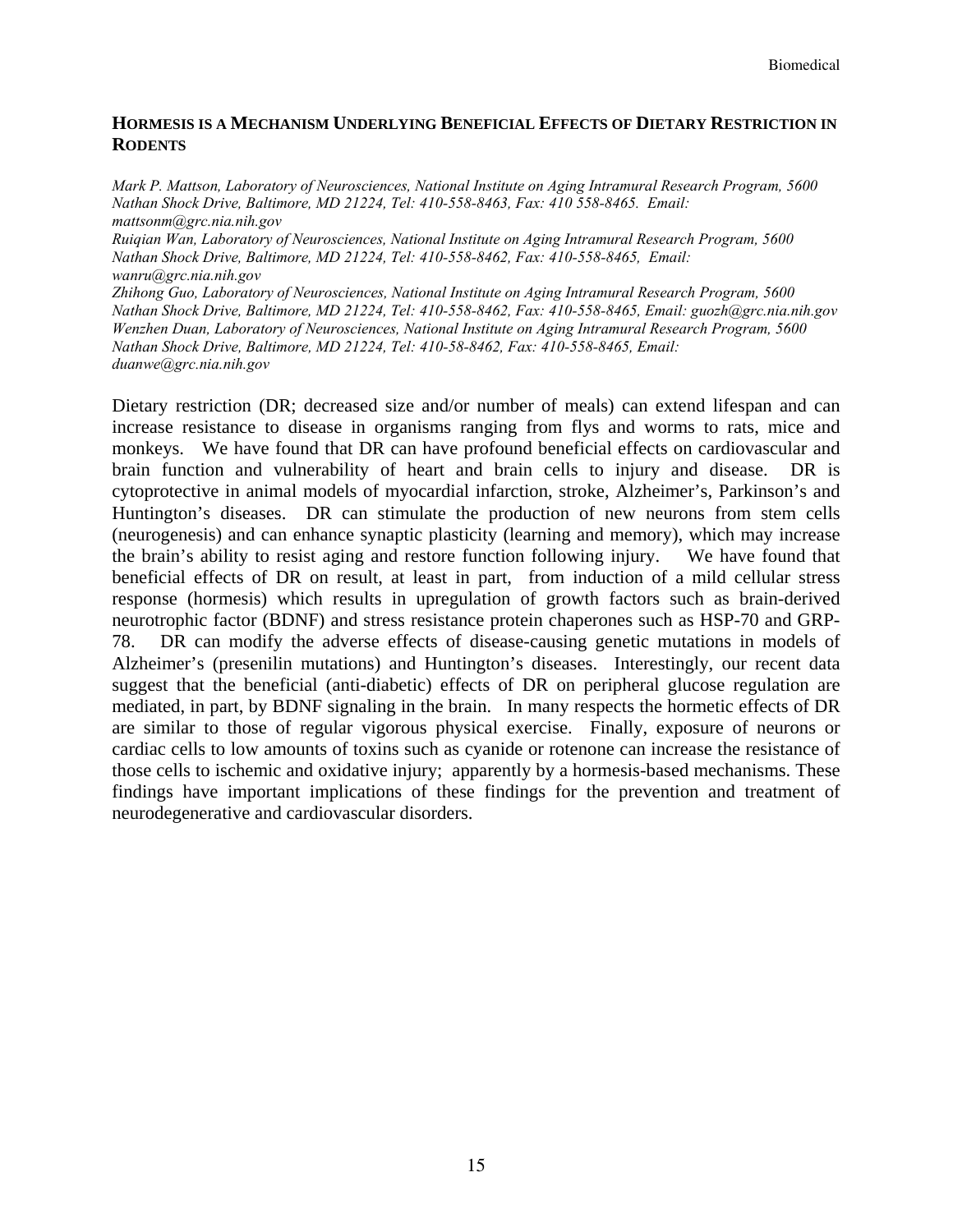#### **HORMESIS IN DOSE-RESPONSE STUDIES WITH FUNGITOXINS AND PHYTOTOXINS**

*Stephen O. Duke, NPURU, USDA, ARS, P.O. Box 8048, University, MS 38677, Tel: 662-915-1036, Fax: 662-915- 1035, Email: sduke@olemiss.edu Albrecht Michel, Syngenta Crop Protection AG, Basel, Switzerland, Werk Stein (WST-149.E.62), CH-4332 Stein, Switzerland, Tel: +41-61-3231065, Fax: +41-61-3231069, Email: albrecht.michel@syngenta.com Anna Oliva, Dept. Molec. Genetics & Microbiology, Life Science, room 130, State Univ. of New York, Stony Brook, NY 11794-5222, Tel: 631-632-8897, Fax: 631-632-9797, Email: anoliva@ms.cc.sunysb.edu Regina G. Belz, Univ. Hohenheim, Institute for Phytomedicine 360. Dept. Weed Science, 70593 Stuttgart, Germany, Tel: 011 49 711 459 3444, Fax: 011 49 711-459 2408, Email: belz@Uni-Hohenheim.DE* 

The term hormesis was coined by plant pathologists in a 1943 study on the response of a fungus to a fungitoxic phytochemical. Similary, we have found hormesis with the fungitoxic compounds 4-hydroxycoumarin, 7-hydroxycoumarin, 7-methoxycoumarin, and 1-methyl-2- [3',4'-methylenedioxy)phenyl]-4-quinoline from the plant *Ruta graveolens* on the fungal plant pathogen *Phomopsis viticola*. Using a duckweed (*Lemna pausicostata*) bioassay with synthetic herbicides we found chlorpropham, a compound thought to disrupt microtubule organizing centers, to cause hormesis. With natural phytotoxins, such as 2-(3*H*)-benzoxazolinone (BOA), we found marked hormesis in the effects on root growth of alfalfa (*Medicago sativa*). We also found hormesis in dose-response effects of scopoletin D (7-hydroxy-6-methoxy-2H-1 benzopyran-2-one) on the growth of duckweed*.* In a dose-response experiment in which increasing densities of wheat (and corresponding concentrations of exuded allelochemicals) were tested on mustard (*Sinapis alba*) seedlings, hormesis was seen with one wheat variety's effects on mustard growth. Auscaulitoxin, a phytotoxin produced by a fungal pathogen, caused hormesis in duckweed. Potential mechanisms of hormesis in some of these studies will be discussed, as well as the use of gene expression profiling with whole genome DNA microarrays to differentiate between these mechanisms.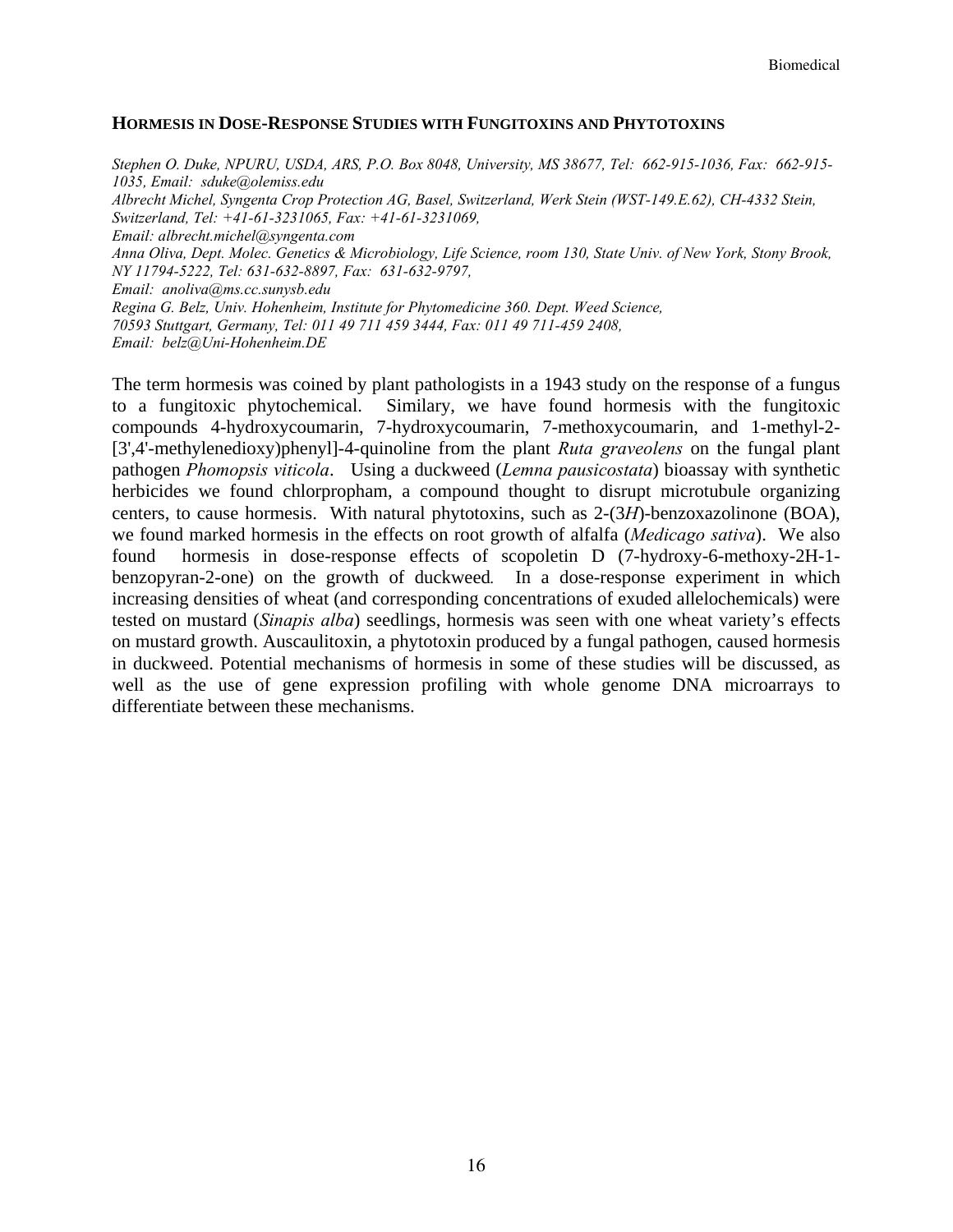#### **LOW DOSE EFFECTS IN PSYCHOPHARMACOLOGY: ONTOGENETIC CONSIDERATIONS**

#### *Linda Patia Spear, Department of Psychology and Center for Developmental, Psychobiology Box 6000, Binghamton University, Binghamton, NY 13902-6000, Tel: 607-777-2825, Email: lspear@binghamton.edu*

In a number of instances, low doses of psychoactive drugs elicit a behavioral profile in rats opposite that observed following administration of more substantial doses. Our laboratory has observed that these effects are often age-specific. For instance, the dopamine agonist, apomorphine, induces increases in locomotor activity in adult rats when given at moderate-tohigh doses (1 and 3 mg/kg), while suppressing locomotor movements at low  $(0.05 \text{ and } 0.1 \text{ mgkg})$ doses. Administration of the opiate agonist, morphine, induces hypomobility at doses in the range of 10 mg/kg and greater in adult animals, but stimulates locomotor activity at lower doses. The low dose effects observed with both of these drugs are not apparent early in ontogeny, but emerge only during or following adolescence. A somewhat earlier emergence of a low dose paradoxical effect is seen with the  $5HT<sub>1A</sub>$  receptor agonist, 8-OHDPAT, with late preweanling, but not neonatal, rats showing increases in ingestive behavior at low doses but suppression at higher doses. In contrast to these ontogenetic increases in expression of low dose drug effects, low dose facilitation of social behavior is seen following ethanol only in adolescent rats and not their mature counterparts. Low doses of ethanol (in the range of 0.5  $g/kg$ ) stimulate social interactions of adolescent rats when tested in a familiar test situation, with higher doses (1  $g/kg$ or greater) suppressing social behavior. No such low dose facilitation was evident in adults tested identically. Mechanisms postulated to underlie these ontogenetic patterns of low dose effects include delayed development of autoreceptors (apomorphine and 8-OHDPAT) as well as differential ontogeny of neural regions recruited into activity by low versus higher doses of the drugs (morphine and ethanol).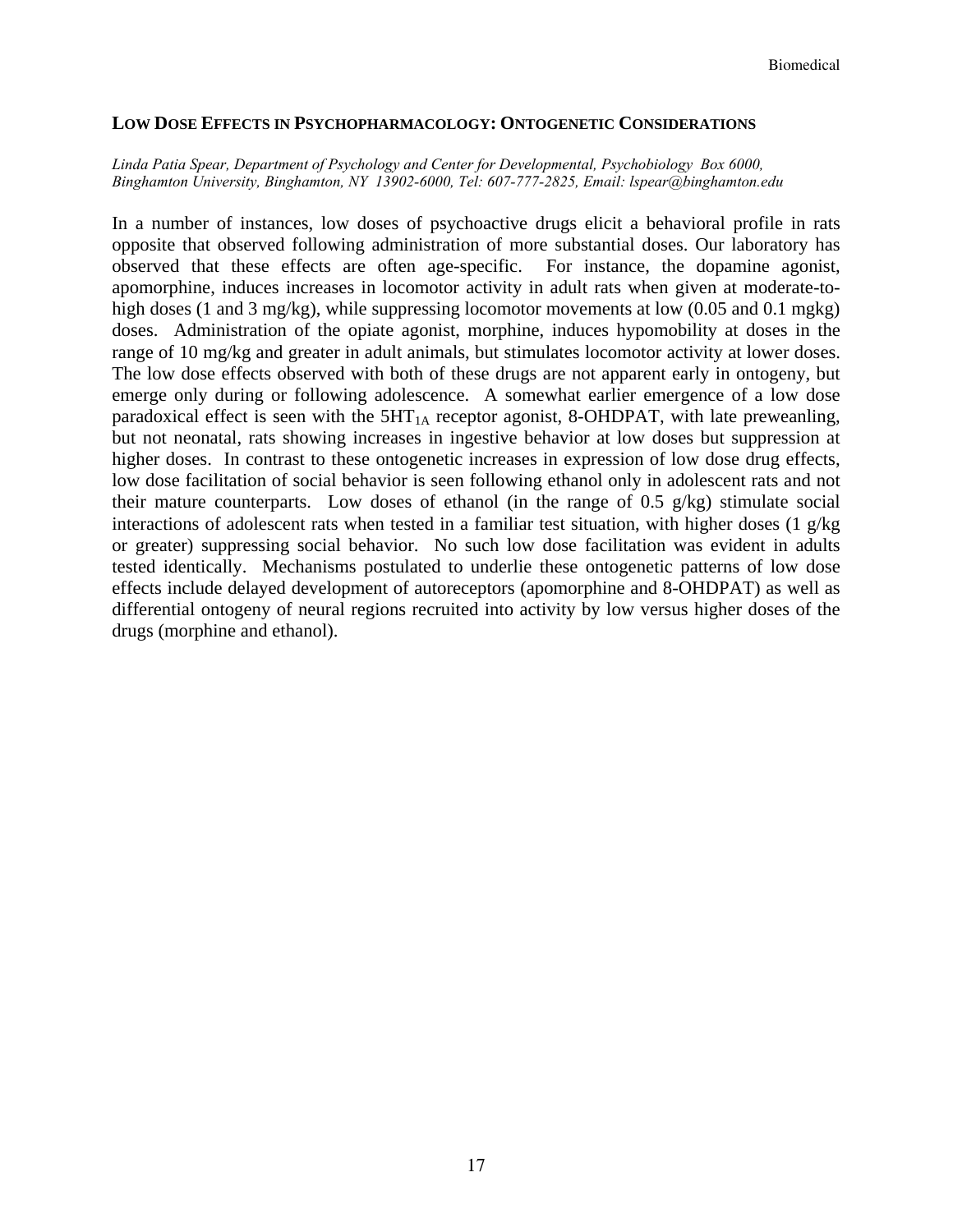#### **ARE LOW DOSES OF DNA DAMAGING AGENTS ANTI-MUTAGENIC?**

*Pamela J. Sykes, Department of Haematology and Genetic Pathology, Flinders University and Medical Centre, Bedford Park, South Australia 5042, Australia, Tel: 61 8 82044379, Fax: 61 8 82045450, Email: pam.sykes@flinders.edu.au* 

*Sarah J. Swinburne, Department of Haematology and Genetic Pathology, Flinders University and Medical Centre, Bedford Park, South Australia 5042, Australia, Tel: 61 8 82044139, Fax: 61 8 82045450, Email: sarah.swinburne@flinders.edu.au* 

*Madhava Bhat, Department of Medical Physics, Royal Adelaide Hospital, Adelaide, SA, 5000, Australia, Tel: 61 8 8222 5541, Fax: 61 8 8222 5937, Email: mbhat@mail.rah.sa.gov.au* 

*John Cormack, Department of Medical Imaging, Flinders University and Medical Centre, Bedford Park, South Australia 5042, Australia, Tel: 61 8 82044642, Fax: 61 8 82045450, Email: john.cormack@fmc.sa.gov.au Tanya K Day, Department of Haematology and Genetic Pathology, Flinders University and Medical Centre, Bedford Park, South Australia 5042, Australia, Tel: 61 8 82044139, Fax: 61 8 82045450, Email: tanya.day@flinders.edu.au* 

*Renate U Domel, Radiation Consequences and Radioecology, Safety and Radiation Science, Australian Nuclear Science and Technology Organisation, PMB 1 Menai, New South Wales 2234, Australia, Tel: 61 2 9717 3839, Fax: 61 2 9717 9264, Email: red@ansto.gov.au* 

*William M. Burch, R&D Radiopharmaceuticals, Australian Nuclear Science and Technology Organisation, PMB 1 Menai, New South Wales, 2234, Australia, Tel: 61 2 9717 9540, Fax: 61 2 9717 9262, Email: wmb@ansto.gov.au Alexander A. Morley, Department of Haematology and Genetic Pathology, Flinders University and Medical Centre, Bedford Park, South Australia 5042, Australia, Tel: 61 8 82044431, Fax: 61 8 82045450, Email: alec.morley@flinders.edu.au* 

*Antony M. Hooker, Department of Haematology and Genetic Pathology, Flinders University and Medical Centre, Bedford Park, South Australia 5042, Australia, Tel: 61 8 82044139, Fax: 61 8 82045450, Email: tony.hooker@flinders.edu.au* 

Although mutagens are frequently regarded as being synonymous with carcinogens, nearly all laboratory studies of mutagens involve high levels of exposure, whereas the importance of mutagens and carcinogens for human populations involves the exposure of relatively large numbers of individuals to relatively low doses of the relevant agent. The majority of mutation assays are only capable of detecting mutations at high doses of agents. Therefore, at present, safe levels of environmental and occupational agents are determined largely from hypothetical extrapolation from high doses of agents rather than from true measurements. Extrapolation generally incorporates the linear-no-threshold model, which is based on the conventional paradigm that an agent which produces a harmful effect at a high dose, will produce the same or similarly harmful effect at low doses. The pKZ1 mouse recombination mutagenesis assay enables study of the mutational effect of very low doses of DNA damaging agents in a whole animal model. The mutational end-point studied is chromosomal inversion which is a common mutation in cancer. We have observed a non-linear dose response in chromosomal inversions in spleen tissue of pKZ1 mice exposed to a wide dose range of the DNA damaging agents: etoposide, mitomycin C and X-radiation. For all of these agents an increase in inversions was observed at high doses and a reduction below endogenous inversion frequency was observed at low doses. In the case of X-radiation an induction in inversions was again seen at **very** low doses. These results suggest that some DNA damaging agents may be anti-mutagenic at low doses and that for X-radiation **very** low doses may also be mutagenic. It is likely that bystander effects play a role at the low doses of some of the agents studied here, the mechanism of which is poorly understood at present. If some or all mutagens are anti-mutagenic at low doses then current concepts of low dose population exposure may need substantial revision.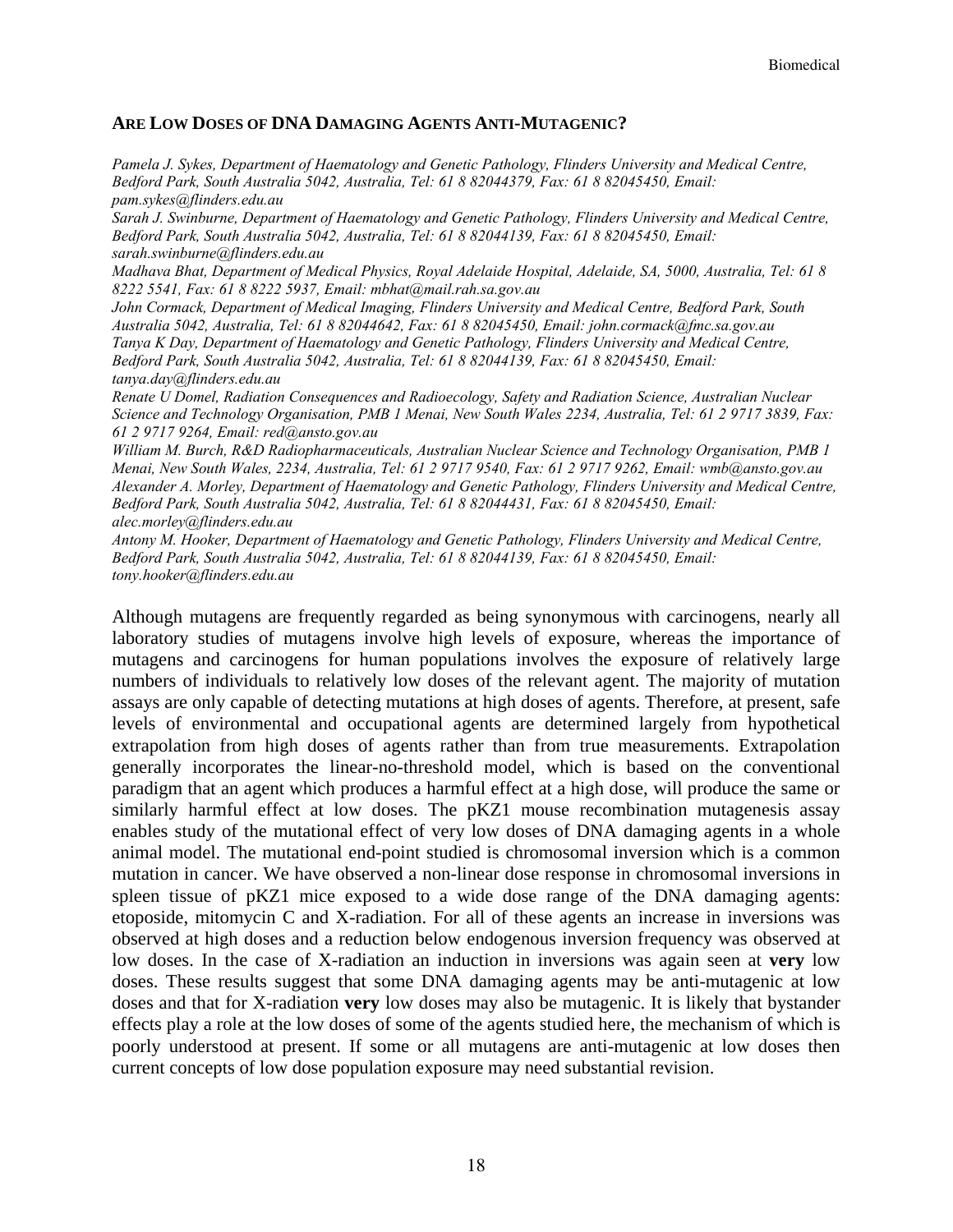#### **STRESS IMMUNOLOGY: DIFFERENTIAL DOSE-RESPONSE**

*Jeffrey A. Woods, Ph.D., University of Illinois at Urbana-Champaign, Department of Kinesiology, Freer Hall, 906 S. Goodwin Ave., Urbana IL, 61801, Tel: 217-244-8815,Fax: 217-244-7322, Email: woods1@uiuc.edu* 

It has long been known that severe psychological and physical stress can result in increased incidence and severity of illness. More recent studies have documented that chronic, uncontrollable stress also impairs many aspects of immune functioning; likely contributing to the increase in illness. However, the dogma that all stress leads to immunosuppression and illness is simplistic. Emerging evidence is shedding new light on the dose-response relationship between stress and immune function. Many studies, including those from our laboratory, have documented that moderate exercise or other forms of modest stress may actually boost various immunological functions. Some evidence also suggests that this translates into a reduced incidence or severity of disease. Unfortunately, the mechanism for this dose-response relationship is not clearly defined. Neural and endocrine factors are likely candidates in that they are activated in response to stress and immune cells are known to express receptors and respond to neuroendocrine signals. Other factors like endogenous 'danger signals', metabolic alterations, and free radicals may also play a role.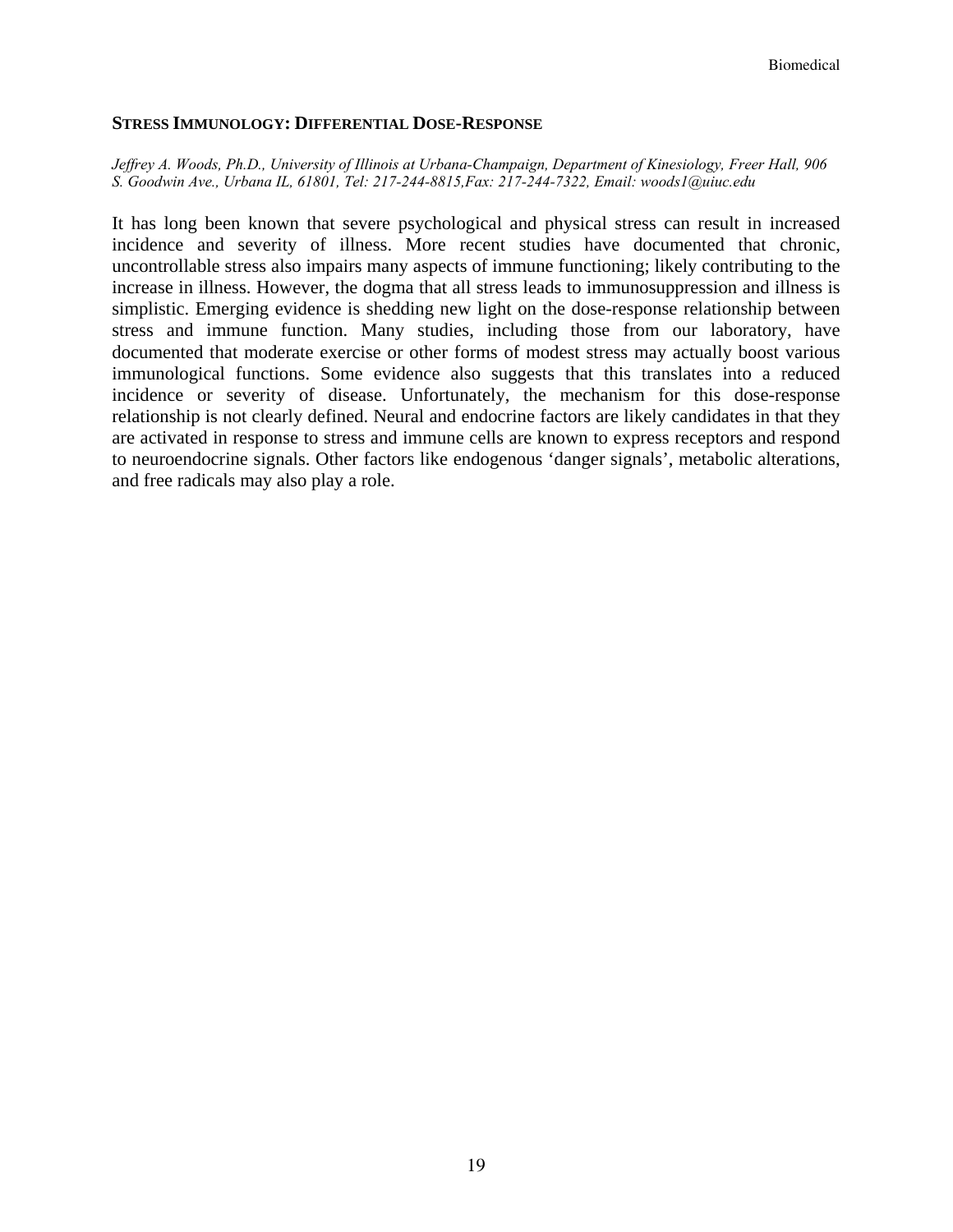# **SESSION IV: TOXICOLOGY**

## **DISTINCT GENE EXPRESSION PROFILES IN LUNG CELLS AT TOXIC VS NON-TOXIC NICKEL DOSES**

*Robert Y.-S. Cheng, University of Massachusetts Medical School, Worcester, MA W. Gregory Alvord, Data Management Services, Inc., Ft. Detrick, Frederick, Lucy M. Anderson, National Cancer Institute at Frederick, Ft. Detrick, Frederick MD* 

## **ARSENIC AS AN ENDOCRINE DISRUPTOR: COMPLEX DOSE DEPENDENT EFFECTS OF ARSENIC ON STEROID RECEPTOR SIGNALING**

*Josh Hamilton, Dartmouth Medical School, Hanover, NH Jack E. Bodwell, , Dartmouth Medical School, Hanover, NH* 

**CHEMICALLY INDUCED LIVER TUMORS AND THE POSSIBILITY OF HORMESIS** *James Klaunig, Indiana University of Medicine, Indianapolis, IN* 

**CHEMICAL MIXTURES: NONLINEAR DOSE-RESPONSE PHENOMENON, PHYSIOLOGICALLY BASED PHARMACOKINETICS, AND REACTION NETWORK MODELING**  *Raymond S. H. Yang, Colorado State University, Foothills Campus, Fort Collins, CO* 

## **THE NON-LINEAR NATURE OF LEAD-RELATED CHANGES IN BEHAVIOR AND NEUROCHEMISTRY**

*Deborah A. Cory-Slechta, University of Medicine and Dentistry of New Jersey and Rutgers University, Piscataway, NJ* 

## **UNIVERSALITY OF J-SHAPED AND U-SHAPED DOSE-RESPONSE RELATIONS IN STOCHASTIC TRANSITION SYSTEMS**

*Louis Anthony (Tony) Cox, Jr., Cox Associates and University of Colorado, Denver, CO*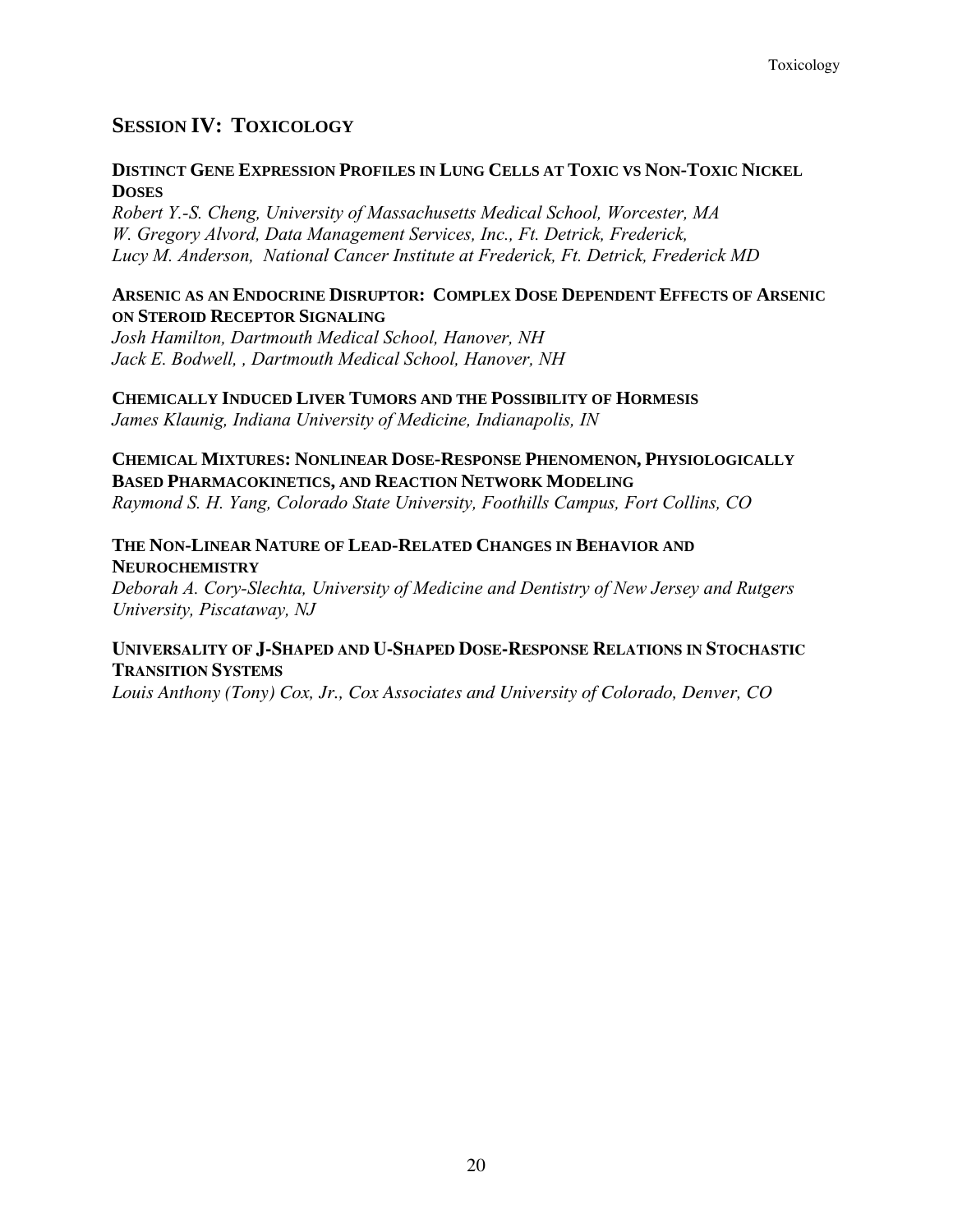## **DISTINCT GENE EXPRESSION PROFILES IN LUNG CELLS AT TOXIC VS NON-TOXIC NICKEL DOSES**

*Robert Y.-S. Cheng, Division of Urology, Department of Surgery, University of Massachusetts Medical School, Room 504, Lazare Research Building, 364 Plantation Street, Worcester, MA 01604, Tel: 508-856-8104, Fax: 508- 856-8699, Email: Robert.Cheng@umassmed.edu* 

*W. Gregory Alvord, Data Management Services, Inc., Building 362, Ft. Detrick, Frederick, MD 21702, Tel: 301- 846-5101, Fax: 301-846-6196, Email: gwa@css.ncifcrf.gov* 

*Lucy M. Anderson, Laboratory of Comparative Carcinogenesis, National Cancer Institute at Frederick, Building 538, Ft. Detrick, Frederick MD 21702, Tel: 301-846-5600, Fax: 301-846-5946, Email: andersol@mail.ncifcrf.gov* 

Occupational exposure to nickel compounds is associated with lung cancer risk; epigenetic effects on gene expression have been suggested as part of the mechanism. We examined acute effects of exposure of cultured cells from the peripheral human lung (HPL1D) to nickel(II) acetate, with regard to gene expression changes as assayed by microarray (~8000 cDNAs, IncyteGenomics chips). Cells were exposed for 24 hr to nontoxic (50, 100 or 200 micromolar) or toxic (400, 800 or 1600 micromolar) Ni(II). A total of 868 genes showed at least 2-fold change in gene expression at any Ni(II) concentration. The data were analyzed by hierarchical and partitioning clustering and by a neural network algorithm. There were two main clusters, which showed marked up- or down-regulation at the highest, toxic Ni(II) concentrations. These were further subdivided into 10 highly cohesive clusters. Remarkably, only 2 of these 10, comprising 163 genes, showed the same dose-response trend at the low nontoxic concentrations as at the high toxic levels. Genes in 7 clusters, a total of 591, showed significantly altered expression only at the toxic concentrations. One cluster of 114 genes exhibited a significant change only at non-toxic doses. Thus, for the majority of genes examined, expression changes at the high toxic Ni(II) concentrations were not predictive of alterations at the lower nontoxic levels. These results are germane regarding mechanistic extrapolation from data obtained with high-dose exposure, to predictions for low-dose effects. Microarray analyses may benefit this thorny issue in risk assessment.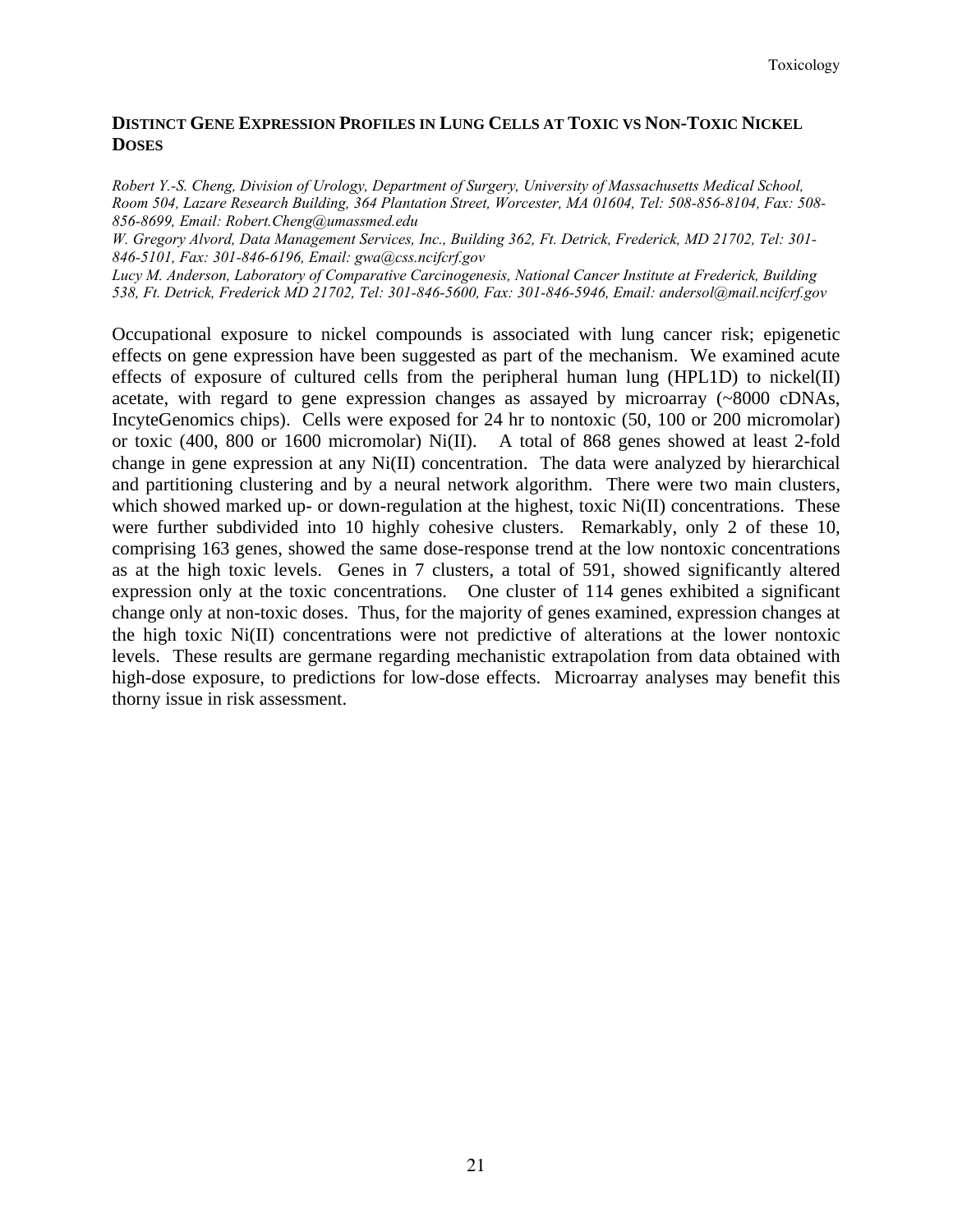## **ARSENIC AS AN ENDOCRINE DISRUPTOR: COMPLEX DOSE-DEPENDENT EFFECTS OF ARSENIC ON STEROID RECEPTOR SIGNALING**

*Joshua W. Hamilton, Dartmouth Medical School, Department of Pharmacology & Toxicology, 7650 Remsen Room 514, Hanover NH 03755, Tel: 603-650-1316, Fax: 603-650-1129, Email: josh.Hamilton@dartmouth.edu Jack E. Bodwell, Dartmouth Medical School, Department of Physiology, 750W Borwell, DHMC, Lebanon NH 03756, Tel: 603-650-7734, Fax: 603-650-6130, Email: jack.bodwell@dartmouth.edu* 

Arsenic contamination of drinking water is considered one of the principal environmental health threats in the U.S. and throughout the world. Chronic intake of elevated levels of inorganic arsenic (As) has been associated with a substantially increased risk of cancer, diabetes, vascular disease, cardiovascular disease, and reproductive and developmental problems. Recent studies suggest that levels as low as 5-10 ppb may be associated with significant increases in these health risks. The As levels we used in these studies are directly relevant to those found in New Hampshire, Maine and many other regions of the U.S. As in the range of 0.05 to 1  $\mu$ M (6 to 120) ppb) showed stimulatory effects on hormone-stimulated, glucocorticoid receptor (GR)-mediated gene activation of both endogenous genes and reporter construct genes containing glucocorticoid response elements transfected into mammalian cells in culture. At only slightly higher concentrations (1 to 3  $\mu$ M) the effects of As became inhibitory. Thus, over this narrow concentration range the effects of As changed from a two- to four-fold stimulation to a greater than two-fold suppression in activity. The complex pattern of dose-dependent effects of As on GR activity suggest multiple target sites with different affinities that contribute to this effect. Another striking finding of these studies is that the magnitude of GR stimulation and inhibition by As was highly dependent on the cellular level of hormone-activated GR. Similar complex dose-response patterns for As effects have been seen in parallel studies examining gene expression using DNA microarrays and in studies of vascular proliferation and angiogenesis, suggesting this is a common biological response to this environmental agent.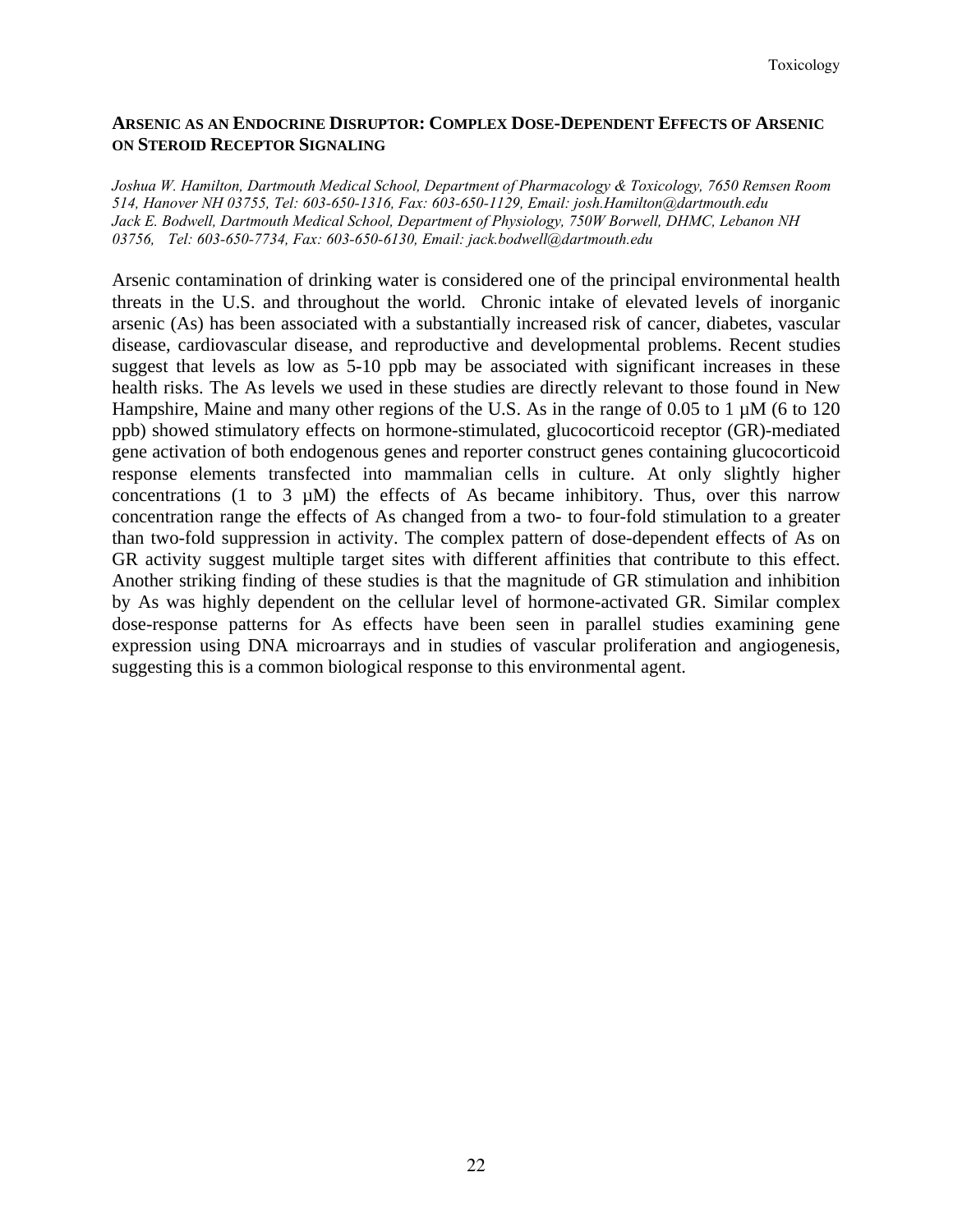#### **CHEMICALLY INDUCED LIVER TUMORS AND THE POSSIBILITY OF HORMESIS**

#### *James Klaunig, Indiana University, Department of Pharmacology and Toxicology, 635 Barnhill Dr., MS551, Indianapolis, IN 46202, Tel 317-274-7799, Fax 317 2747787, Email: jklauni@iupui.edu*

In rodents, liver tumors are the most common neoplasia detected in chronic carcinogenicity studies. Chemically induced hepatocarcinogenesis involves a multi-step process that incorporates both mutational and cell proliferation events. The cellular and molecular mechanisms involving this multistage process have been extensively studied in rodents. The initial stage involves genomic DNA damage that if un-repaired may result in the formation of a mutated, intitiated cell (initiation stage). The initiated cell requires subsequent clonal expansive growth to form a preneoplastic lesion (promotion). For these preneoplastic cells to progress to neoplasia, additional DNA damaging events need to occur (progression). Multiple investigations have clearly defined many of the mechanisms involved in liver neoplasm induction by chemicals. Initiated cells may be produced through either un-repaired DNA damage following carcinogen adduct formation or through spontaneous DNA mutation. The promotion stage involves the selective increase in preneoplastic cell population though either increased cell proliferation and/or decrease cell apoptosis, both of which involve modulation of gene expression by the chemical agent. Multiple biological process including, changes in methylation status, receptor mediated events, blockage of cell to cell communication, and increased oxidative stress have bee associated with the selective preneoplastic cell growth. It is clear that the cellular and molecular mechanisms involved in this multi-step hepatocarcinogenesis process are dose dependent and exhibit well defined thresholds. These processes are also inducible and thus it is not surprising that a protective effect (hormesis) is observed in studies employing low doses. The presence of dose response, threshold, and low dose protective effects of chemicals on liver neoplasia development is further supported in several chronic carcinogen bioassays where multiple doses have been employed.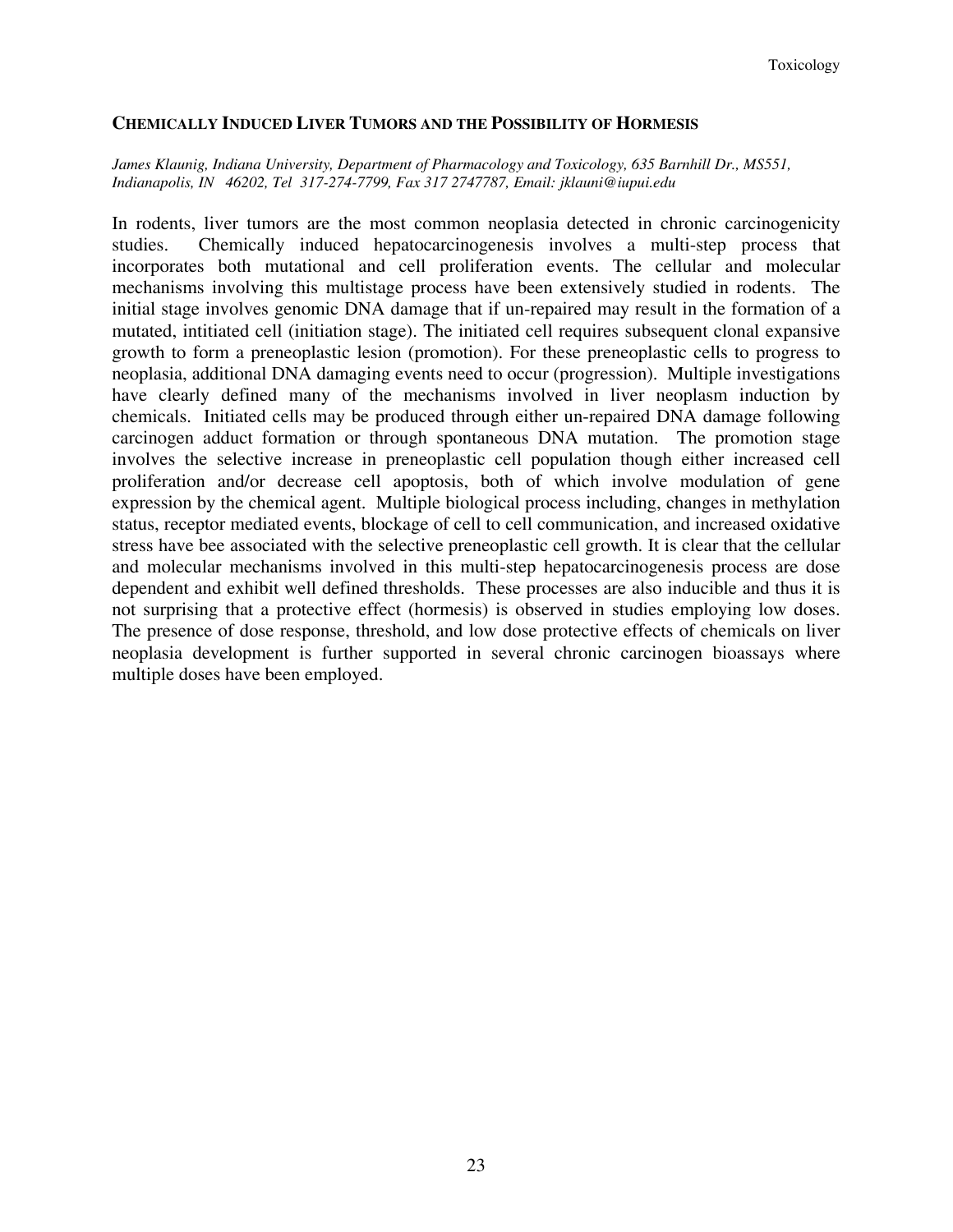## **CHEMICAL MIXTURES: NONLINEAR DOSE-RESPONSE PHENOMENON, PHYSIOLOGICALLY BASED PHARMACOKINETICS, AND REACTION NETWORK MODELING**

*Raymond S. H. Yang, Quantitative and Computational Toxicology Group, Center for Environmental Toxicology and Technology, Colorado State University, Foothills Campus, 3195 Rampart Road, Fort Collins, CO 80523-1690 Tel: 970-491-5652, Fax: 970-491-8304, Email: Raymond.yang@colostate.edu* 

The focus of this presentation is on chemical mixtures and their related non-linear dose response relationship; in doing so, we attempt to demonstrate a number of concepts. First, the concept of dose-dependent toxicological interactions: Using human keratinocytes, our studies revealed that toxicological responses of metal mixtures consisting of arsenic, cadmium, chromium, and lead are highly dose-dependent. From very low dose levels (about 0.3 to 10 ppb) to the highest dose levels (about 200 ppb to 8 ppm), the responses varied from a growth stimulatory effect (hormesis), to additive, synergistic, and finally antagonistic cytotoxicity (Bae *et al.,* 2001; Gennings *et al.,* 2002). Second, the concept of interaction threshold: Using an interactive physiologically based pharmacokinetic (PBPK) model for human and under specific exposure conditions near threshold limit values (TLVs), we estimated "interaction thresholds" under these exposure conditions for ternary and binary mixtures of volatile organic solvents. We also found that increases in trichloroethylene (TCE) blood levels due to competitive inhibition of TCE metabolism by other solvents [tetrachloroethylene (PERC) and 1,1,1-trichloroethane (MC)] led to higher availability of TCE for glutathione conjugation, a metabolic pathway associated with kidney toxicity/carcinogenicity (Dobrev *et al.,* 2001; 2002). Third, the concept of biochemical reaction network and "second generation physiologically based pharmacokinetic/pharmacodynamic (PBPK/PD) models": Integrating PBPK modeling with reaction network modeling, a proven chemical/ petroleum engineering technology for complex systems such as an oil refinery, we intend to develop a computer modeling tool for simulations (*i.e., in silico* biology, or virtual human) on whole body PK/PD all the way down to the level of interwoven molecular interactions.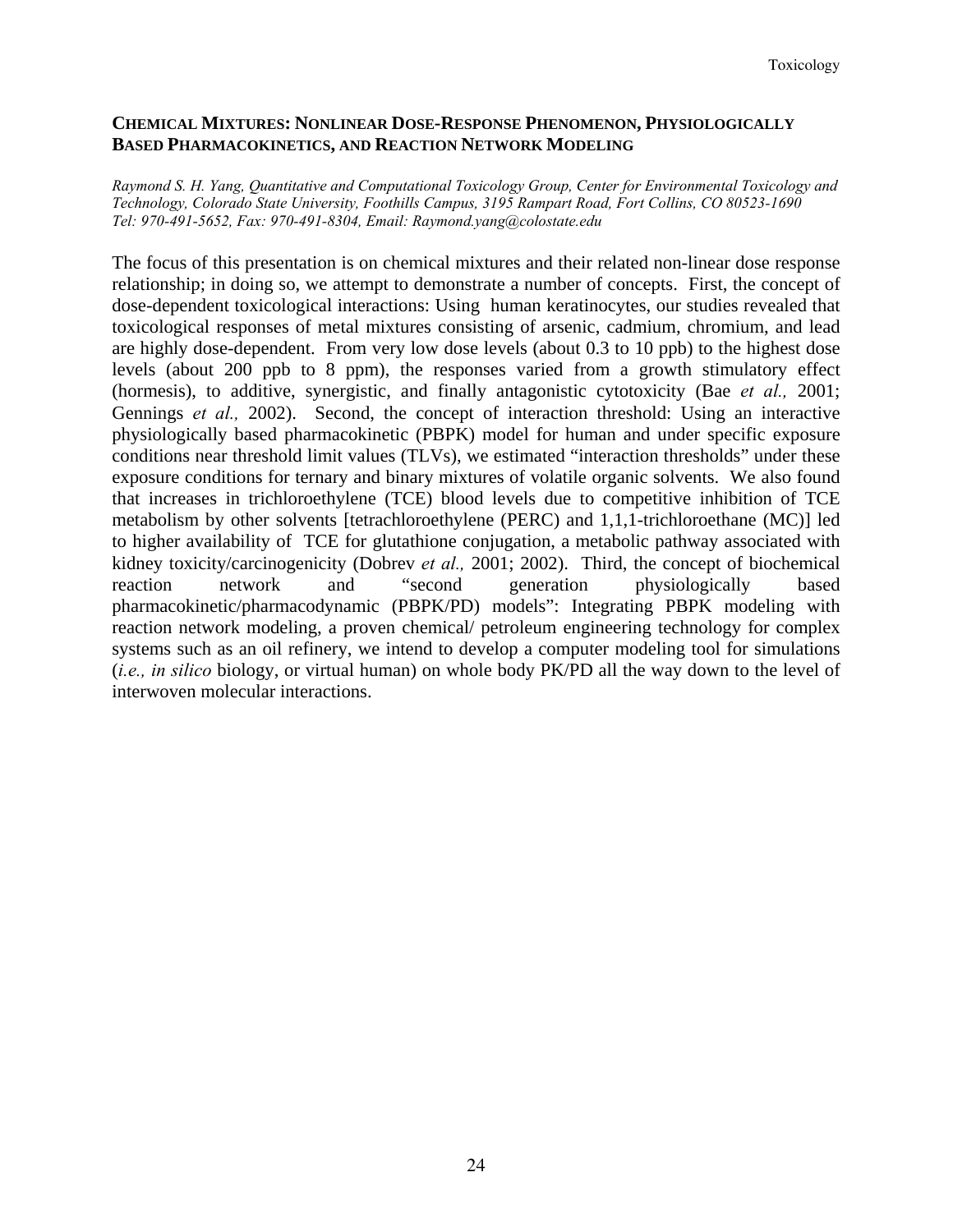## **THE NON-LINEAR NATURE OF LEAD-RELATED CHANGES IN BEHAVIOR AND NEUROCHEMISTRY**

#### *Deborah A. Cory-Slechta, Environmental and Occupational Health Sciences Institute, Robert Wood Johnson Medical School, University of Medicine and Dentistry of New Jersey and Rutgers University, 170 Frelinghuysen Road, Piscataway, NJ 08854, Tel: 732-445-0205, Fax: 732-445-0131, Email: dcs@eohsi.rutgers.edu*

Recent findings suggest a non-linear relationship between blood lead (Pb) concentrations and intelligence quotient scores in children. Brain regions known to play critical roles in such cognitive functions include prefrontal cortex and nucleus accumbens, with dopamine and glutamate as key neurotransmitters in these areas. In accordance with the studies in children, a well-characterized low-level chronic postweaning Pb exposure model in rats has repeatedly demonstrated that behavioral performances mediated by these brain regions likewise exhibit nonlinear changes in response to Pb. On a Fixed Interval (FI) schedule of reinforcement, a behavioral baseline considered to be a surrogate of impulsivity in children, response rates are markedly increased by low levels, but decreased at higher Pb levels. Such effects can be related mechanistically to levels of dopamine in nucleus accumbens since administration of an irreversible dopamine antagonist directly into nucleus accumbens in normal rats demonstrates that dopamine systems are critical to the mediation of FI performance. Moreover, dopamine function in nucleus accumbens is also influenced by Pb in a non-linear fashion. Using in vivo electrochemistry, low Pb exposures increase potassium-evoked DA release while higher levels decrease release. These findings indicate an inverse U-shaped relationship between nucleus accumbens dopamine and FI performance that could underlie the non-monotonic effects of Pb on this behavioral baseline. Non-linear trends in Pb-associated learning impairments in this model may be related to blockade of NMDA glutamatergic receptors in nucleus accumbens, since intranucleus accumbens injection of the non-competitive antagonist MK-801 in normal rats produces a profile of learning impairments mimicking those of Pb. Furthermore, the MK-801 dose-effect function itself is non-linear, with more pronounced reductions in learning accuracy at lower than higher doses. Collectively, these studies are consistent with a biological basis for the non-linear dose-effect functions associated with the adverse effects of Pb exposure on the central nervous system.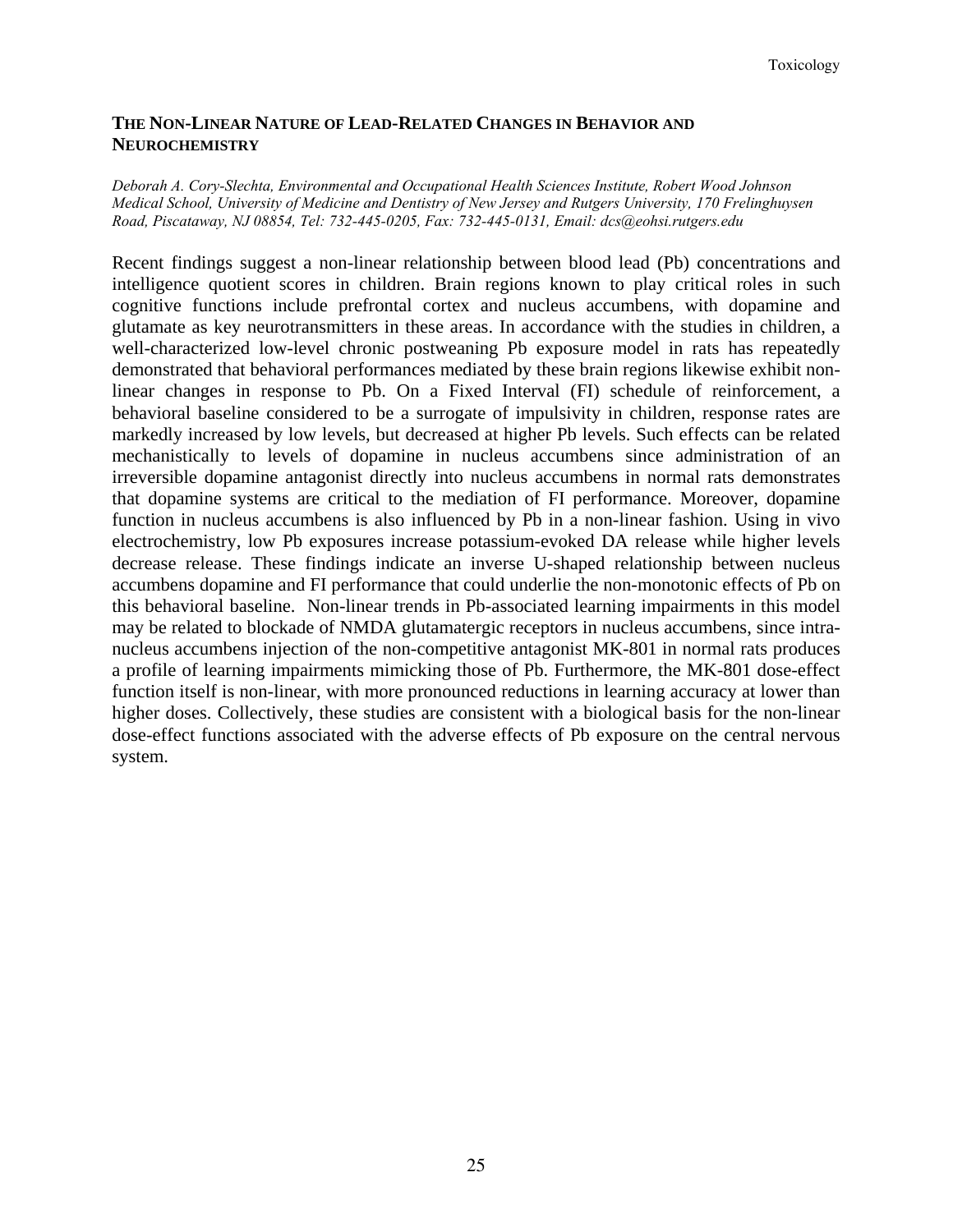## **UNIVERSALITY OF J-SHAPED AND U-SHAPED DOSE-RESPONSE RELATIONS IN STOCHASTIC TRANSITION SYSTEMS**

#### *Louis Anthony (Tony) Cox, Jr., Cox Associates and University of Colorado, 503 Franklin Street, Denver, CO, 80218, Tel: 303-388-1778, Fax: 303-388-0609, Email: tony@cox-associates.com*

Dose-response data for benzene and many other chemical carcinogens exhibit multiple apparent concentration thresholds. A relatively small increase in exposure concentration near such a threshold disproportionately increases incidence of a specific tumor type. Yet, most mathematical models of carcinogenesis do not explain such threshold-like behavior. For example, the traditional multistage (MS) model of carcinogenesis and the Moolgavkar-Venzon-Knudson (MVK) two-stage stochastic model of carcinogenesis typically yield smooth doseresponse curves without thresholds.

This paper introduces a general mathematical modeling framework that includes the MVK and MS model families as special cases. Stochastic transitions of stem cells among stages represent genotoxic or clastogenic damage. Cell proliferation, cell killing and apoptosis can occur at different stages. Key components include:

- 1. An effective number of stem cells undergoing active cycling and hence vulnerable to stochastic transitions representing somatically heritable transformations. (These need not occur in any special linear order, as in the MS model.)
- 2. A random time until the first malignant stem cell is formed. This is the first order-statistic,  $T = min\{T1, T2,..., Th\}$  of n random variables, interpreted as the random times at which each of n initial stem cells or their progeny first become malignant.
- 3. A random time for a normal stem cell to complete a full set of transformations converting it to a malignant one. This is interpreted very generally as the first passage time through a random network of stochastic transitions, possibly with very many possible paths.

In this very general family of models, threshold-like (J-shaped or multi-threshold) dose-response nonlinearities naturally emerge even without cytotoxicity, as consequences of stochastic phase transition laws for traversals of random transition networks. With cytotoxicity present, Ushaped as well as J-shaped dose-response curves can emerge. These results are universal, i.e., independent of specific biological details represented by the stochastic transition networks.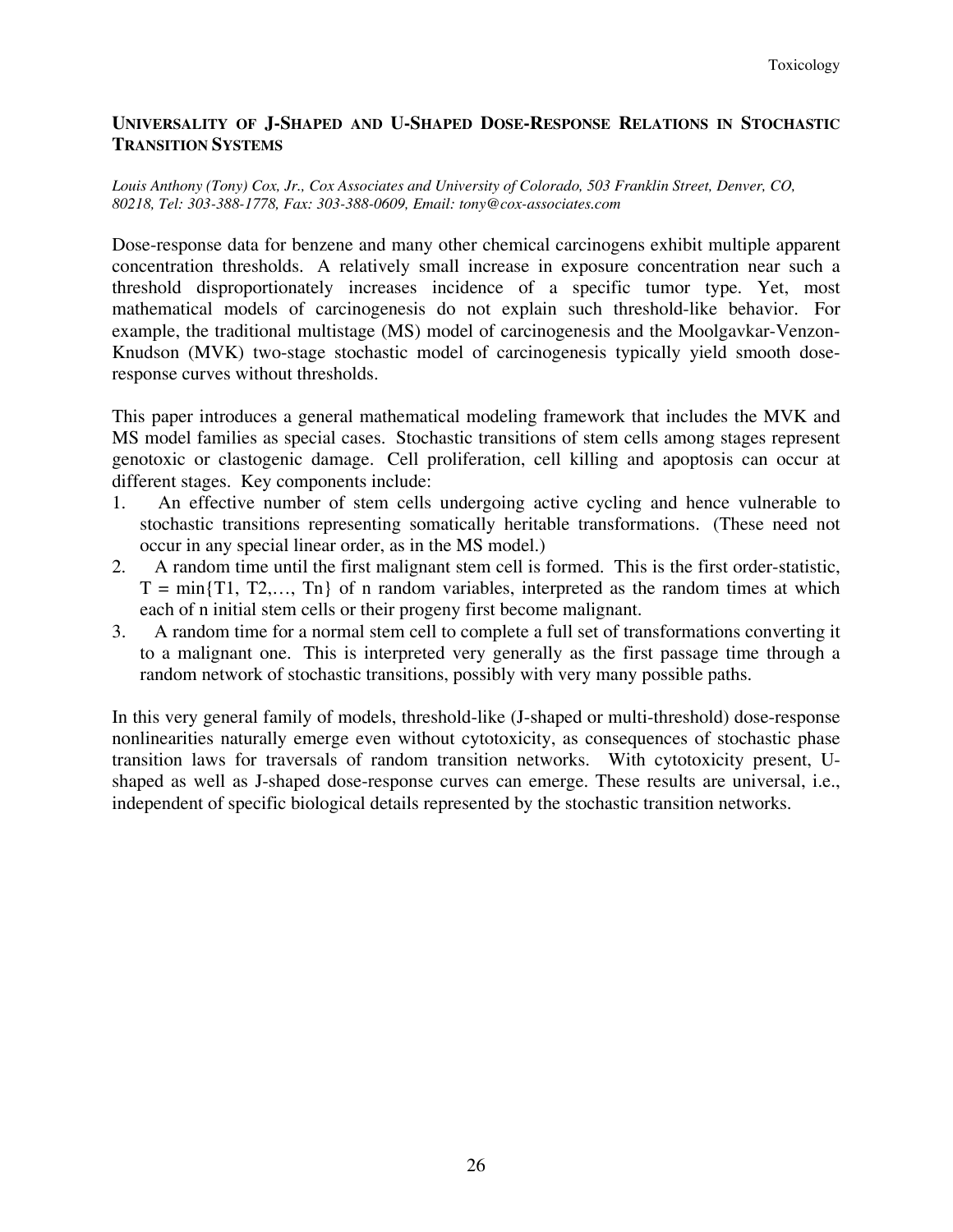## **SESSION V: REGULATORY / RISK SESSION**

**IMPLICATIONS OF THE HORMESIS RESPONSE FOR CANCER RISK ASSESSMENT** *Jonathan Borak, Yale University, New Haven, CT* 

## **THE SEARCH FOR NON-LINEAR EXPOSURE-RESPONSE RELATIONSHIPS AT AMBIENT LEVELS IN ENVIRONMENTAL EPIDEMIOLOGY**

*Morton Lippmann, New York University School of Medicine, Tuxedo, NY* 

## **PUBLIC POLICY IMPLICATIONS OF HORMESIS**

*Joseph V. Rodricks, Ph.D., DABT, ENVIRON International Corporation, Arlington, VA* 

## **SOME IMPLICATIONS OF NONLINEAR DOSE-RESPONSE RELATIONSHIPS FOR QUANTITATIVE RISK ASSESSMENT**

*Robert L. Sielken Jr., Ph.D., Sielken & Associates Consulting, Inc., Bryan, TX*

## **PRECAUTIONARY PRINCIPLES, ANTICIPATORY ACTIONS AND HORMESIS: SOCIETY GAINS A NEW REGULATORY PARADIGM**

*Paolo F. Ricci, University of San Francisco and University of Queensland, San Francisco, CA Thomas R. MacDonald, University of San Francisco and University of Queensland, San Francisco, CA*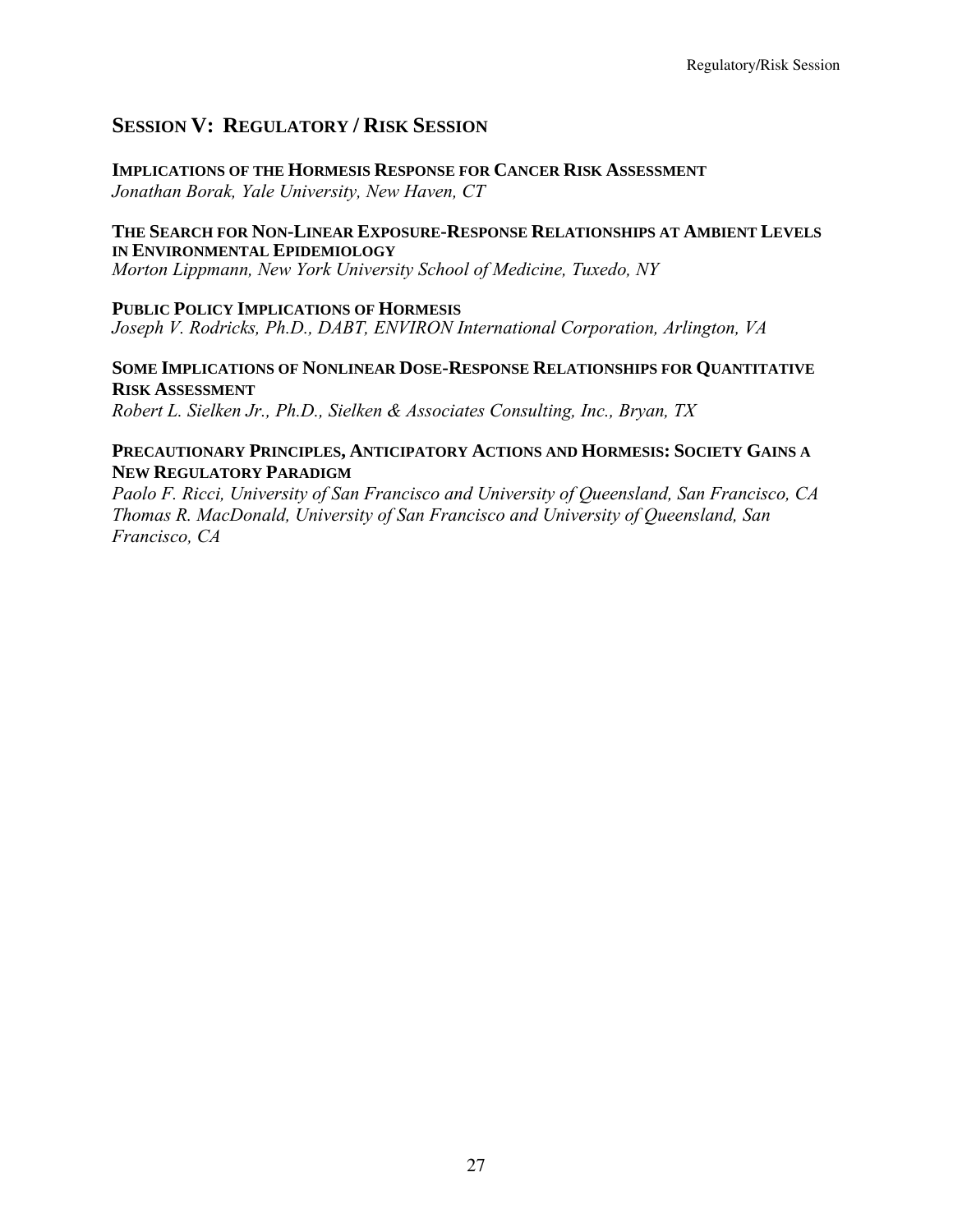#### **IMPLICATIONS OF THE HORMESIS RESPONSE FOR CANCER RISK ASSESSMENT**

#### *Jonathan Borak, Yale University, Departments of Medicine and Epidemiology & Public Health, 234 Church Street (#1100), New Haven, CT 06510, Tel: 203-777-6611, Fax: 203-777-1411, Email: jborak@jborak,com*

Standard methods for cancer risk assessment (e.g., *Draft Final Guidelines for Carcinogen Risk Assessment,* US EPA, 2003) proscribe linearized extrapolation when data indicate: 1) that such extrapolation is appropriate; 2) when the agent is DNA-reactive or has a mode of action expected to be linear at low doses; 3) when body burdens are so high that incremental doses are expected to affect the linear portion of the dose-response cure; 4) when available data are insufficient to establish the mode of action. Unfortunately, there are few agents for which sufficient experimental data exist to document low-dose non-linearity. A barrier to developing such data is the standard design of NTP bio-assays, which rarely include the numbers of low-range doses necessary to demonstrate hormesis. Nevertheless, empirical data suggest that the low-dose response curves of some carcinogens do reflect a hormetic model. Among these are initiators (e.g., radiation, MNNG), promoters (e.g., TCDD), and carcinogens of uncertain modes of action (e.g., cadmium). Such findings raise the possibility that the default linearized model is overly conservative. To evaluate the public health importance of that possibility, future research will need to demonstrate: 1) that hormetic dose-response curves pertain for a variety of carcinogenic agents; and, 2) that such non-linear dose responses occur at public health-relevant exposure levels, (i.e., at levels greater than the reference doses or other exposure limits that are calculated on the basis of linearized models).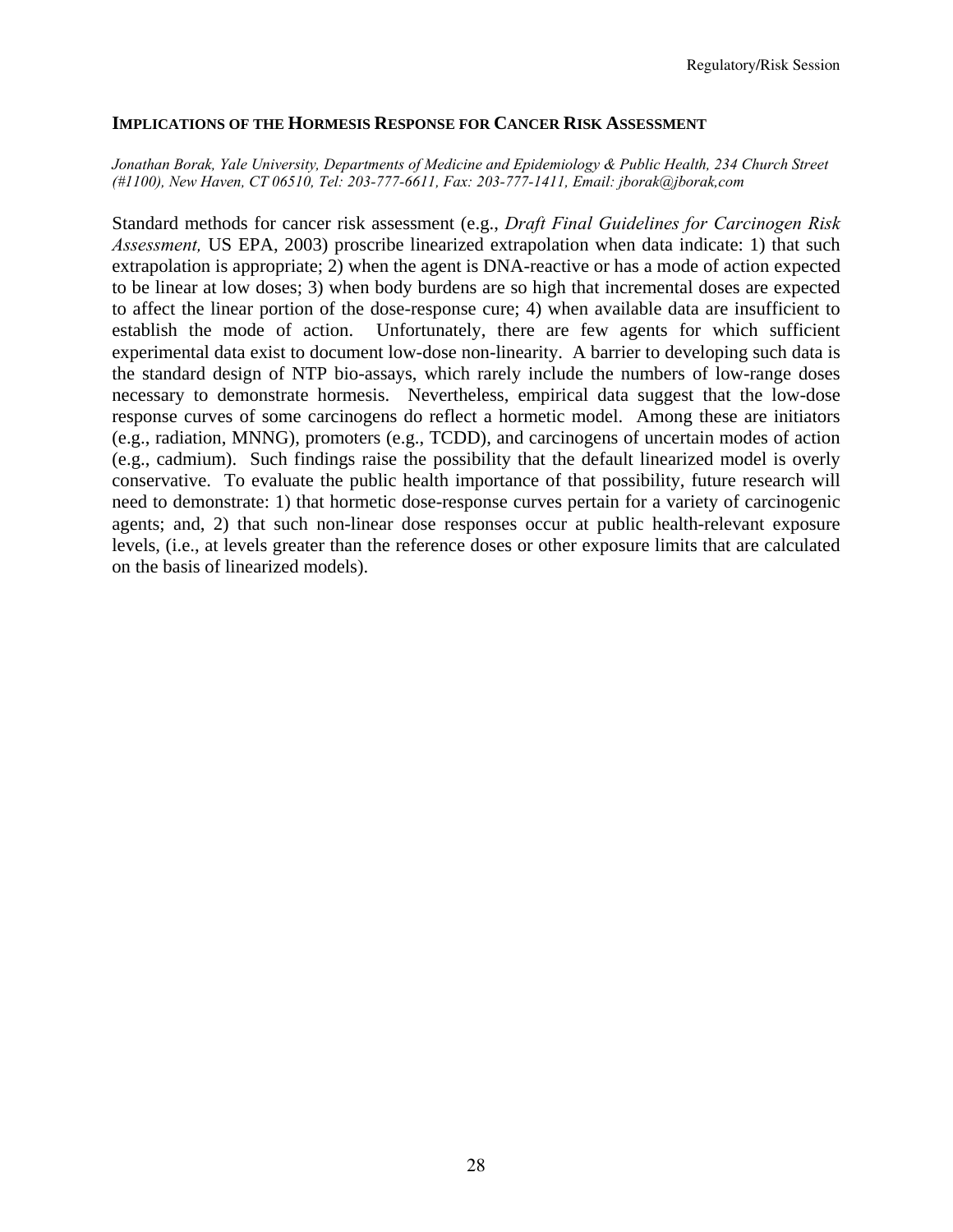#### **THE SEARCH FOR NON-LINEAR EXPOSURE-RESPONSE RELATIONSHIPS AT AMBIENT LEVELS IN ENVIRONMENTAL EPIDEMIOLOGY**

*Morton Lippmann, New York University School of Medicine, Nelson Institute of Environmental Medicine, 57 Old Forge Road, Tuxedo, NY 10987, Tel: 845-731-3558, Fax: 845-351-5472 Email: lippmann@env.med.nyu.edu* 

The traditional paradigm for setting standards for exposures to environmental toxicants has involved the use of either experience from exposed workers or laboratory animals. The data have been used to determine or estimate a no-or lowest observable adverse effect level (NOAEL), and a margin of safety (safety factor) has been applied to account for the limitations of the available exposure and effects data. For animal test data, these limitations include: species differences; high-to-low dose extrapolations; and differences in susceptibility between healthy pure bred animals and a more diverse human population with various susceptibilities. For occupational experience, the limitations are: very limited data on exposure; and the data being limited to a population of relatively healthy adults (usually men only).

For a limited number of environmental toxicants, for which there are widespread exposures among the general population, such as the criteria air pollutants (PM,  $O_3$ , CO, NO<sub>2</sub>, SO<sub>2</sub>, and Pb), standards have been set on the basis of human experience with a focus on susceptible subsegments of the population, and there have been relatively thorough, albeit unsuccessful, examinations of evidence for the existence of thresholds and non-linearities in the exposureresponse relationships. In most cases, the risk-assessments have been based on best-fit linear, non-threshold, models fitted to the available, population-based, low-dose exposure-response data. In this paper, the use of these approaches for particulate matter, ozone, lead, and for dioxin and related compounds will be reviewed and compared.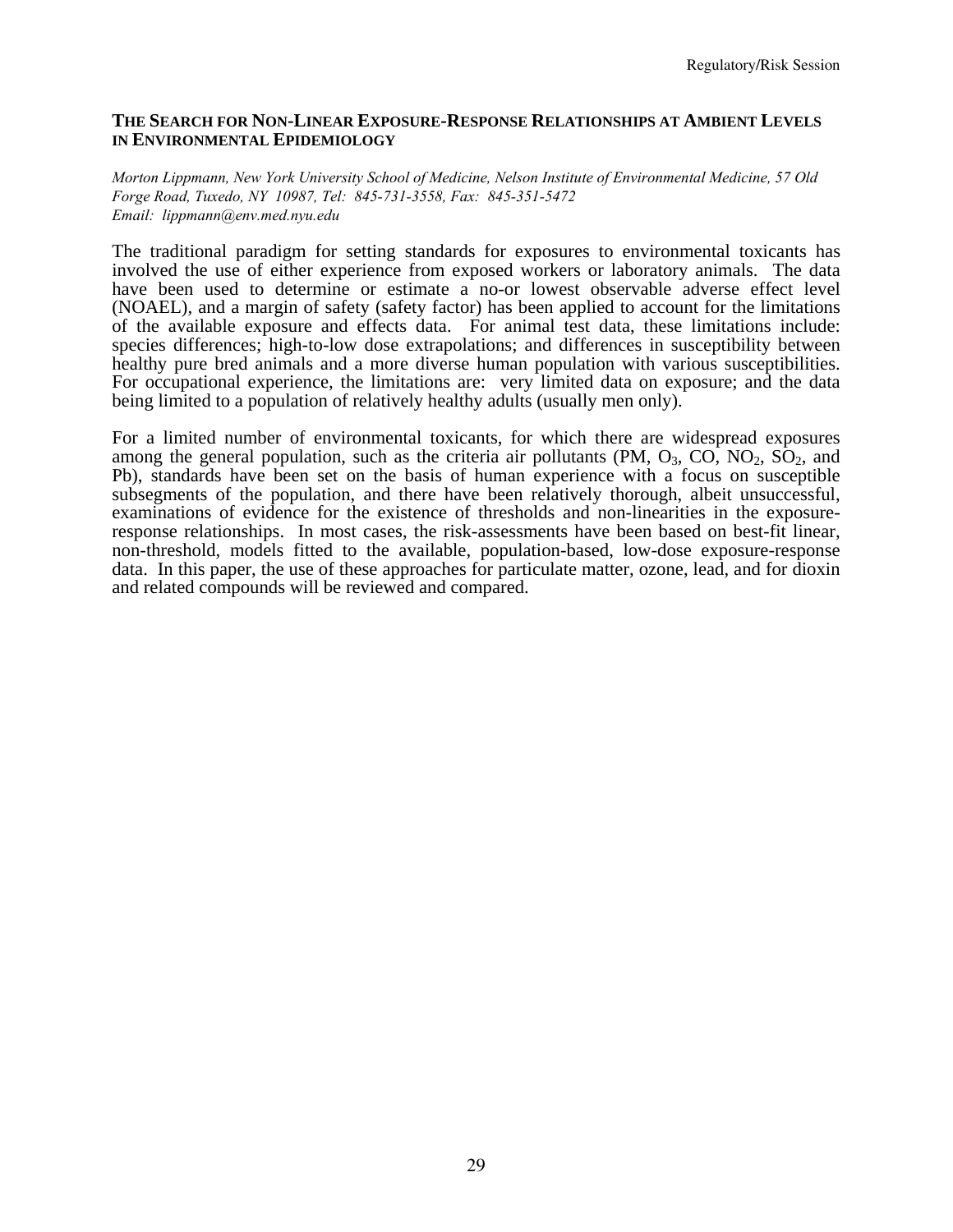Regulatory/Risk Session

## **PUBLIC POLICY IMPLICATIONS OF HORMESIS**

*Joseph V. Rodricks, Ph.D., DABT, ENVIRON Health Sciences Institute, ENVIRON International Corporation, 4350 North Fairfax Drive, Suite 300, Arlington, VA 22203, Tel: 703-516-2316, Fax: 703-516-2393, Email: jrodricks@environcorp.com* 

Development of experimental or epidemiological data sufficient to ascertain whether any or all of the manifestations of toxicity produced by specific substances exhibit hormetic dose-response relationships would require studies having designs that would greatly exceed, in complexity and cost, those now typically undertaken. It thus becomes critical, if hormesis is to become an influential component of risk assessment, to ascertain the extent to which the available information supports hormesis as a general phenomenon in toxicology. Criteria for generalizability need to be developed, and the available information need to be evaluated against them. If such phenomena are common, but not general, then are there specific indicators that can be used to differentiate responses that are hormetic from those that are not? If the issue of generalizability can be resolved, then additional questions arise regarding the models appropriate for low dose risk assessment. Policy issues regarding the quality and quantity of evidence necessary to document low dose "protective" effects for humans also need to be examined and resolved. It will be useful to set forth all of the specific steps that need to be taken to move what is clearly a common (but perhaps not general?) phenomenon in toxicology from the purely scientific to the public health and regulatory realms.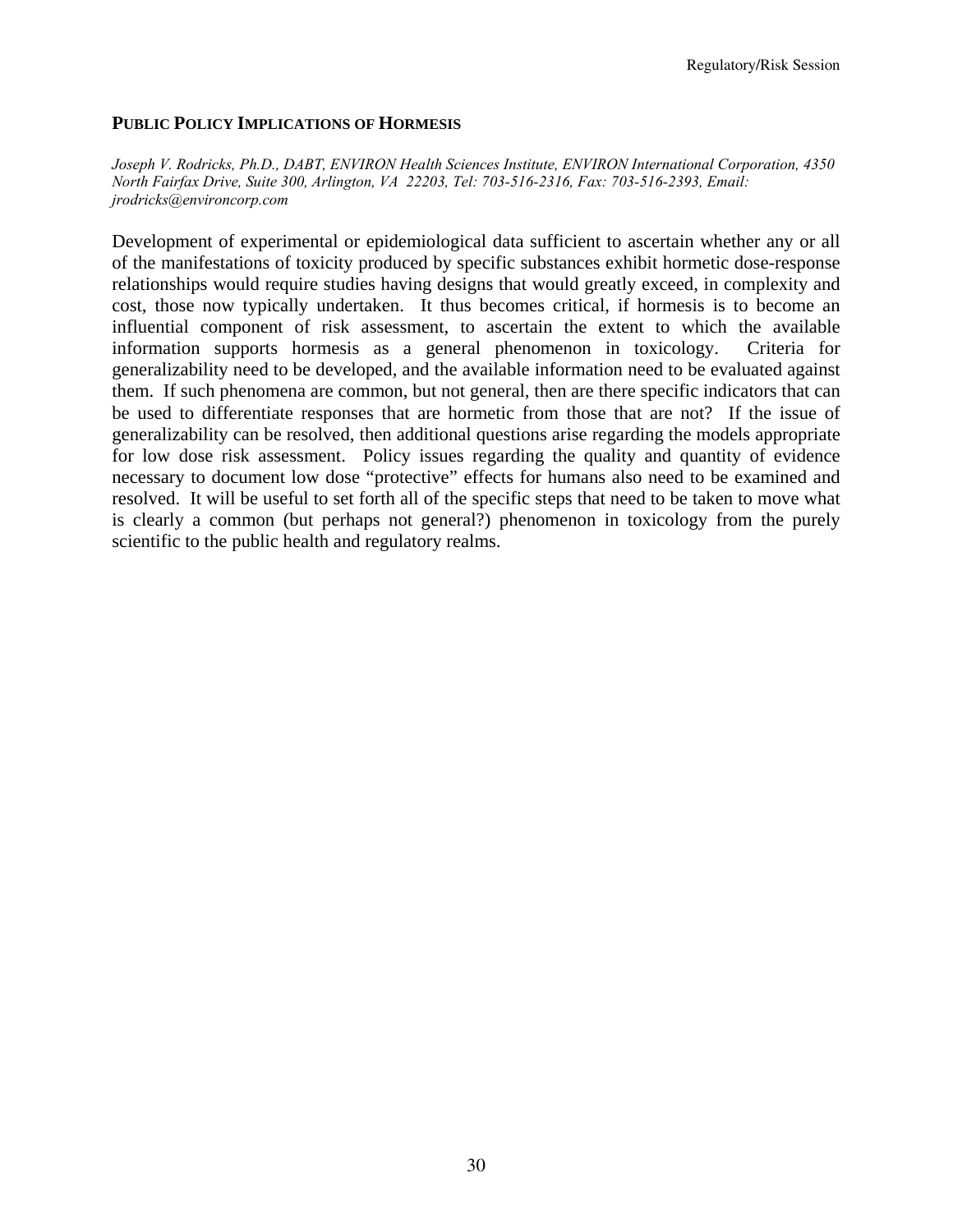## **SOME IMPLICATIONS OF NONLINEAR DOSE-RESPONSE RELATIONSHIPS FOR QUANTITATIVE RISK ASSESSMENT**

#### *Robert L. Sielken Jr., Ph.D., Sielken & Associates Consulting, Inc., 3833 Texas Avenue, Suite 230, Bryan, Texas 77802, Tel: 979-846-5175, Fax: 979-846-2671, Email: SielkenAssoc@aol.com*

The existence of nonlinear dose-response relationships should impact quantitative risk assessment in at least seven fundamental ways. (1) The dose-response models for bioassay and epidemiological data should have greater flexibility to fit the observed shape of the doseresponse data and no longer be forced to always be linearly increasing at low doses. (2) Experimental designs should be altered to provide greater opportunity to identify the nonlinear component of a dose-response relationship. (3) Rather than a lifetime average daily dose or its analog for shorter time periods, dose scales or metrics should be used that reflect the age or time dependence of the dose level. (4) Low-dose risk characterization should include the likelihood of beneficial effects and the likelihood that a dose level has reasonable certainty of no appreciable adverse health effects. (5) Exposure assessments should make greater efforts to characterize the distribution of actual doses from exposure rather than just upper bounds. (6) Uncertainty characterizations should be expanded to include both upper and lower bounds, and there should be an increased explicit use of expert judgment and weight-of-evidence based distributional analyses reflecting more of the available relevant dose-response information and alternative risk characterizations. (7) Risk should be characterized in terms of the net effect of a dose on health rather than a dose's effect on a single factor affecting health -- for example, risk would be better expressed in terms of mortality from all causes combined rather than a specific type of fatal disease.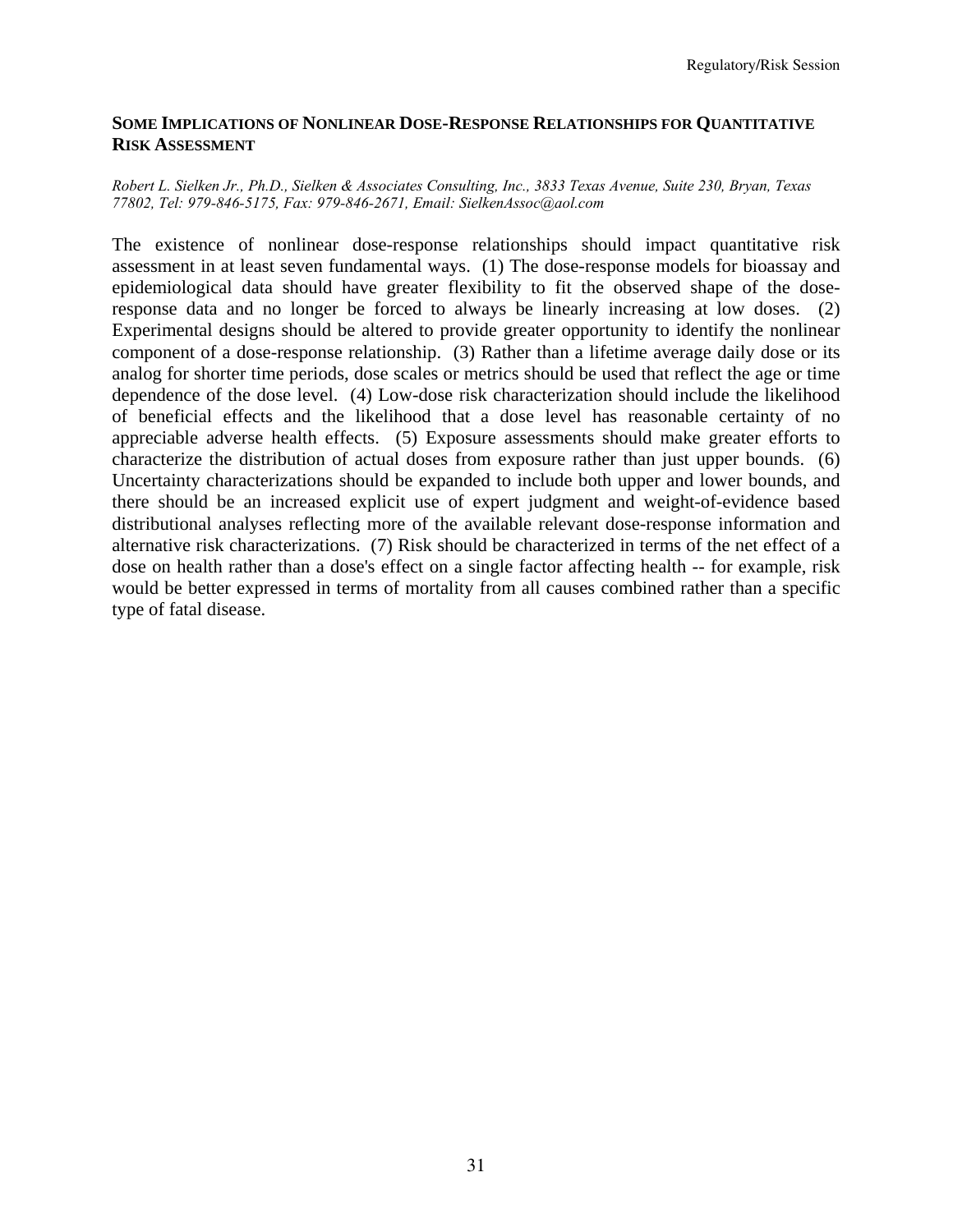## **PRECAUTIONARY PRINCIPLES, ANTICIPATORY ACTIONS AND HORMESIS: SOCIETY GAINS A NEW REGULATORY PARADIGM**

*Paolo F. Ricci, University of San Francisco and University of Queensland, 2130 Fulton St., San Francisco, CA 94114, Tel: 510-282- 9014, Fax: 415-422-6387, Email: apricci@earthlink.net Thomas R. MacDonald, University of San Francisco and University of Queensland, 2130 Fulton St., San Francisco, CA 94114, Tel: 415-422-5895, Fax: 415-422-6387, Email: macdonaldt@usfca.edu* 

Precautionary and anticipatory principles drive environmental health choices and require science and law to intersect and account for incomplete, heterogeneous, and complex biological evidence. Those principles concern policy-making when a hazard can cause severe or irreversible consequences, but they leave the task to default values and scientific conjectures developed and implemented by regulatory agencies. We find that those principles cannot guide policy choices when science is unable to provide accurate and incontrovertible answers. Acting on scientific conjecture and defaults - a priori acceptable by society for low stake outcomes - can result in unfair, costly and even detrimental outcomes when stakes are large. The situation can be improved through a formal, and thus replicable and generalizable, causal framework. We describe and exemplify how hormesis and probabilistic reasoning merge into a unified causal framework that bridges the gap between potential future irreversible or severe harm and incomplete scientific evidence. The framework, which can account for direct stimulation and for overcompensation mechanisms of action at low doses, is particularly appropriate for policymaking, because it results in more confident and resilient societal choices and is consistent with modern law of evidence and substantive regulatory law.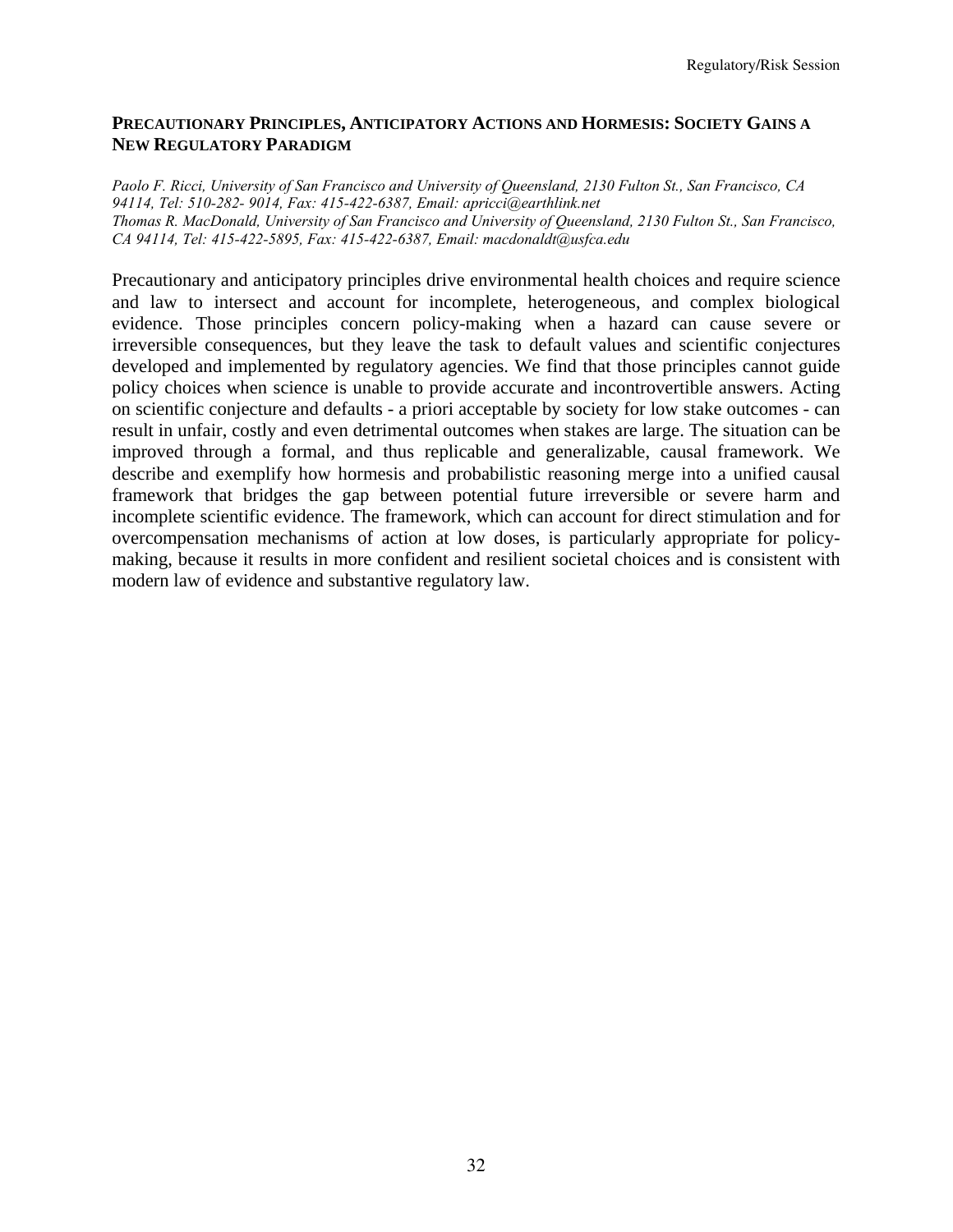# **POSTER SESSION**

## **AN OVERVIEW OF THE HORMESIS DATABASE**

*Robyn B. Blain, University of Massachusetts, Environmental Health Sciences, Amherst, MA 01003, Tel: 413-533-6339, Fax: 413-545-4692, Email: JRJBLAIN@aol.com Edward J. Calabrese, University of Massachusetts, Environmental Health Sciences Amherst, MA 01003, Tel: 413-545-3164, Fax: 413-545-4692, Email: edwardc@schoolph.umass.edu* 

## **LOW-DOSE RADIATION AND DIABETES**

*Lu Cai, Departments of Medicine, Pharmacology & Toxicology, University of Louisville School of Medicine, 511 South Floyd Street, MDR 533, Louisville, Kentucky 40202, USA and Department of Toxicology, Jilin University School of Preventive Medicine, 6 Ximin Street, Changchun, Jilin 130021, PR China, Tel: (502) 852-5215, Fax: (502) 852-6904, Email: lcai1@hotmail.com* 

## **NON-LINEAR EFFECT OF RADIATION ON ERYTHROCYTE IMMUNITY**

*Guangjun Wang, Department of Hematology & Oncology, The First Hospital, Jilin University School of Medicine, 2 Ximin Street, Changchun, Jinin 130021, PR China, Tel: 086-(431) 5612815Fax: 086-(431) 8526281* 

*Lu Cai, Departments of Medicine, Pharmacology & Toxicology, University of Louisville School of Medicine, 511 South Floyd Street, MDR 533, Louisville, Kentucky 40202, USA and Department of Toxicology, Jilin University School of Preventive Medicine, 6 Ximin Street, Changchun, Jilin 130021, PR China, Tel: (502) 852-5215, Fax: (502) 852-6904, Email: lcai1@hotmail.com* 

## **DETECTING CAUSAL NONLINEAR EXPOSURE-RESPONSE RELATIONS IN EPIDEMIOLOGICAL DATA**

*Louis Anthony (Tony) Cox, Jr., Cox Associates and University of Colorado, 503 Franklin Street, Denver, CO, 80218, Tel: 303-388-1778, Fax: 303-388-0609, Email: tony@cox-associates.com* 

## **LOW-DOSE NONLINEARITY OF HEMATOPOIETIC DOSE-RESPONSE RELATIONS**

*Louis Anthony (Tony) Cox, Jr., Cox Associates and University of Colorado, 503 Franklin Street, Denver, CO, 80218, Tel: 303-388-1778, Fax: 303-388-0609, Email: tony@cox-associates.com* 

## **BIPHASIC DOSE-RESPONSE RELATIONSHIPS IN HUMAN EXPERIMENTAL EXPOSURE TO SOLVENTS**

*Ivo Iavicoli , Catholic University of Sacred Heart, Institute of Occupational Health, Largo Francesco Vito, 1, 00168 Rome, Italy, Tel: +39-06-30154486, Fax: +39-06-3053612, Email: iavicoli.ivo@rm.unicatt.it* 

*Giovanni Carelli, Catholic University of Sacred Heart, Institute of Occupational Health, Largo Francesco Vito, 1, 00168 Rome, Italy, Tel: +39-06-30154487, Fax: +39-06-3053612, Email: gcarelli@rm.unicatt.it*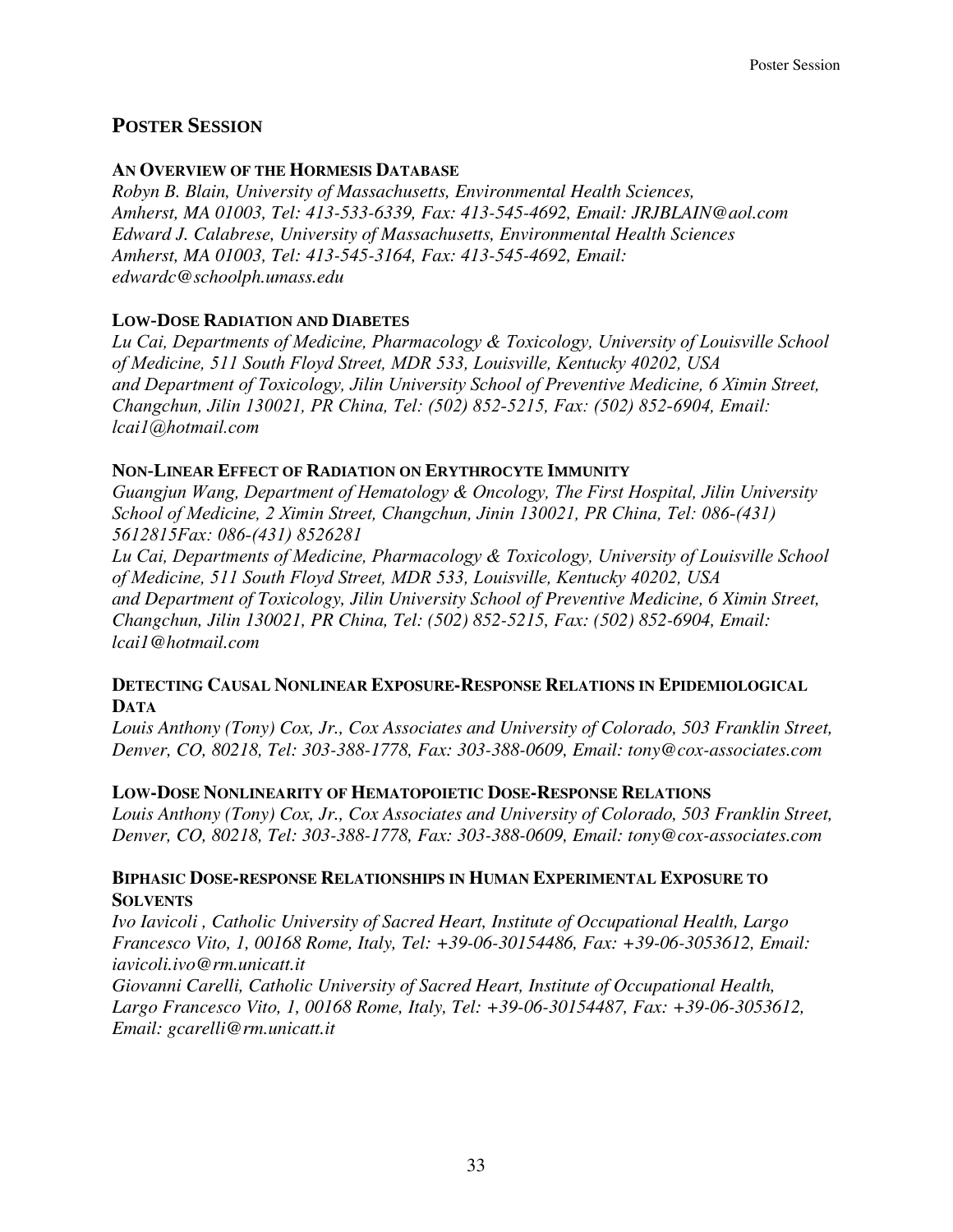## **REGULATION OF GLUTATHIONE BY OXIDATIVE STRESS IN BOVINE PULMONARY ARTERY ENDOTHELIAL CELL**

*Regina M. Day, Ph.D, Departments of Medicine and Phamacology, Georgetown University Medical School, SE401 Medical-Dental Building, 3900 Reservoir Rd, Washington DC 20057, Tel: 202-687-8464, Fax: 202-687-2585 / 617-636-5953, Email: reginamday@hotmail.com Yuichiro J. Suzuki, Ph.D., Department of Phamacology, Georgetown University Medical School SE401 Medical-Dental Building, 3900 Reservoir Rd, Washington DC 20057, Tel: 202-687-8090, Fax: 202-687-2585, Email: yuichirosuzuki@hotmail.com* 

*Barry L. Fanburg, M.D., Department of Medicine, Tufts-New England Medical Center, Tupper Research Institute, 750 Washington St, #257, Boston, MA 02147, Tel: 617-636-8283, Email: bfanburg@tufts-nemc.org* 

## **EFFECTS OF A CHRONIC EXPOSURE TO LEAD ACETATE ON IMMUNE FUNCTION IN SWISS MICE**

*Ivo Iavicoli, Catholic University of Sacred Heart, Institute of Occupational Health, Largo Francesco Vito, 1, 00168 Rome, Italy, Tel: +39-06-30154486, Fax: +39-06-3053612, Email: iavicoli.ivo@rm.unicatt.it* 

*Giovanni Carelli, Catholic University of Sacred Heart, Institute of Occupational Health, Largo Francesco Vito, 1, 00168 Rome, Italy, Tel: +39-06-30154487, Fax: +39-06-3053612, Email: gcarelli@rm.unicatt.it* 

## **LOW DOSES OF PHENOLIC COMPOUND CAN BE USEFUL IN QUICK RECOGNITION THEIR AFFINITY TO LACCASE**

*Elżbieta Malarczyk, Maria Curie-Sklodowska University, Biochemistry Department, M.Curie-Sklodowska square, 3, Poland 20-031 Lublin, Tel: +48 81 537 57 70, Fax: +48 81 537 51 02 Janina Kochmanska-Rdest, Maria Curie-Sklodowska University, Biochemistry Department M.Curie-Sklodowska square, 3, Poland 20-031 Lublin, Tel: +48 81 537 57 70, Fax: +48 81 537 51 02* 

*Anna Jarosz-Wilkolazka, Maria Curie-Sklodowska University, Biochemistry Department M.Curie-Sklodowska square, 3, Poland 20-031 Lublin, Tel: +48 81 537 57 35, Fax: +48 81 537 51 02* 

## **REGULATION OF VERATRATE DEMETHYLATION IN** *RHODOCOCCUS ERYTHROPOLIS* **CELLS BY LOW DOSES OF FORMALDEHYDE**

*Elżbieta Malarczyk, Maria Curie-Sklodowska University, Biochemistry Department, M.Curie-Sklodowska square, 3, Poland 20-031 Lublin, Tel: +48 81 537 57 70, Fax: +48 81 537 51 02 Marzanna Pazdzioch-Czochra, Maria Curie-Sklodowska University, Biochemistry Department, M.Curie-Sklodowska square, 3, Poland 20-031 Lublin, Tel: +48 81 537 57 35 Fax: +48 81 537 51 02* 

*Janina Kochmanska-Rdest, Maria Curie-Sklodowska University, Biochemistry Department M.Curie-Sklodowska square, 3, Poland 20-031 Lublin, Tel: +48 81 537 57 70, Fax: +48 81 537 51 02*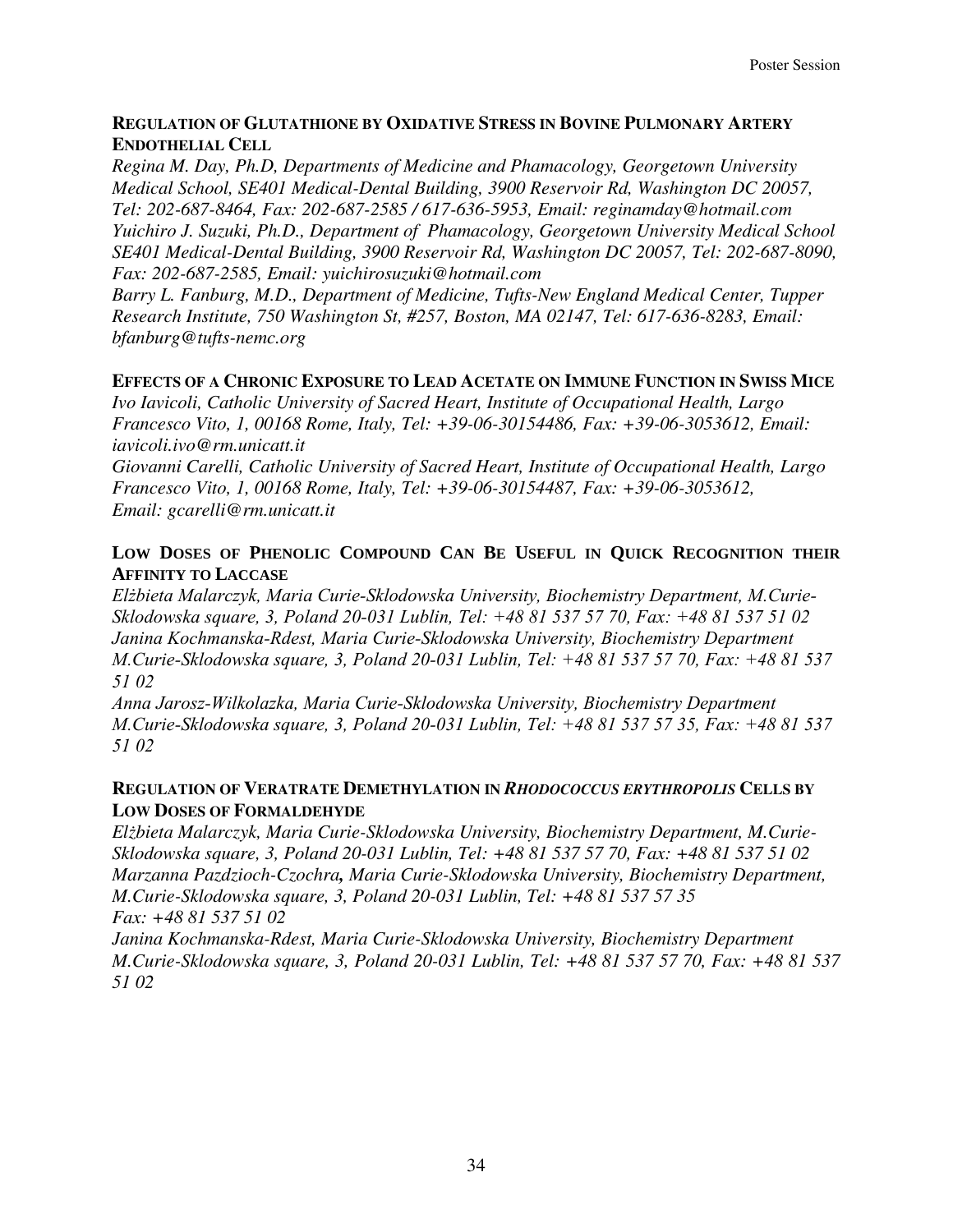## **REGULATION OF VERATRATE DEMETHYLATION IN** *RHODOCOCCUS ERYTHROPOLIS* **CELLS BY LOW DOSES OF FORMALDEHYDE**

*Elżbieta Malarczyk, Maria Curie-Sklodowska University, Biochemistry Department, M.Curie-Sklodowska square, 3, Poland 20-031 Lublin, Tel: +48 81 537 57 70, Fax: +48 81 537 51 02 Marzanna Pazdzioch-Czochra, Maria Curie-Sklodowska University, Biochemistry Department, M.Curie-Sklodowska square, 3, Poland 20-031 Lublin, Tel: +48 81 537 57 35 Fax: +48 81 537 51 02* 

*Janina Kochmanska-Rdest, Maria Curie-Sklodowska University, Biochemistry Department M.Curie-Sklodowska square, 3, Poland 20-031 Lublin, Tel: +48 81 537 57 70, Fax: +48 81 537 51 02* 

## **THIMEROSAL FOR THE TREATMENT OF INFLUENZA AND HERPES VIRUS INFECTIONS**

*John McMichael, The Institute for Therapeutic Discovery, P.O. Box 127, Delanson, NY 12053, Tel: 518-872-1144, Fax: 518-872-0753* 

*Allan D. Lieberman, Center for Occupational and Environmental Medicine, 7510 Northforest Drive, North Charleston, SC 29420, Tel: 843-572-1600, Tax: 843-572-1795, Email: allanlsc@yahoo.com* 

## **ADAPTIVE IMMUNE RESPONSES TO LONG-TERM LOW-LEVEL RADIATION EXPOSURE: FEASIBILITY STUDY ON DOG MATERIAL FROM ARGONNE**

*Viktor Meineke, Institute of Radiobiology, German Armed Forces, Neuherbergstrasse 11, 80937 Munich, Germany, Tel: +49-89-3168-2764, Fax: +49-89-3168-2635, Email:* 

*ViktorMeineke@bundeswehr.org* 

*Kerstin Müller, Institute of Radiobiology, German Armed Forces, Neuherbergstrasse 11, 80937 Munich, Germany, Tel: +49-89-3168-3269, Fax: +49-89-3168-2635, Email: Kerstin2Mueller@bundeswehr.org* 

*Karin M. Greulich-Bode, Institute of Radiobiology, German Armed Forces, Neuherbergstrasse 11, 80937 Munich, Germany, Tel: +49-89-3168-3286, Fax: +49-89-3168-2635, Email: KarinGreulichBode@bundeswehr.org* 

*Dirk van Beuningen, Institute of Radiobiology, German Armed Forces, Neuherbergstrasse 11, 80937 Munich, Germany, Tel: +49-89-3168-2749, Fax: +49-89-3168-2635,* 

*Email: InstitutfuerRadiobiologie@bundeswehr.org* 

*Thomas E. Fritz, 503 White Oak Drive, Naperville, Illinois 60540, USA, Tel: +1-630-355-4728, Fax: +1-630-355-0274, Email: imaloon2@eudoramail.com* 

*Theodor M. Fliedner, Radiation Medicine Research Group and WHO Collaborating Center for Radiation Accident Management, University of Ulm, Helmholtzstrasse 20, 89081 Ulm, Germany, Tel: +49-731-500-22900, Fax: +49-731-500-22902, Email: theodor.fliedner@medizin.uniulm.de* 

*Ludwig E. Feinendegen, Wannental 45, 88131 Lindau, Germany, Tel: +49-8382-75673, Fax: +49-8382-947626, Email: Feinendegen@gmx.net* 

## **CARDIORENAL DOSE RESPONSE RELATIONSHIP OF CADMIUM**

*V.N.Puri, S.Saha, Division of Pharmacology, Central Drug Research Institute, Lucknow, India*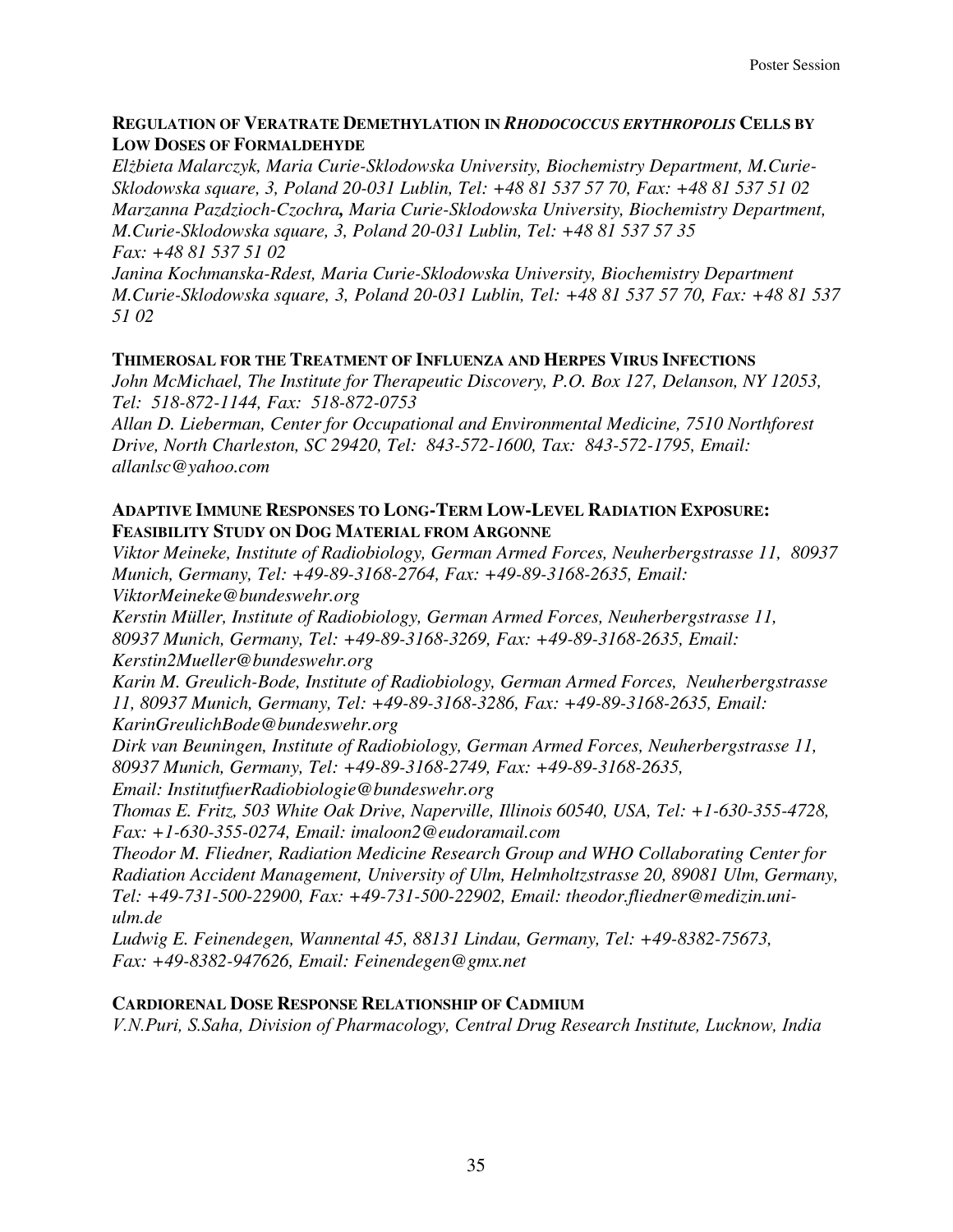## **A COMPARATIVE STUDY OF DRUG STANDARDIZATION IN HORMETIC OBSERVATIONS AND HOMEOPATHIC PROVINGS**

*Jahangir Satti, Ph.D., Chief Medical Physicist and Radiation Safety Officer, Department of Radiation Physics, St. Joseph's Medical Center, 1800 North California St., Stockton, CA 95213- 9008, Tel: 209 467 6405, Fax: 209 461 5150* 

## **COMPLEMENTARY NANO-SCALE THERAPEUTIC APPROACH THROUGH FREQUENCY BASED BIO-SYNCHRONIZATION.**

*Jahangir Satti, Ph.D., Chief Medical Physicist and Radiation Safety Officer, Department of Radiation Physics, St. Joseph's Medical Center, 1800 North California St., Stockton, CA 95213- 9008, Tel: 209 467 6405, Fax: 209 461 5150*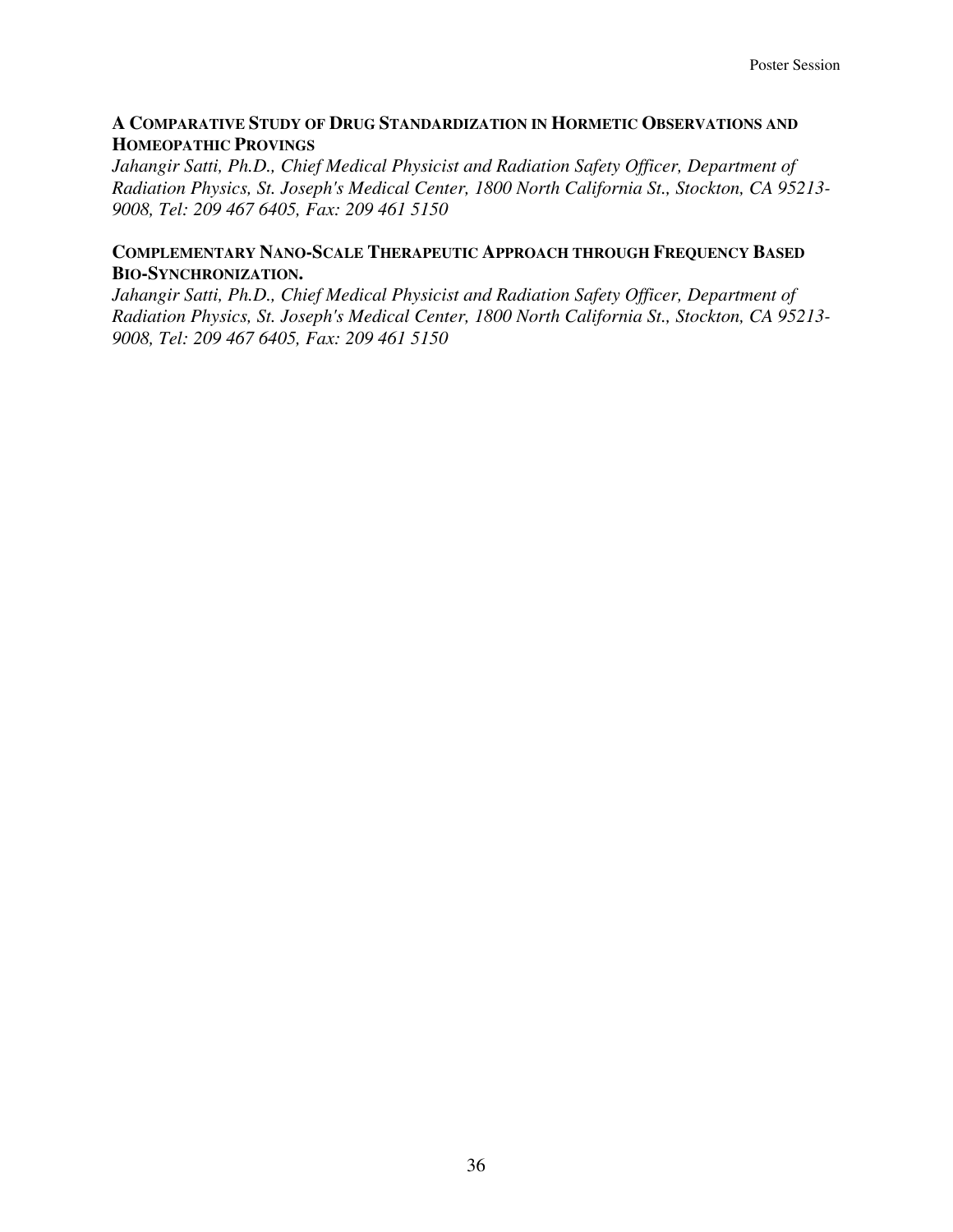## **ALCOHOLIC BEVERAGE** *HORMESIS* **FOR CATARACT AND ATHEROSCLEROSIS IS RELATED TO PLASMA OXIDATIVE CONDITION**

*Claire D. Prickett, Research Assistant, Department of Biochemistry, Faculty of Medicine & Dentistry, University of Western Ontario, London, Ontario, Canada, N6A 5C1, Tel: 519-661-3074/3063(lab), Fax: 519-661-3175, Email : cdpricke@uwo.ca* 

*Erin Lister, B.Sc., Research Assistant, Department of Biochemistry, Faculty of Medicine & Dentistry, University of Western Ontario, London, Ontario, Canada, N6A 5C1, Tel: 519-661-3074/3063(lab), Fax: 519-661-3175, Email: e\_lister@hotmail.com* 

*Michelle Collins, Research Assistant, Department of Biochemistry, Faculty of Medicine & Dentistry, University of Western Ontario, London, Ontario, Canada, N6A 5C1, Tel: 519-661-3074/3063(lab), Fax: 519-661-3175, Email :mcollin6@uwo.ca* 

*Colleen Trevithick-Sutton, B.Sc., Research Assistant, Department of Pharmacology and Toxicology, Faculty of Medicine & Dentistry, University of Western Ontario, London, Ontario, Canada, N6A 5C1, Tel: 519-661- 3074/3063(lab), Fax: 519-661-3175, Email: colleen@chem.ucla.edu* 

*Maurice Hirst, Ph.D., Professor, Department of Pharmacology and Toxicology, Faculty of Medicine & Dentistry, University of Western Ontario, London, Ontario, Canada, N6A 5C1,* 

*Tel: 519-661-3315, Fax 519-661-3175, Email: mhirst@uwo.ca* 

*Earl Noble, Ph.D., Professor, School of Kinesiology, Faculty of Health Sciences, University of Western Ontario, London, Ontario, Canada, N6A 5C1, Tel: 519-661-8365, Fax 519-661-2008, Email: enoble@uwo.ca Joe A. Vinson, Ph.D., Professor, Department of Chemistry, University of Scranton, Scranton, PA, Tel: 570-941-*

*7551, Fax 570-941-7510, Email: vinson@UofS.edu*

*John R. Trevithick, Ph.D., Professor, Department of Biochemistry, Faculty of Medicine & Dentistry, University of Western Ontario, London, Ontario, Canada, N6A 5C1, Tel: 519-661-3074/3063(lab), Fax: 519-661-3175, Email: trevjohn@uwo.ca*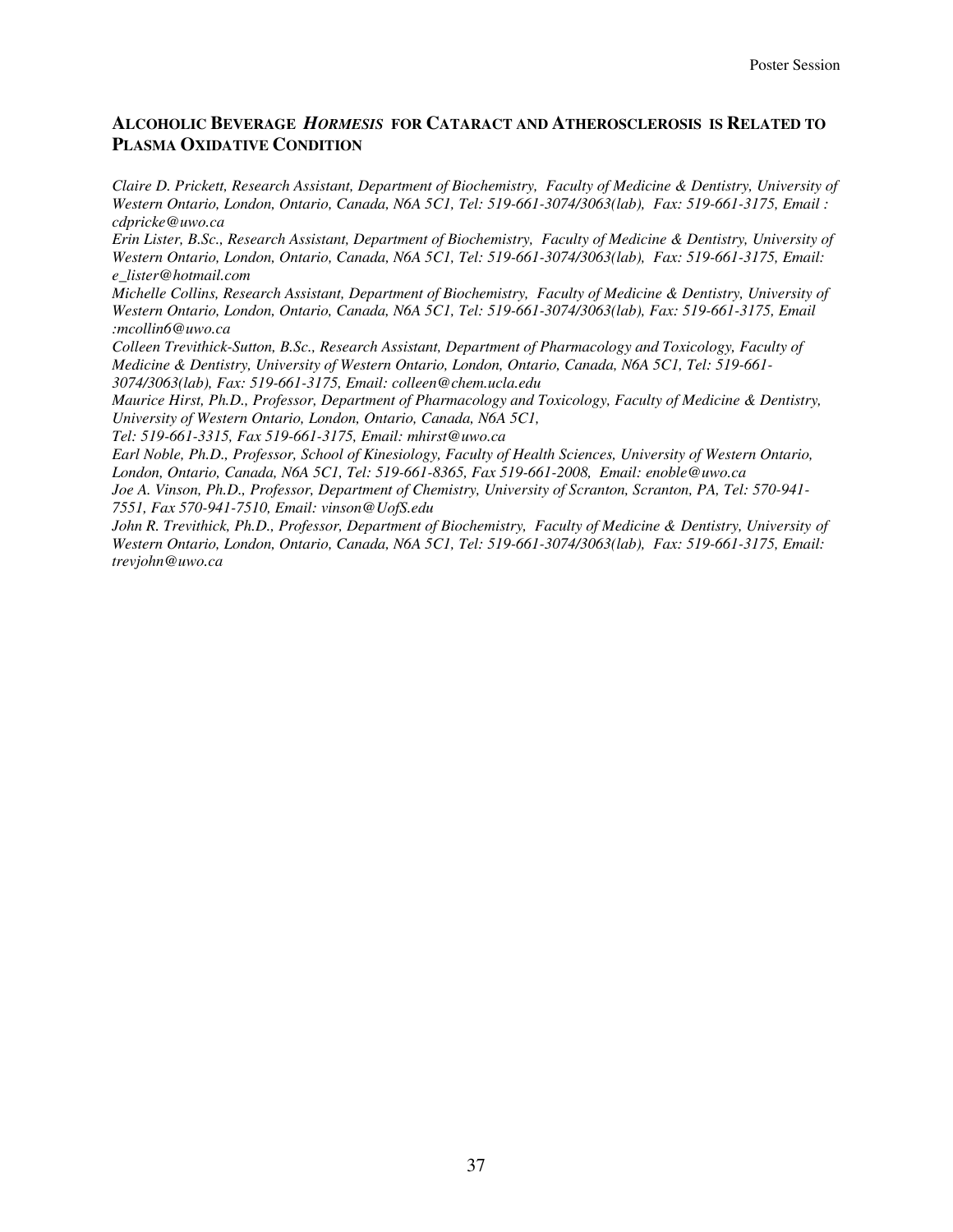#### **AN OVERVIEW OF THE HORMESIS DATABASE**

*Robyn B. Blain, University of Massachusetts, Environmental Health Sciences, Amherst, MA 01003, Tel: 413-533-6339, Fax: 413-545-4692, Email: JRJBLAIN@aol.com Edward J. Calabrese, University of Massachusetts, Environmental Health Sciences Amherst, MA 01003, Tel: 413-545-3164, Fax: 413-545-4692, Email: edwardc@schoolph.umass.edu* 

A relational-retrieval database has been developed compiling toxicological studies that assess the occurrence of hormetic dose responses and their quantitative characteristics. This database permits an evaluation of these studies over numerous parameters, including the study design and dose-response features as well as physical/chemical properties of the agents. The database currently contains approximately 5600 dose-response relationships satisfying evaluative criteria for hormesis across over about 500 agents from a broadly diversified spectrum of chemical classes. The assessment reveals that hormetic dose-response relationships occur in males and females of numerous animal models in all principal age groups as well as across species, displaying a broad range of differential susceptibilities to toxic agents. The biological models are quite extensive, including plants, bacteria, fungi, insects, fish, birds, rodents, and primates, including humans. The spectrum of endpoints displaying hormetic dose responses is also quite broad being inclusive of growth, longevity, metabolic parameters, disease incidences (including cancer), and immune responses amongst others. The quantitative features of the hormetic dose response reveal that the vast majority of cases display a maximum stimulatory response less than two-fold greater than the control while the width of the stimulatory response is typically less than 100-fold. The database also contains a quantitative evaluation component that differentiates amongst the various dose responses concerning the strength of the evidence supporting a hormetic conclusion. This evidence is based on study design features, magnitude of the stimulatory response, statistical significance and reproducibility of findings. While the database was originally designed to assess the hypothesis concerning whether hormesis was a demonstrable phenomenon that was reproducible, the database has not only provided a means to affirmatively address this question but to also permit significant insight into the nature of the dose response in the sub-NOAEL zone and its broad-based generalizability by biological model, endpoint and chemical/physical stressor agent.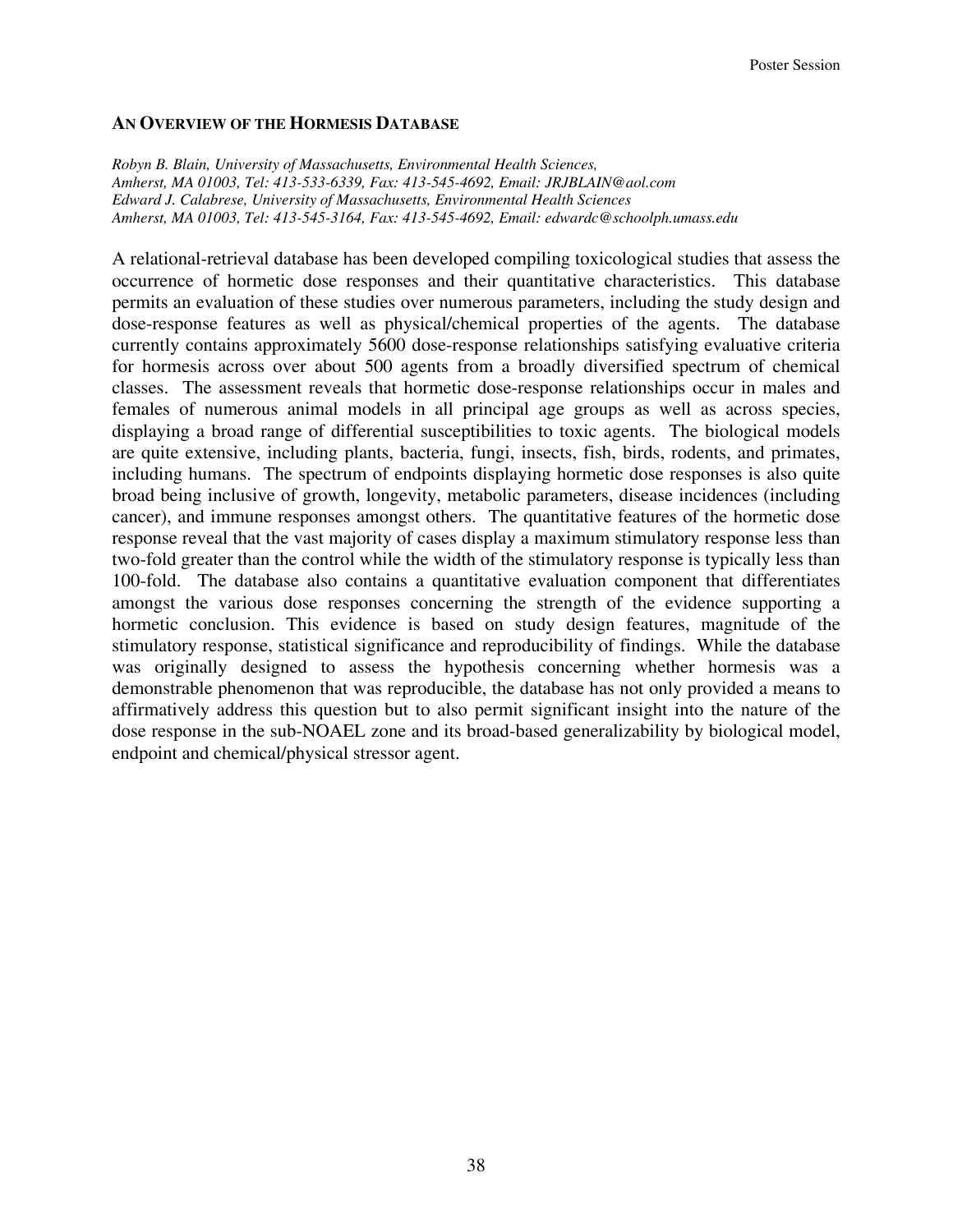## **LOW-DOSE RADIATION AND DIABETES**

*Lu Cai, Departments of Medicine, Pharmacology & Toxicology, University of Louisville School of Medicine, 511 South Floyd Street, MDR 533, Louisville, Kentucky 40202, USA and Department of Toxicology, Jilin University School of Preventive Medicine, 6 Ximin Street, Changchun, Jilin 130021, PR China, Tel: (502) 852-5215, Fax: (502) 852-6904, Email: lcai1@hotmail.com* 

Induction of hormesis (low doses of radiation are beneficial) and adaptive response (preexposure to a low dose of radiation protects against a subsequent high dose) by low-dose radiation has been extensively indicated. It was shown that adaptive response by low-dose radiation was not only resistant to damage induced by high-dose radiation, but also cross resistant to other nonradiation challenges such as chemicals. Mechanisms by which low-dose radiation induces the preventive effect on animal tissues includes the induced or up-regulated protective proteins such as heat shock proteins and antioxidants. Since oxidative injuries of tissues are known to play a major role in many human diseases including diabetes. In order to explore the application of the adaptive mechanism induced by low-dose radiation, this review will search the published data on the effect of low-dose radiation on diabetes and also on the therapeutic role of low-energy laser on diabetic cardiovascular complications. The available data indicated that pre-exposure of mice to low-dose radiation reduced the incidence of alloxan-induced diabetes, and also delayed the onset of hyperglycemia in diabetes-prone non-obese diabetic (NOD) mice. Exposure of spontaneous developed type II diabetic mice to chronic low-dose radiation also offered a reverse effect on hyperglycemic mice, showing the attenuation of hyperglycemia in these diabetic mice. In search of the mechanisms by which low-dose radiation prevents and reverses diabetes, which is unclear now though, major reason may includes the induction of antioxidants in the pancreatic tissues and preserves the capacity of insulin secretion of beta cells. In addition, low-intensity laser has been used to cure diabetic skin, and retinopathy. There is documentation, low-intensity laser is also efficient in curing infarction injury in the myocardium, and whether it is also extrapolated to diabetic cardiomyopathy is need to be investigated. In summary, low-dose radiation, and low-energy laser will become an alternated approach to prevention of diabetes and its complications. (Supported in part by Philip Morris USA, Inc.).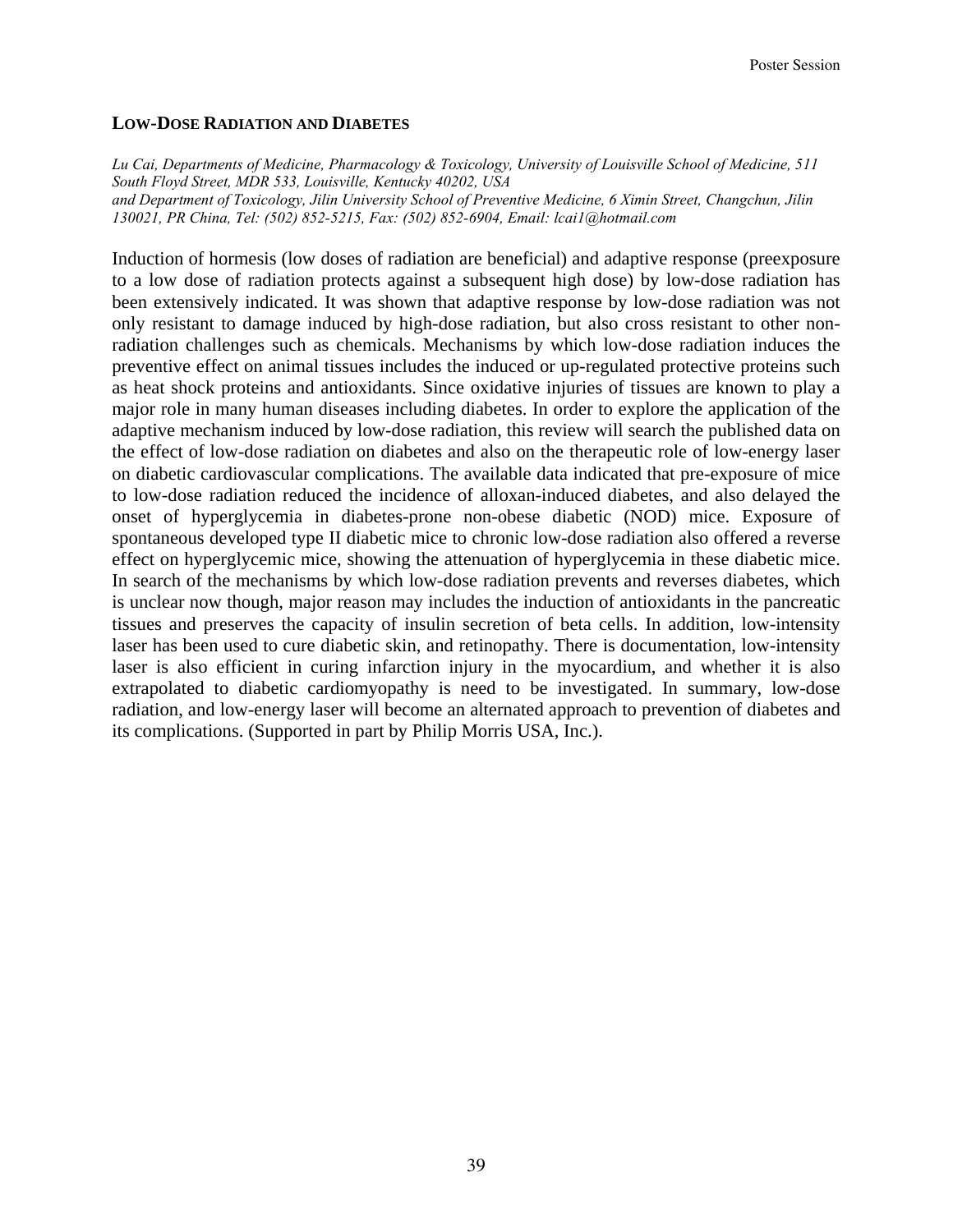#### **NON-LINEAR EFFECT OF RADIATION ON ERYTHROCYTE IMMUNITY**

*Guangjun Wang, Department of Hematology & Oncology, The First Hospital, Jilin University School of Medicine, 2 Ximin Street, Changchun, Jinin 130021, PR China, Tel: 086-(431) 5612815 Fax: 086-(431) 8526281 Lu Cai, Departments of Medicine, Pharmacology & Toxicology, University of Louisville School of Medicine, 511 South Floyd Street, MDR 533, Louisville, Kentucky 40202, USA and Department of Toxicology, Jilin University School of Preventive Medicine, 6 Ximin Street, Changchun, Jilin 130021, PR China, Tel: (502) 852-5215, Fax: (502) 852-6904, Email: lcai1@hotmail.com* 

Induction of hormesis, in particular hormetic effect on mammalian immunity, by low-dose radiation was extensively indicated. However, effect of low-dose radiation on erythrocyte immunity has been paid less attention. The present study was undertaken to investigate the effect of radiation at  $0 - 6$  Gy X-rays, including low doses of 25, 50, 75 and 100 mGy, on erythrocyte immunity by measuring C3b and IC receptor rosette as well as IL-2 production. Mice were exposed to indicated doses of X-rays, and 24 to 72 later blood were collected for C3b and IC receptor rosette assays. Result showed that both 1 Gy and 6 Gy X-rays induced significant suppression of RBC-C3b and RBC-IC rosette formation at 24 to 72 post-radiation, while lowdoses of X-rays (25 to 100 mGy) all induced significant increases in RBC-C3b and RBC-IC rosette formations at 24 to 72 post-radiation as compared to control. Measurement of IL-2 indicated that all doses of 25 mGy to 1000 mGy X-rays induced significant stimulation of IL-2 production with the optimal effect at 75 mGy X-rays from 24 to 120 hr post-radiation. These results suggest that low-dose radiation caused a distinct hormetic effect from inhibitory effect by high-dose radiation on erythrocyte immunity, ie. non-linear effect. Although IL-2 has been suggested to play an important role in erythrocyte immunity, no direct association of IL-2 with RBC-C3b and RBC-IC rosette formation was found in the present study. (Supported by National Natural Scientific Foundation of PR China).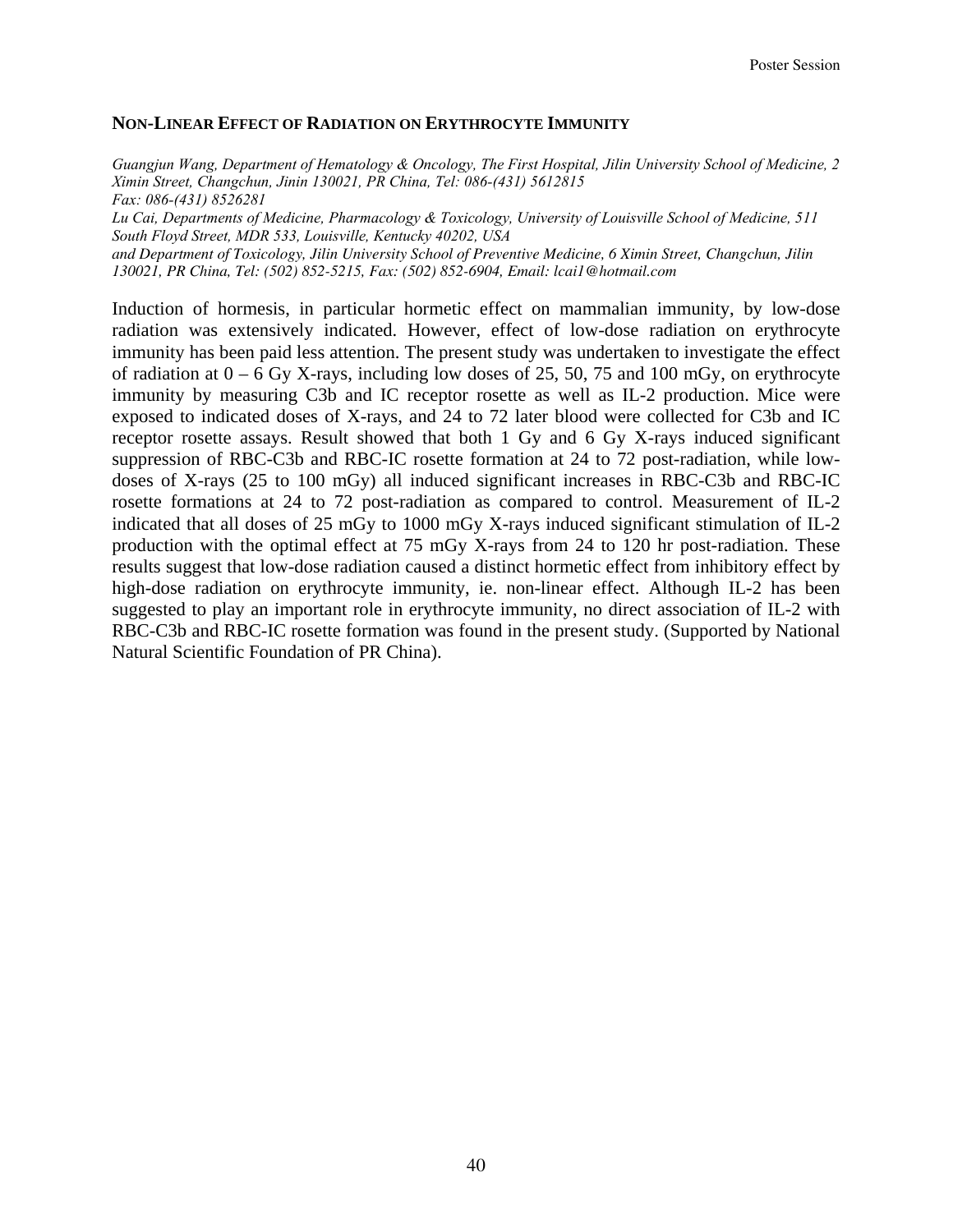## **DETECTING CAUSAL NONLINEAR EXPOSURE-RESPONSE RELATIONS IN EPIDEMIOLOGICAL DATA**

#### *Louis Anthony (Tony) Cox, Jr., Cox Associates and University of Colorado, 503 Franklin Street, Denver, CO, 80218, Tel: 303-388-1778, Fax: 303-388-0609, Email: tony@cox-associates.com*

The possibility of hormesis in individual dose-response relations undermines traditional epidemiological criteria and tests for causal relations between exposure and response variables. Non-monotonic exposure-response relations in a large population may lack aggregate consistency, strength, biological gradient, and other hallmarks of traditional causal relations. For example, a u-shaped or n-shaped curve may exhibit zero correlation between dose and response. Thus, possible hormesis requires new ways to detect potentially causal exposure-response relations.

This paper introduces information-theoretic criteria for identifying potential causality in epidemiological data that may contain nonmonotonic or threshold dose-response nonlinearities. Roughly, exposure variable X is a potential cause of response variable Y if and only if: (a) X is INFORMATIVE about Y (i.e., the mutual information between X and Y,  $I(X; Y)$ , measured in bits, is positive. This provides the required generalization of statistical association measures for monotonic relations); (b) UNCONFOUNDED: X provides information about Y that cannot be removed by conditioning on other variables. (c) PREDICTIVE: Past values of X are informative about future values of Y, even after conditioning on past values of Y; (d) TEMPORAL ORDERING: Entropy of  $Y >$  joint entropy of its direct causes (its parents in a causal graph); (e) CAUSAL ORDERING: Y is conditionally independent of the parents of X, given X. These criteria yield practical algorithms for detecting potential causation in cohort, case-control, and time series data sets. We illustrate them by identifying potential causes of campylobacteriosis in past data sets in which low exposures to suspected risk factors (e.g., raw milk, chicken) have been paradoxically associated with statistically significant *reductions* in risk. We also discuss the application of the new criteria in resolving ambiguities and apparent contradictions in past analyses of epidemiological data sets for benzene and other chemical carcinogens.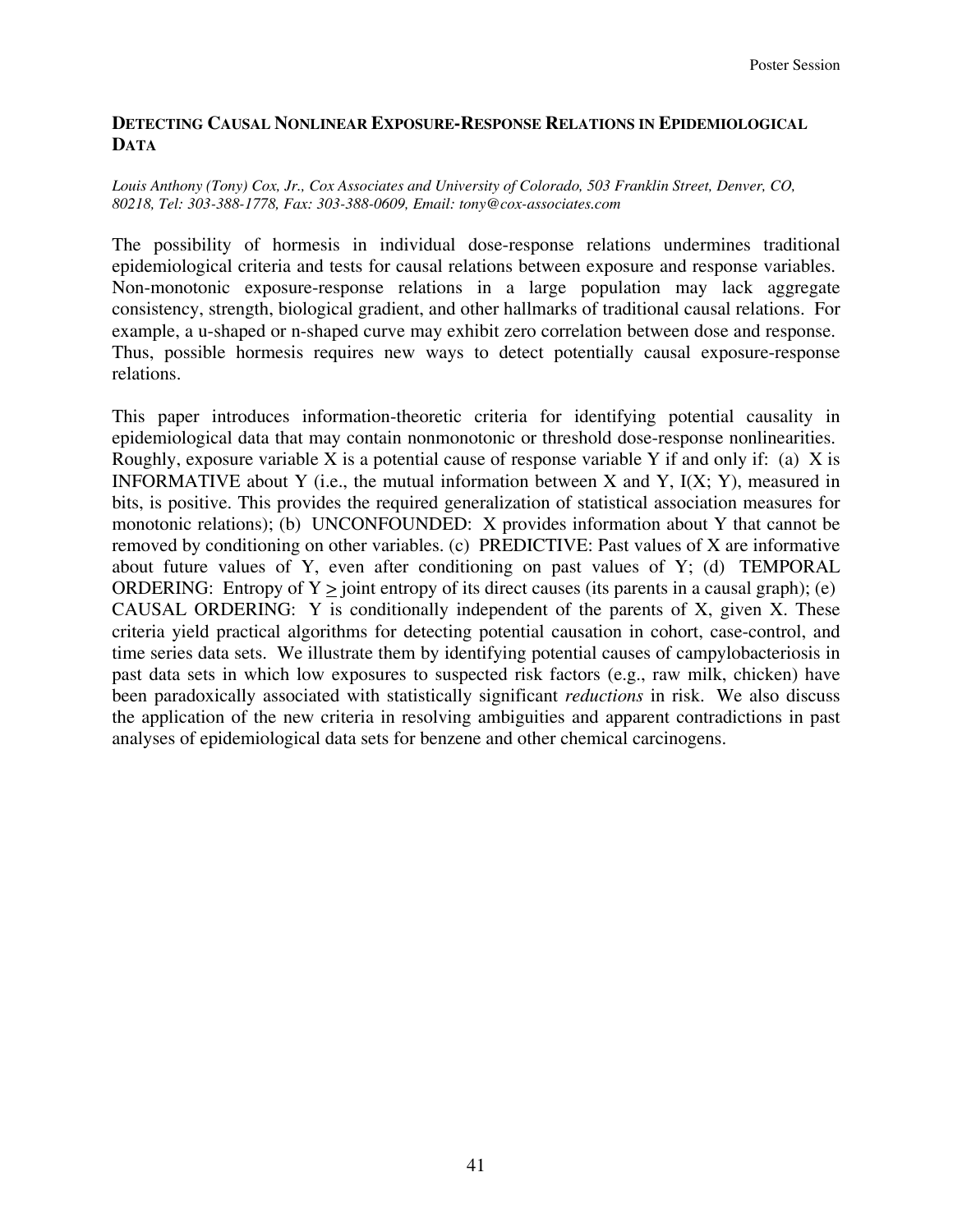#### **LOW-DOSE NONLINEARITY OF HEMATOPOIETIC DOSE-RESPONSE RELATIONS**

#### *Louis Anthony (Tony) Cox, Jr., Cox Associates and University of Colorado, 503 Franklin Street, Denver, CO, 80218, Tel: 303-388-1778, Fax: 303-388-0609, Email: tony@cox-associates.com*

To clarify the possible shapes of dose-response relations between low-level exposures to benzene and other volatile organic compounds (VOCs) and resulting risk of chemically induced acute myeloid leukemia, we introduce an integrated pharmacokinetic-pharmacodynamic-MVK (PBPK-PD-MVK) dynamic model of (a) the proliferative responses of hematopoietic stem cell populations during and following exposures; and (b) the resulting number of initiated and malignant cells formed over time. The model identifies how the timing of exposures affects predicted hematotoxicity and expected number of malignant stem cells formed. It represents hematopoietic progenitor cell, granulocyte-macrophage (GM)-committed stem cells, and more mature blood cells linked by nonlinear feedback control loops and susceptible to cell-killing by cytotoxic metabolites. The hematotoxicity portion of the model has been partly validated by testing its predictions against experimental and clinical data for blood cell counts during and following administration of cyclophosphamide to mice, dogs, and humans. It successfully explains apparent anomalies and patterns in previously published data, including the fact that smaller cumulative doses can cause larger hematotoxic responses. The model predicts thresholdlike nonlinearities in toxic and carcinogenic responses as a function of exposure concentration and/or weeks of exposure and shows how low (linear PBPK) concentrations of myelotoxic VOC mixtures can produce U-shaped dose-response relations. Different combinations of concentrations and days between consecutive exposures greatly affect (e.g., by 7-fold) the predicted carcinogenic risk for the same total AUC of administered dose or exposure. These possibilities are robust to several model uncertainties.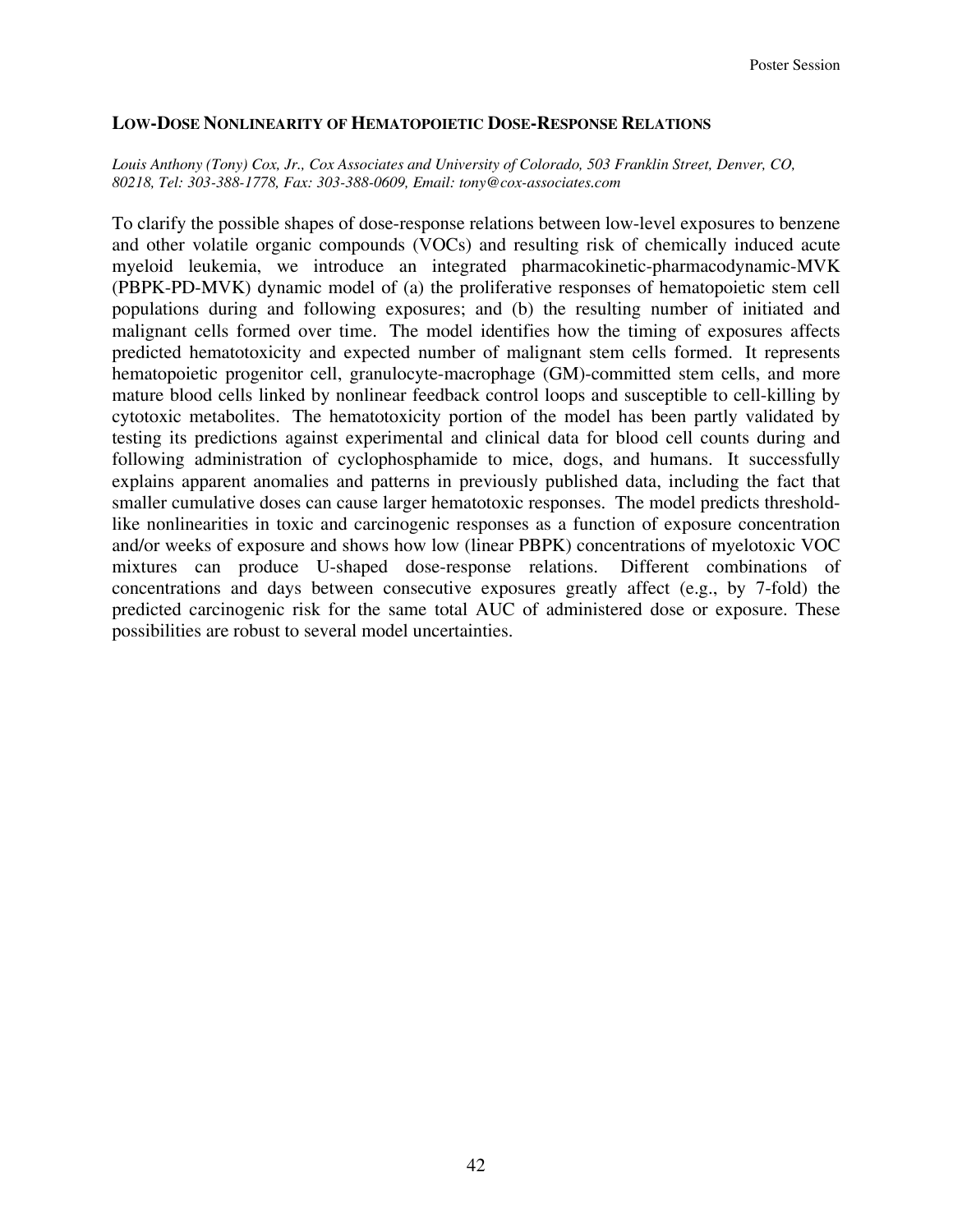## **BIPHASIC DOSE-RESPONSE RELATIONSHIPS IN HUMAN EXPERIMENTAL EXPOSURE TO SOLVENTS**

*Ivo Iavicoli , Catholic University of Sacred Heart, Institute of Occupational Health, Largo Francesco Vito, 1, 00168 Rome, Italy, Tel: +39-06-30154486, Fax: +39-06-3053612, Email: iavicoli.ivo@rm.unicatt.it Giovanni Carelli, Catholic University of Sacred Heart, Institute of Occupational Health, Largo Francesco Vito, 1, 00168 Rome, Italy, Tel: +39-06-30154487, Fax: +39-06-3053612, Email: gcarelli@rm.unicatt.it* 

Previous studies carried out in the field of experimental toxicology have shown the evidence of biphasic dose-response relationships for different experimental models, endpoints and chemicals tested. As these studies excluded humans as the experimental model, we examined the literature of the last three decades in order to verify data concerning the human experimental exposure with the aim of highlighting possibile biphasic dose-response relationships. The substances used for the experimental exposures included hydrocarbons, esthers, alcohols, ketones, ethers, glycoethers, halogenated hydrocarbons, and carbon sulphide. In all the studies the absorption route was inhalation. Some metodological limitations prevented us a more detailed examination of experimental data and in any case biphasic dose-response relationships were not observed. Frequently the limitations were as follows:

- 1. Endpoints have not been reported.
- 2. A single exposure dose was administered.
- 3. The time corse of levels has been fluctuating during the exposure session.
- 4. The presence of workload (both constant and variable) complicated the concept of "exposure level".
- 5. There was a lack of adequate statistical analysis.
- 6. There was a lack of tabular data for additional analysis.
- 7. In any case, a NOAEL has not been assigned.
- 8. Sometimes, there was the coincidence of 2 or more limitations.

Therefore we have concluded that the available experimental data do not allowed us to support evidence of biphasic dose-response relationships in the human experimental exposure to the above mentioned chemical substances.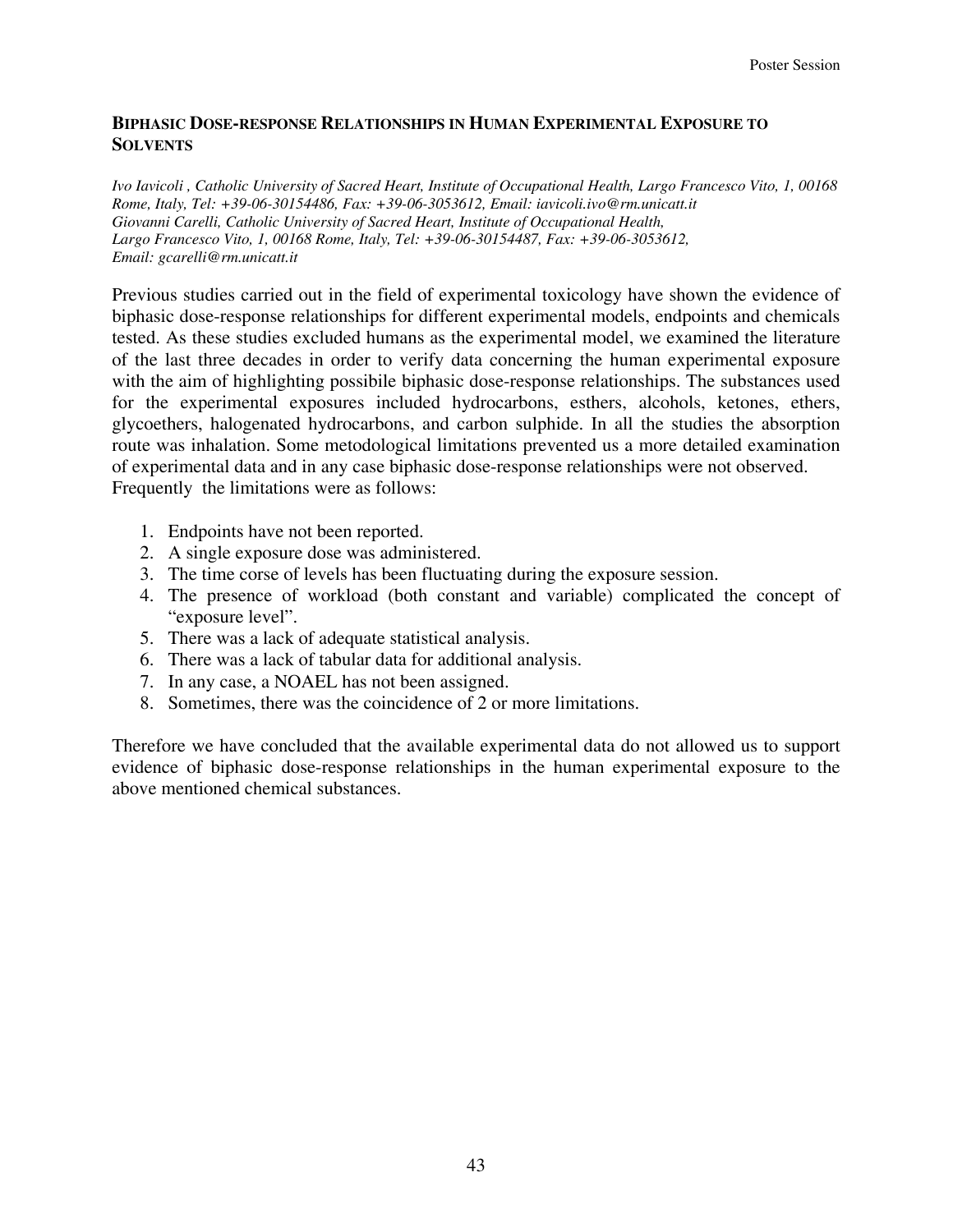## **REGULATION OF GLUTATHIONE BY OXIDATIVE STRESS IN BOVINE PULMONARY ARTERY ENDOTHELIAL CELL**

*Regina M. Day, Ph.D, Departments of Medicine and Phamacology, Georgetown University Medical School, SE401 Medical-Dental Building, 3900 Reservoir Rd, Washington DC 20057, Tel: 202-687-8464, Fax: 202-687-2585 / 617- 636-5953, Email: reginamday@hotmail.com* 

*Yuichiro J. Suzuki, Ph.D., Department of Phamacology, Georgetown University Medical School SE401 Medical-Dental Building, 3900 Reservoir Rd, Washington DC 20057, Tel: 202-687-8090, Fax: 202-687- 2585, Email: yuichirosuzuki@hotmail.com* 

*Barry L. Fanburg, M.D., Department of Medicine, Tufts-New England Medical Center, Tupper Research Institute, 750 Washington St, #257, Boston, MA 02147, Tel: 617-636-8283, Email: bfanburg@tufts-nemc.org* 

Glutathione plays important roles as an intracellular antioxidant and in the maintenance of cellular thiol-disulfide balance. In addition, glutathione may regulate cell growth signaling induced by oxidative stress. We previously reported that cellular glutathione is up-regulated by bleomycin in bovine pulmonary artery endothelial cells. The present study examined effects of hydrogen peroxide (H2O2) on cell growth and glutathione levels. Exogenous addition of H2O2 induced biphasic effects on cell growth; 1 mM was stimulatory and >10 mM was inhibitory. However, both growth-promoting and inhibitory levels of H2O2 increased cellular glutathione levels. Whereas 1 mM H2O2 moderately but significantly increased glutathione, 30 mM caused a more substantial increase. Like bleomycin, both concentrations of H2O2 activated DNA binding to the antioxidant response element (ARE), a regulatory element in the promoter of the g-glutamylcysteine synthetase heavy chain, a key regulator of glutathione synthesis. However, only high concentrations of H2O2 activated p44/p42 mitogen-activated protein kinase (MAPK). Thus, cellular glutathione is up-regulated by H2O2, perhaps via activating ARE-binding factors in a mechanism independent of MAPK. H2O2-mediated increase in glutathione and activation of ARE binding may play important roles in growth and death of pulmonary artery endothelial cells.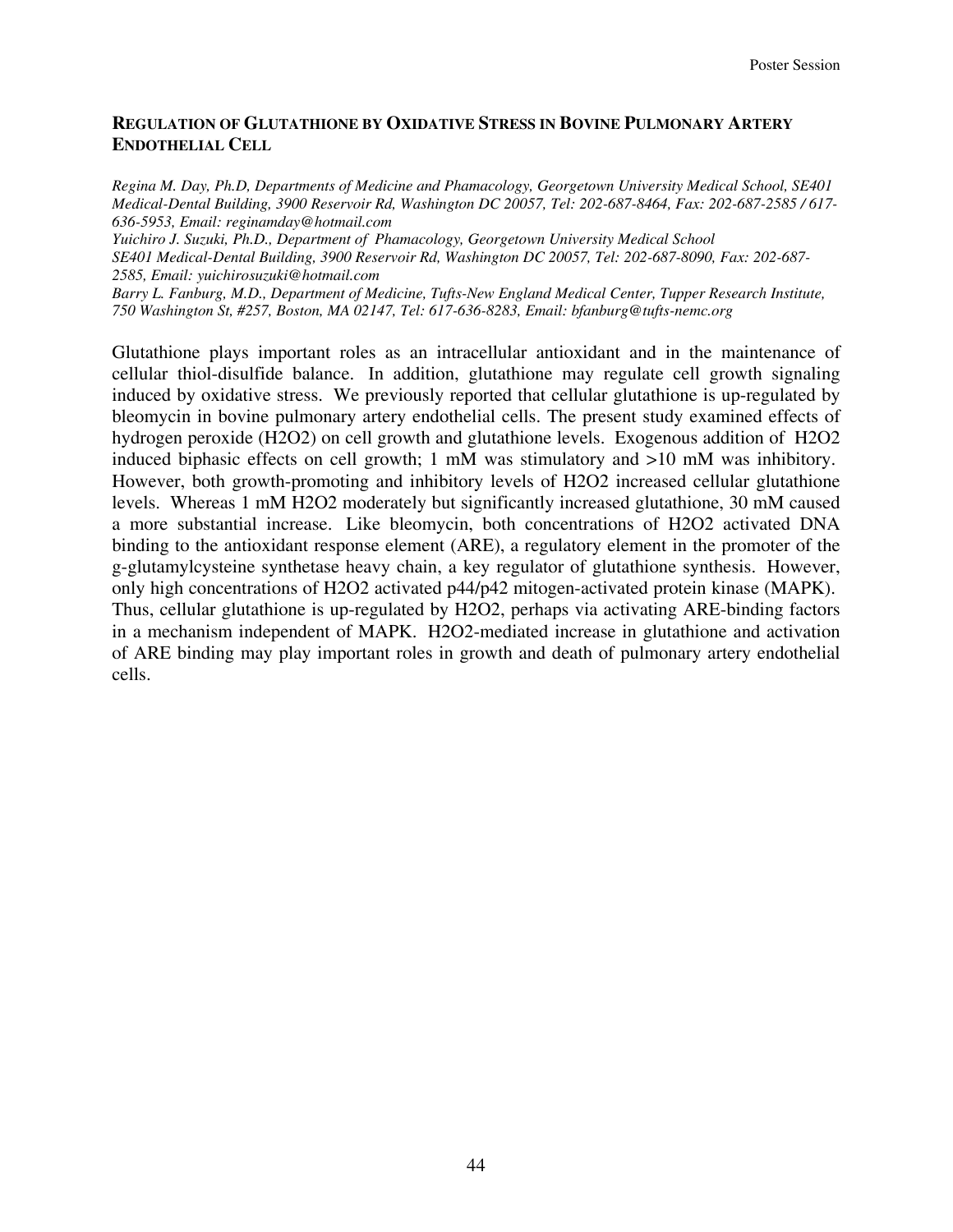#### **EFFECTS OF A CHRONIC EXPOSURE TO LEAD ACETATE ON IMMUNE FUNCTION IN SWISS MICE**

*Ivo Iavicoli, Catholic University of Sacred Heart, Institute of Occupational Health, Largo Francesco Vito, 1, 00168 Rome, Italy, Tel: +39-06-30154486, Fax: +39-06-3053612, Email: iavicoli.ivo@rm.unicatt.it Giovanni Carelli, Catholic University of Sacred Heart, Institute of Occupational Health, Largo Francesco Vito, 1, 00168 Rome, Italy, Tel: +39-06-30154487, Fax: +39-06-3053612, Email: gcarelli@rm.unicatt.it* 

Lead (Pb), a widely toxicant, has been shown to exert toxic effects during early development. Furthermore a number of studies documented that the Pb exerts immunotoxic effects on T lymphocytes.

One day after mating 6 female Swiss mice were administered six different diets containing Pb acetate (0.02, 0.06, 0.11, 0.2, 40 and 400 ppm). During lactation the mothers received the same feed given during pregnancy and the same diets were given to the offsprings (n=72; 12 for each group) after weaning for nine months. During the experiment, air Pb level was determined in the environment where the mice were caged. At the end of exposure, blood Pb level was determined in all the animals to provide a biological exposure index, and possible changes in two type-1 cytokines (IL-2, INF-) and one type-2 cytokine (IL-4) in the serum were measured. At higher levels (40 and 400 ppm) a significant increase in IL-4 production was associated with a decrease in IFN-γ production, while at lower level (0.02 ppm) we observed an increased IFN-γ production with a significant decrease in IL-4 production. Concerning Th1 and Th2 responses, our findings suggest that at these levels Pb acetate causes biphasic dose-response relationships.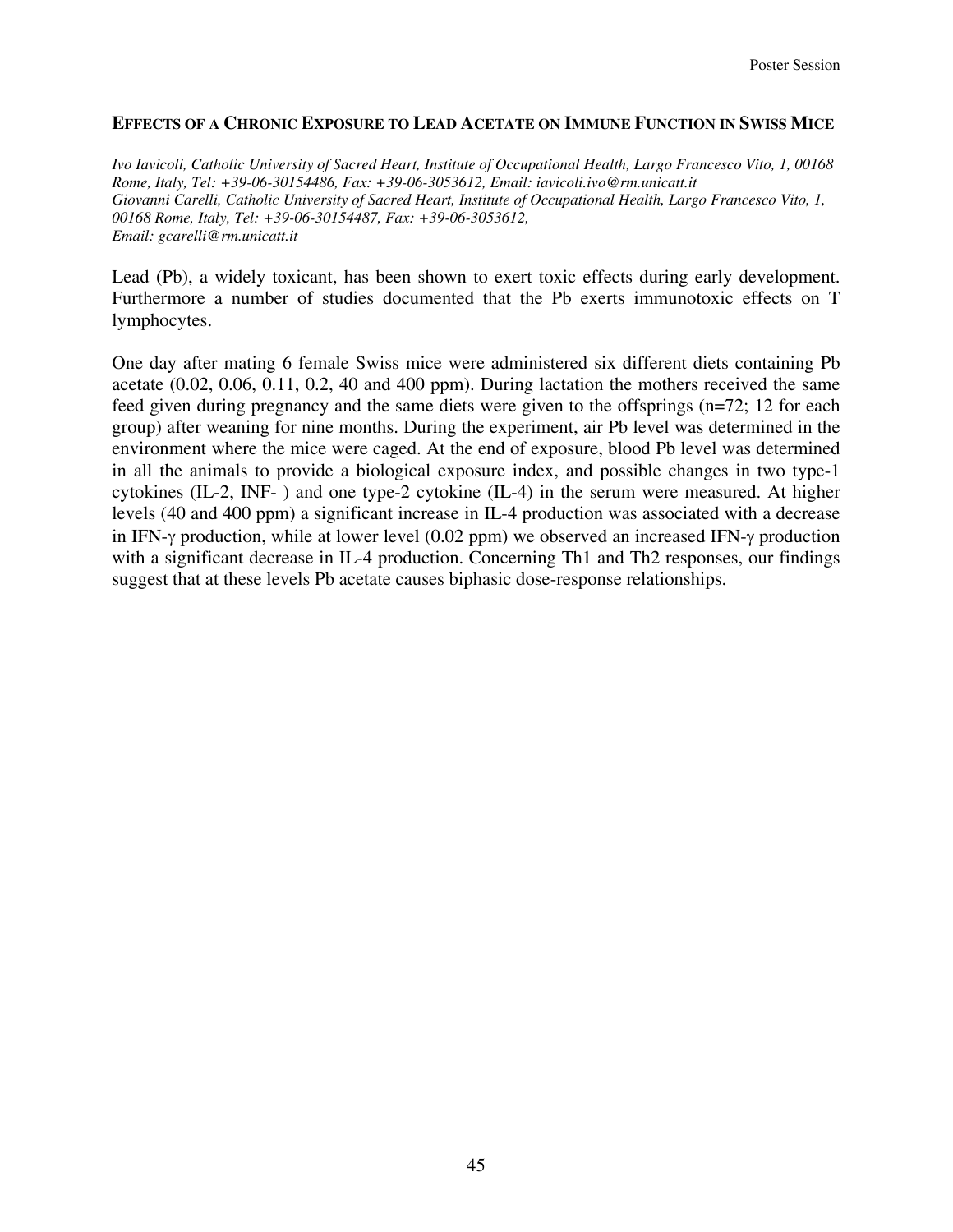## **LOW DOSES OF PHENOLIC COMPOUND CAN BE USEFUL IN QUICK RECOGNITION THEIR AFFINITY TO LACCASE**

*Elżbieta Malarczyk, Maria Curie-Sklodowska University, Biochemistry Department, M.Curie-Sklodowska square, 3, Poland 20-031 Lublin, Tel: +48 81 537 57 70, Fax: +48 81 537 51 02 Janina Kochmanska-Rdest, Maria Curie-Sklodowska University, Biochemistry Department M.Curie-Sklodowska square, 3, Poland 20-031 Lublin, Tel: +48 81 537 57 70, Fax: +48 81 537 51 02 Anna Jarosz-Wilkolazka, Maria Curie-Sklodowska University, Biochemistry Department M.Curie-Sklodowska square, 3, Poland 20-031 Lublin, Tel: +48 81 537 57 35, Fax: +48 81 537 51 02* 

Laccase belongs to oxidative extracellular enzymes which take part in the degradation of wood lignin. However the substrate range of laccase is not limited to phenolic subunits of lignin. It oxidizes also polycyclic aromatic hydrocarbons, anthracene and benzopyrene, hydroxybezotriazole, ABTS and many others. Some of these compounds are known as mediators in the free radical dependent process of delignification with participation of laccase. We used the crude enzyme of fungal laccase from *Cerrena unicolor* as the object for study of the changes in activity when the small amounts of phenolics known as substrate as well as mediators were present in the reaction mixture during determination of the laccase activity. All these substances were diluted in 75% ethanol in the range from  $100^0$  to  $100^{-20}$  mol/L and respective dilutions were added to the reaction mixture one hour before the colorimetric determination. The activity of laccase distinctly changes in the presence of tested substances and the shape of curves was depended on the kind of diluted compound. After mathematical analysis of curve shapes it could be observed that the similarity with theoretical curve was the highest only for substances known as a good substrates or good mediators of laccase. It came to the conclusion that the application of low doses of unknown substance in the test on laccase activity can be useful for the quick looking after the mediatory or substrate important for intensification of delignification processes.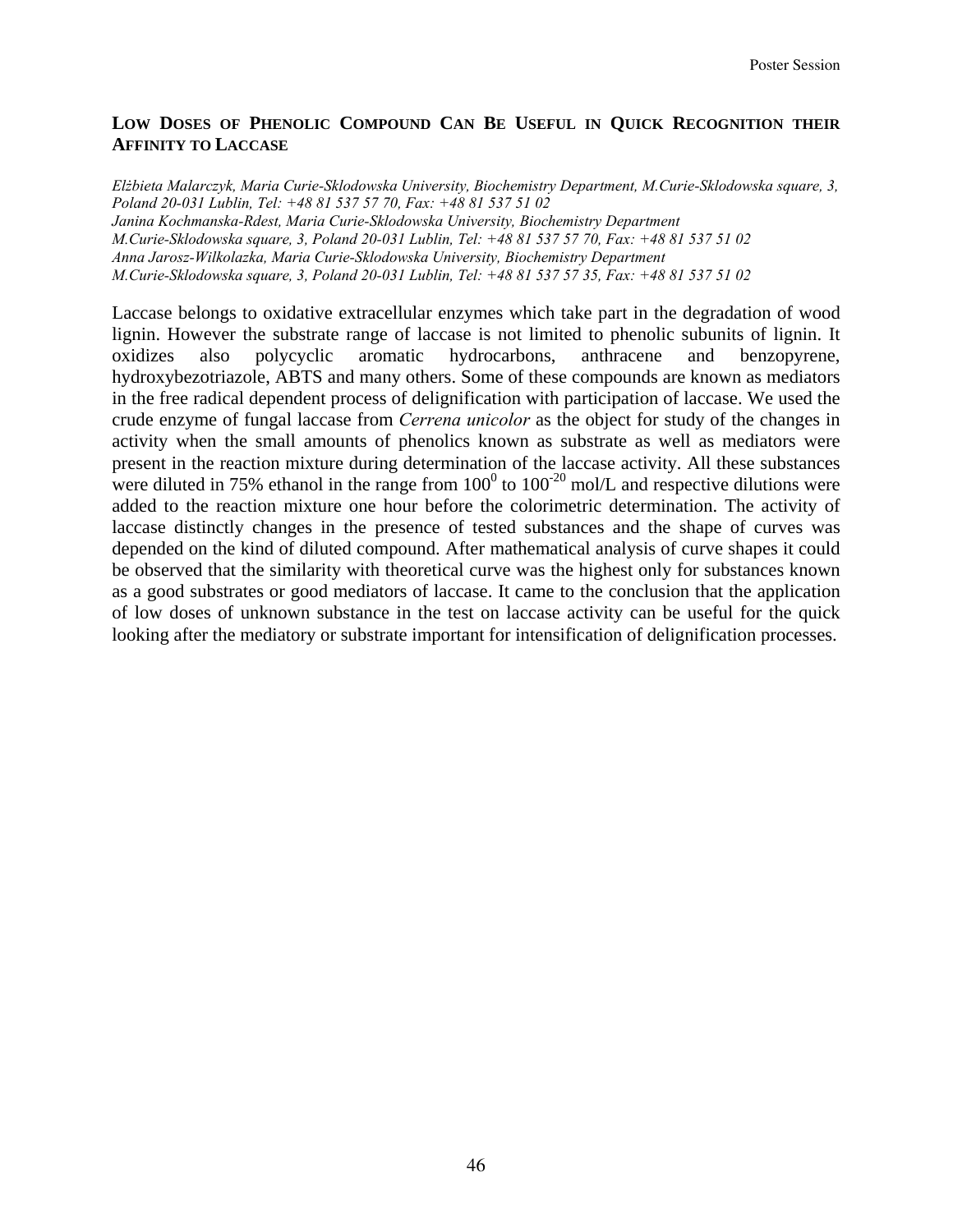## **REGULATION OF VERATRATE DEMETHYLATION IN** *RHODOCOCCUS ERYTHROPOLIS* **CELLS BY LOW DOSES OF FORMALDEHYDE**

*Elżbieta Malarczyk, Maria Curie-Sklodowska University, Biochemistry Department, M.Curie-Sklodowska square, 3, Poland 20-031 Lublin, Tel: +48 81 537 57 70, Fax: +48 81 537 51 02 Marzanna Pazdzioch-Czochra, Maria Curie-Sklodowska University, Biochemistry Department, M.Curie-Sklodowska square, 3, Poland 20-031 Lublin, Tel: +48 81 537 57 35 Fax: +48 81 537 51 02 Janina Kochmanska-Rdest, Maria Curie-Sklodowska University, Biochemistry Department M.Curie-Sklodowska square, 3, Poland 20-031 Lublin, Tel: +48 81 537 57 70, Fax: +48 81 537 51 02* 

The reversible process of demethylation is very important for all living cells and can be regulated by limitation not only by various sources of carbon, nitrogen and oxygen but also by presence of low molecular effectors. Numerous microorganisms as bacteria, *Actinomycetes* and fungi take part in biodegradation of natural methoxyphenolics during many vital processes, among them in various steps of lignification and delignification. These organisms are very convenient for studying oxygen dependent demethylation processes very sensitive to concentration of formaldehyde (HCHO), ATP, GSH and so on. The effect of low doses of HCHO on demethylation of veratrate was observed for *Rhodococcus erythropolis* during 10 hours incubation of cells with mild shaking. At the beginning of incubation the small quantities of HCHO dilutions from  $100^{-1}$  to  $100^{-20}$  mol/L were added and the products of partial demethylation as vanillic and isovanillic acids, were monitored colorimetrically every two hours. The concentration of these acids changed in the sinusoidal manner with two maxima, for dilutions  $100^{-5}$  and  $100^{-15}$  and two minima for  $100^{-10}$  and  $100^{-20}$  mol/L. The highest value of demethylation was observed after 6-8 hours. The electron microscopic observation showed the characteristic changes in vacuole morphology, different for the cells with maximal and minimal demethylation activity.The above results confirmed the overcompensation effect accompanying the action of formaldehyde particle on the oxygen-dependent process of veratrate demethylation. The power of these reaction was on the same level for the  $100^{-5}$  and  $100^{-15}$  mol/L dilutions and manifested also as distinct morphological changes.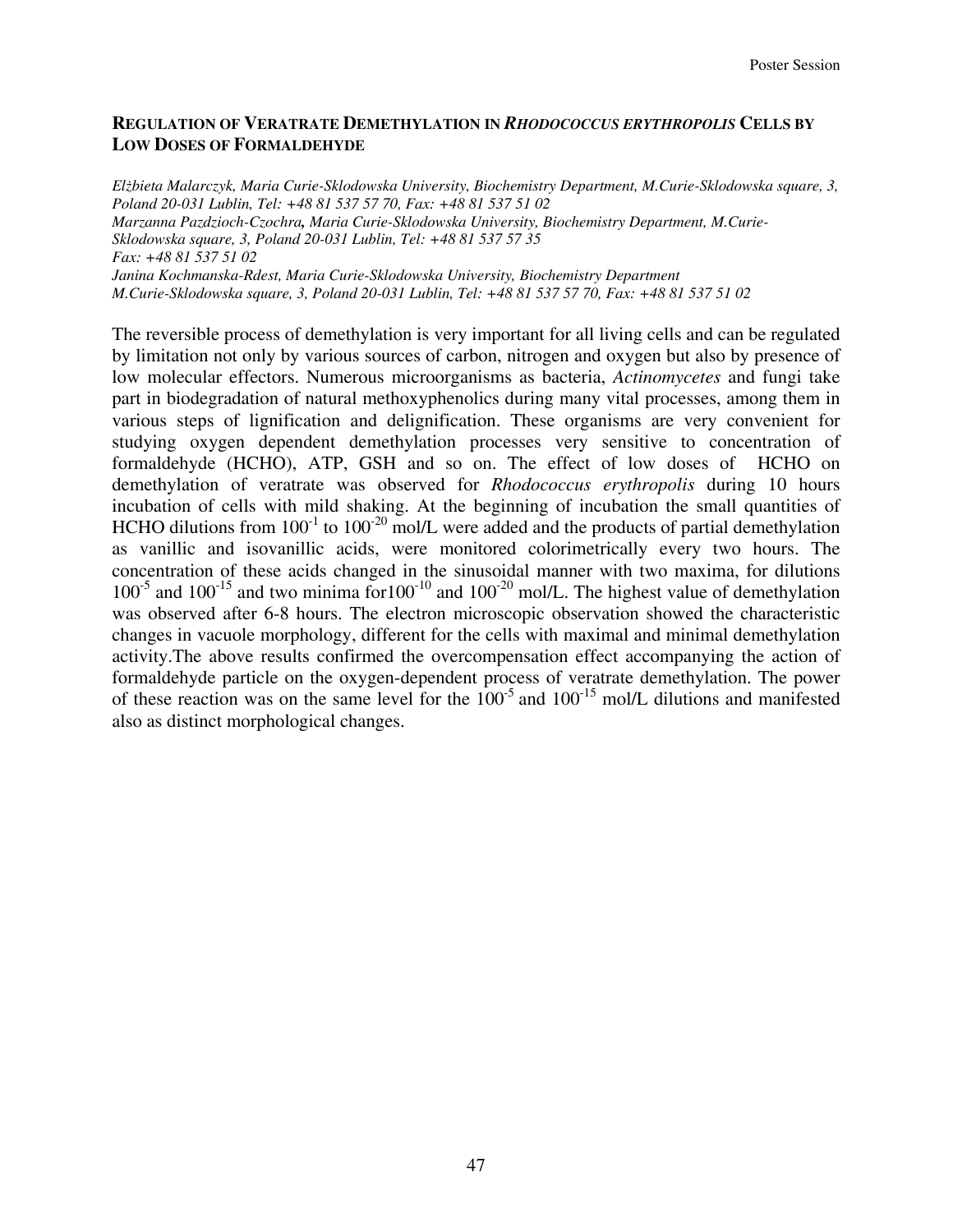#### **THIMEROSAL FOR THE TREATMENT OF INFLUENZA AND HERPES VIRUS INFECTIONS**

*John McMichael, The Institute for Therapeutic Discovery, P.O. Box 127, Delanson, NY 12053, Tel: 518-872-1144, Fax: 518-872-0753 Allan D. Lieberman, Center for Occupational and Environmental Medicine, 7510 Northforest Drive, North Charleston, SC 29420, Tel: 843-572-1600, Tax: 843-572-1795, Email: allanlsc@yahoo.com* 

The World Health Organization estimates that nearly a third of the world's human population will suffer a herpesvirus infection this year, and a significant, though smaller, percentage will contract an influenza virus infection. With either type of virus, infection can range in severity from mild to life-threatening, and in the case of several of the herpesviruses, repeated expression of infection is common. We have found that a relatively low concentration of thimerosal administered systemically can reverse the course of disease induced by influenza or herpes viruses beginning within a matter of minutes of the first dose. This therapeutic dose is several hundred times less than the concentration of thimerosal used as a preservative in vaccines, is constant among hundreds of patients, and is effective for influenza A and B of different strains, herpes simplex types I and II, zoster, cytomegalovirus, infectious mononucleosis virus, and other herpes agents. Likewise, it has been shown effective for the treatment of herpes infections in dogs, cows, horses, and rabbits at this same concentration. Thimerosal has not proven efficacious for the treatment of parainfluenza or other virus infections.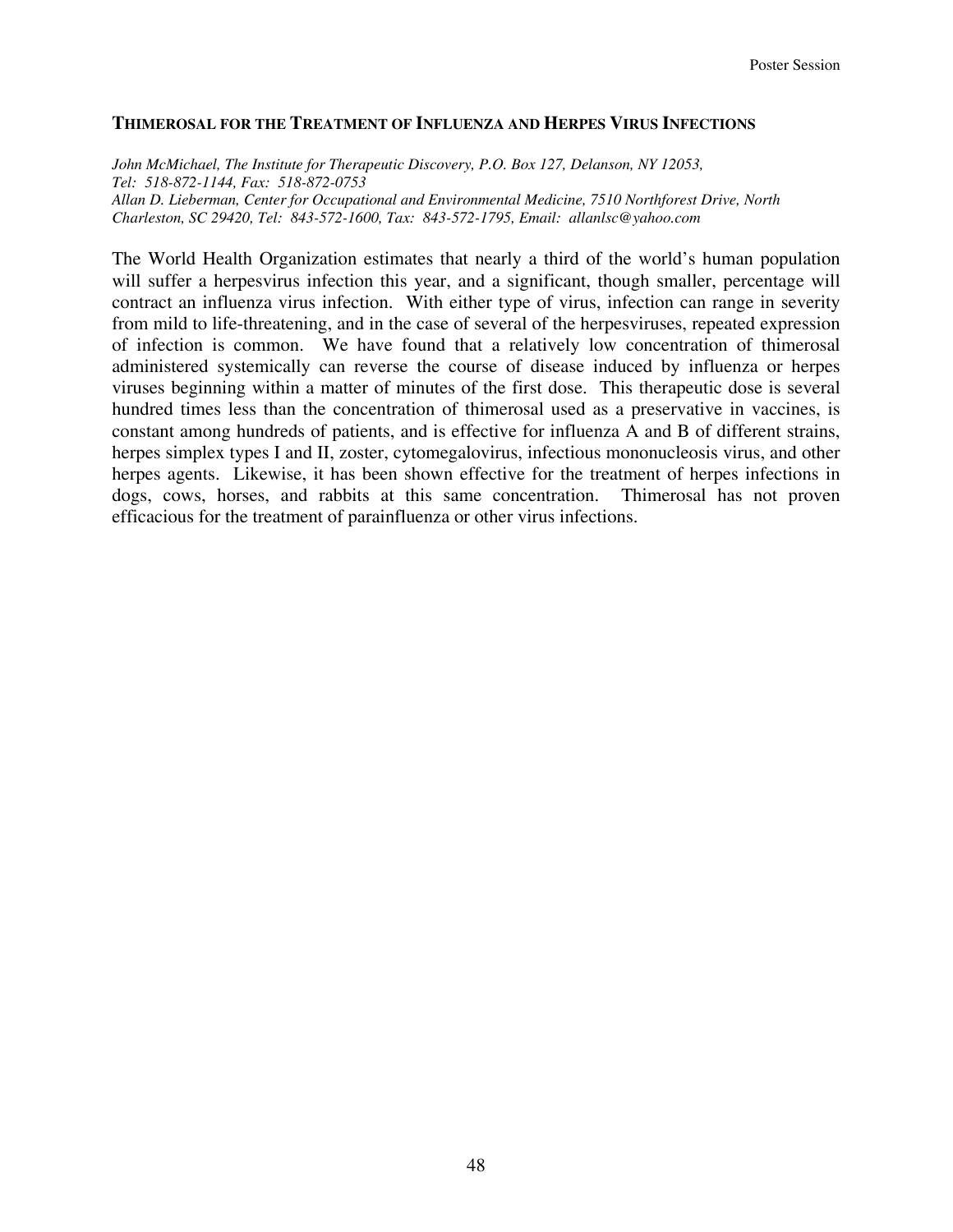## **ADAPTIVE IMMUNE RESPONSES TO LONG-TERM LOW-LEVEL RADIATION EXPOSURE: FEASIBILITY STUDY ON DOG MATERIAL FROM ARGONNE**

*Viktor Meineke, Institute of Radiobiology, German Armed Forces, Neuherbergstrasse 11, 80937 Munich, Germany, Tel: +49-89-3168-2764, Fax: +49-89-3168-2635, Email: ViktorMeineke@bundeswehr.org Kerstin Müller, Institute of Radiobiology, German Armed Forces, Neuherbergstrasse 11, 80937 Munich, Germany, Tel: +49-89-3168-3269, Fax: +49-89-3168-2635, Email: Kerstin2Mueller@bundeswehr.org Karin M. Greulich-Bode, Institute of Radiobiology, German Armed Forces, Neuherbergstrasse 11, 80937 Munich, Germany, Tel: +49-89-3168-3286, Fax: +49-89-3168-2635, Email: KarinGreulichBode@bundeswehr.org Dirk van Beuningen, Institute of Radiobiology, German Armed Forces, Neuherbergstrasse 11, 80937 Munich, Germany, Tel: +49-89-3168-2749, Fax: +49-89-3168-2635, Email: InstitutfuerRadiobiologie@bundeswehr.org Thomas E. Fritz, 503 White Oak Drive, Naperville, Illinois 60540, USA, Tel: +1-630-355-4728, Fax: +1-630-355- 0274, Email: imaloon2@eudoramail.com Theodor M. Fliedner, Radiation Medicine Research Group and WHO Collaborating Center for Radiation Accident Management, University of Ulm, Helmholtzstrasse 20, 89081 Ulm, Germany, Tel: +49-731-500-22900, Fax: +49- 731-500-22902, Email: theodor.fliedner@medizin.uni-ulm.de Ludwig E. Feinendegen, Wannental 45, 88131 Lindau, Germany, Tel: +49-8382-75673, Fax: +49-8382-947626, Email: Feinendegen@gmx.net* 

Between 1964 and 1992 the Argonne National Laboratory (ANL, Chicago, IL, USA) performed a unique large-scale experiment on dogs to analyze the effects of long-term low-level radiation exposure. The dose rates ranging from 3 mGy to 37.5 mGy per day whole body exposure of low LET radiation were applied over 22 hours daily. First investigations revealed that at the lowest dose rate, the incidence of myeloproliferative disorders was not significantly increased as compared to controls. However, significant changes were observed regarding the fractional distribution of peripheral blood cells. Based on above results the question towards the mechanisms underlying the system tolerance in complex tissues was raised. Therefore, the US Department of Energy funded a feasibility study to evaluate the formalin-fixed, paraffinembedded ANL tissues for their suitability to investigate radiation effects. The study revealed that various methods such as histological staining, immunohistochemistry, telomere-specific fluorescence *in situ* hybridization and terminal deoxynucleotidyl transferase method can be successfully applied. Even intact RNA can be isolated from certain tissues and further subjected to reverse transcriptase-polymerase chain reaction. Although it was not the primary intention of the feasibility study to identify parameters pointing to specific effects of low dose rate radiation, extremely promising data on the immune system emerged. It was shown by immunohistochemistry, that different markers related to the immune system as well as to cell proliferation and differentiation were significantly increased in the groups irradiated with 3 mGy and 18.8 mGy per day as compared to both the control group and the group irradiated with 37.7 mGy per day. Signals were mainly detected in walls and near the blood vessels. Intense staining was observed in the lymphatic tissues suggesting a radiation-induced stimulation of immune parameters involving the whole organism. Our findings indicate non-linear dose rate-dependent adaptive immune responses in complex tissues that need further investigations.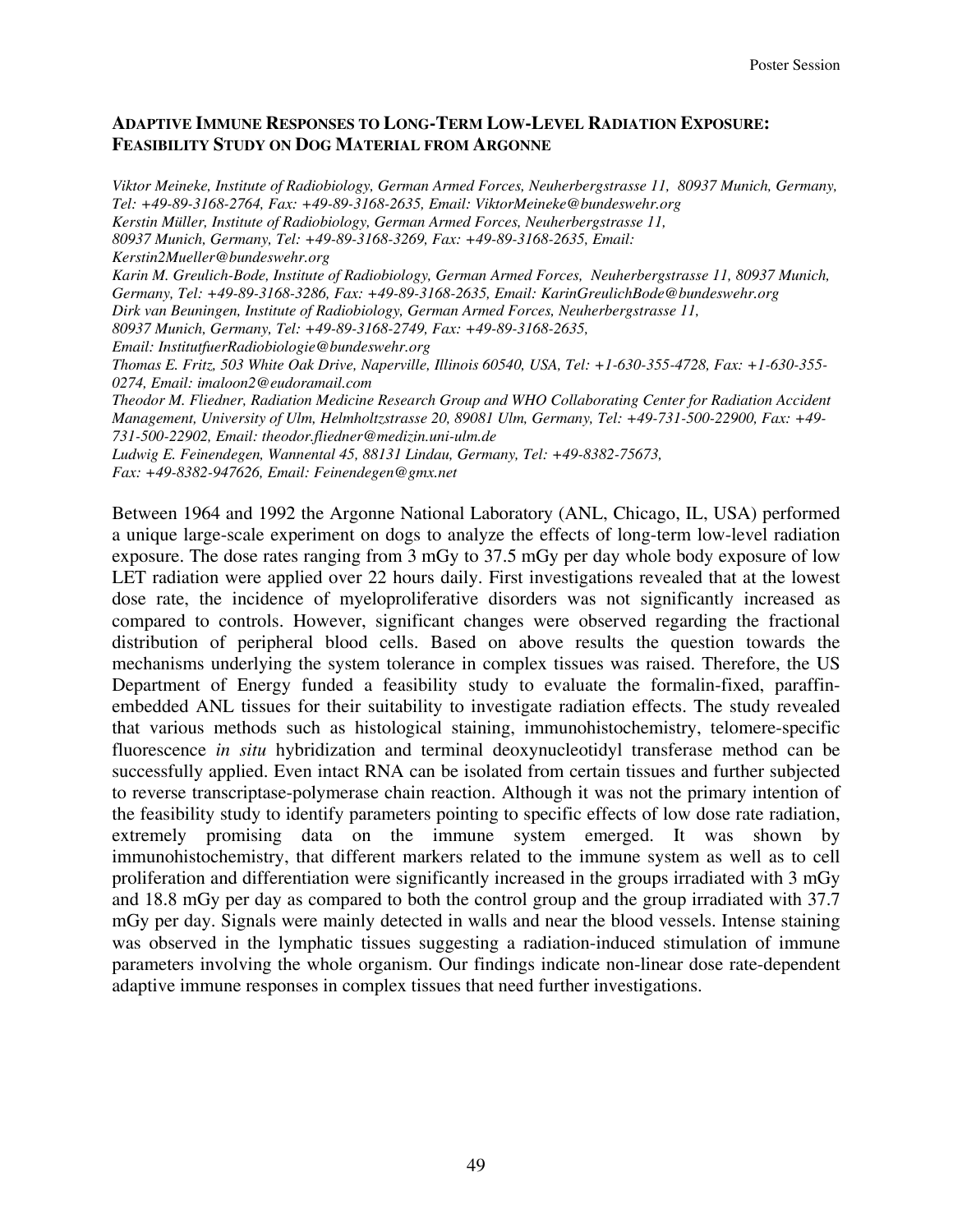## **CARDIORENAL DOSE RESPONSE RELATIONSHIP OF CADMIUM**

#### *V.N.Puri, S.Saha, Division of Pharmacology, Central Drug Research Institute, Lucknow, India*

Low doses of cadmium are known to produce hormetic effects (Science, 302, 376, 2003). Low doses of cadmium produce inverted U shaped dose response curve. Dose response relationship with higher doses of cadmium has not been investigated by many groups. Therefore, we performed studies on Sprague - Dawley (S-D) rats (220-250 g) to evaluate the effects of higher cadmium ( 0.1 - 0.32,1.0 mg /Kg i.v.) dose response relationship on some cardio renal functions of pentobarbitone anesthetized rats. Cadmium produced dose dependent hypertensive effect, while heart rate changed differently. Cadmium failed to produce dose dependent inhibition of serum angiotensin converting enzyme (ACE), while tissue renal ACE levels were inhibited. Cortical ACE inhibition was not dose dependent. However, medullary ACE levels were decreased dose dependently  $(P<0.01)$ . Cadmium concentrations in these two tissues were devoid of any significant correlation. In addition cadmium produced inverted U shaped dose response curve on glomerulus, while in proximal and distal tubules no such dose response relationship was observed. These results indicate that cadmium produced cardio renal modulation on some cardiac functions and renal enzyme kinetics. Cadmium induced reverse hormetic effects need additional studies.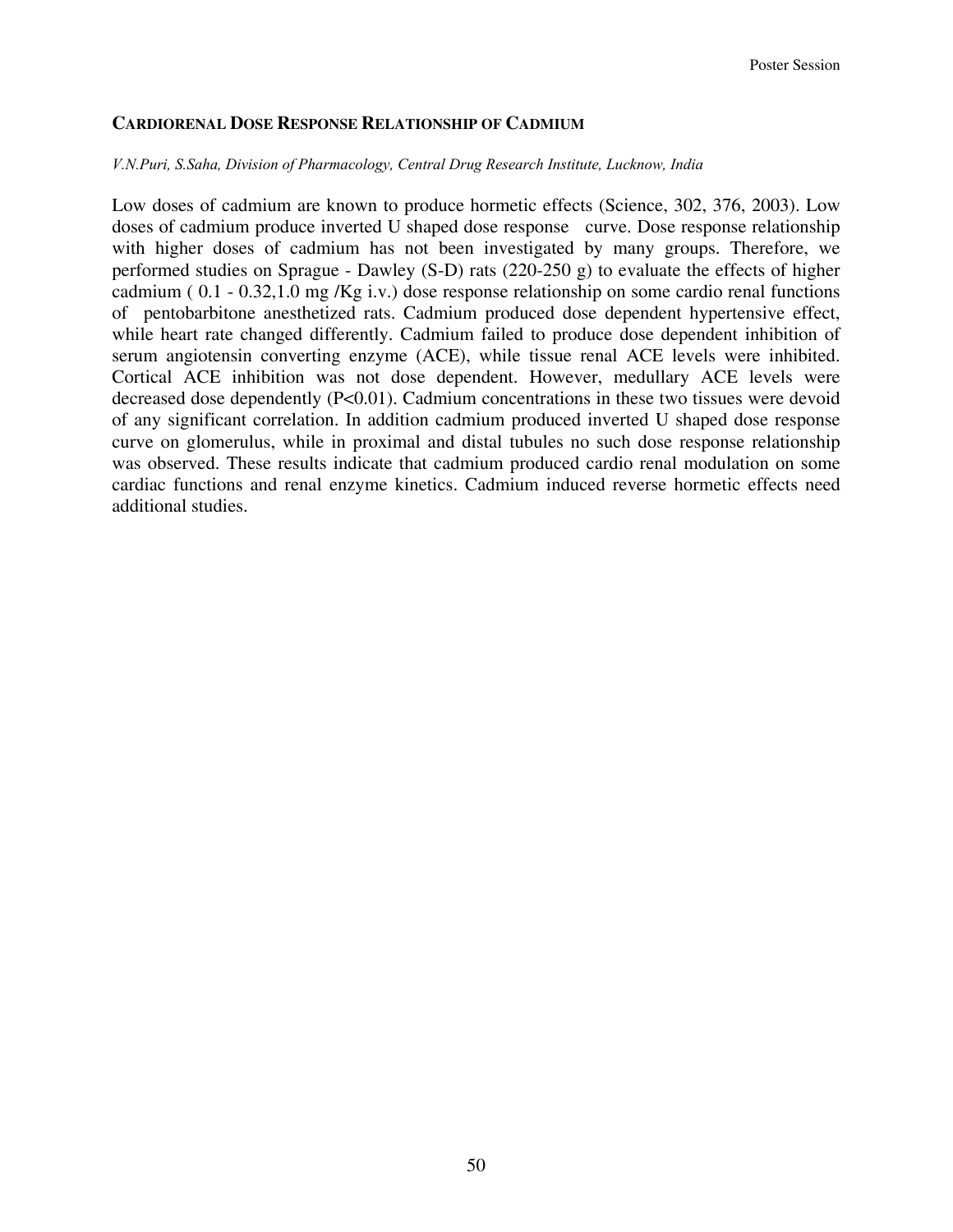#### **A COMPARATIVE STUDY OF DRUG STANDARDIZATION IN HORMETIC OBSERVATIONS AND HOMEOPATHIC PROVINGS**

*Jahangir Satti, Ph.D., Chief Medical Physicist and Radiation Safety Officer, Department of Radiation Physics, St. Joseph's Medical Center, 1800 North California St., Stockton, CA 95213-9008, Tel: 209 467 6405, Fax: 209 461 5150* 

Homeopaths use sub-toxic doses of drugs to stimulate the organism. Earlier experiments on animals and human beings yield data based on accidental exposures to toxic materials and intentional drug provings. The drug doses and their stimulatory levels were never standardized based on scientific metrics. Hahnemann, the founder of homeopathy, experimented with different dilutions and devised different mechanisms in a bid to standardize the medicine. He used simplistic dilution methods and ignored the scientific approach based on Avogadro's principle, who happened to be his contemporary. Literature search shows that earlier homeopathic drug proving experiments and observations of hormetic effects were carried out within the similar concentration ranges. Hahnemann's earlier provings were conducted with drug strengths in ranges of  $1.25x10^{-6}$  to 4 grams during 1796-98. He used drug strengths of 1ppm  $(10^{-6})$  by 1799 and later diluted his drugs further with a hope to standardize them. Despite Hahnemann's pioneering work in provings, the drug standardization method was open to questions at all levels. Hahnemann's centesimal method proved inadequate and his faithful disciple Hering devised another method based on decimal scale. Later it was found that Hahnemann devised another method known as LM scale. Similarly scientists observed hormesis with sub-toxic doses of certain compounds but failed to quantitatively standardize them on scientific basis. Hormetic observations were made with compounds in the ranges of 1-720 ppm for sodium arsenate, lead arsenate, Paris green, zinc arsenate and sodium arsenate. These observations were made on plants, bacteria and yeast. Computer simulations have been carried out to standardize homeopathic chemical drugs in which a single scale (i.e., 30S) of every drug carries the same number of medicinal atoms/molecules. Such drug standardization will help reproduce the results much more accurately than the existing methods. It will also provide standard drug quantization across the board for emerging nano-scale medicine.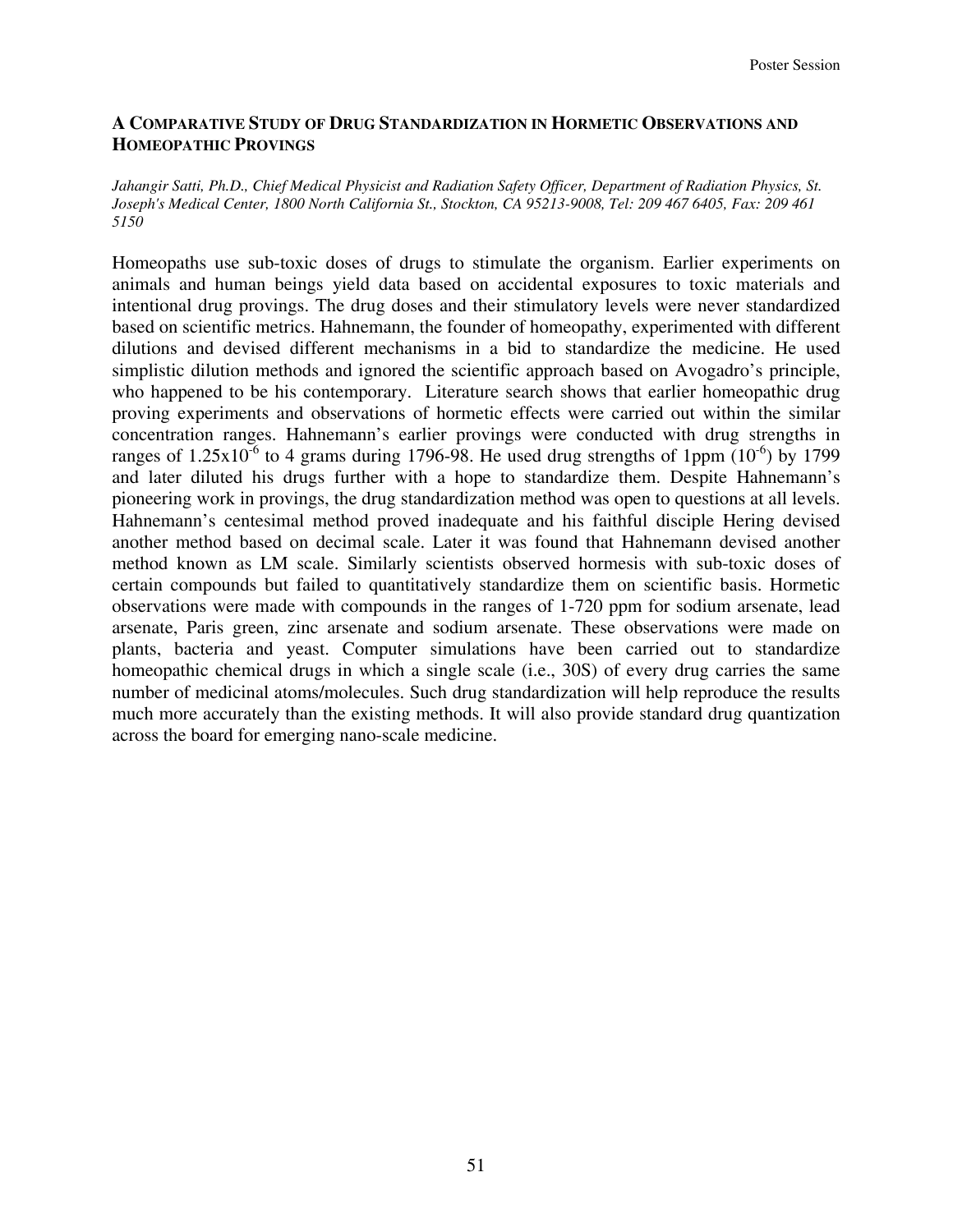## **COMPLEMENTARY NANO-SCALE THERAPEUTIC APPROACH THROUGH FREQUENCY BASED BIO-SYNCHRONIZATION.**

*Jahangir Satti, Ph.D., Chief Medical Physicist and Radiation Safety Officer, Department of Radiation Physics, St. Joseph's Medical Center, 1800 North California St., Stockton, CA 95213-9008, Tel: 209 467 6405, Fax: 209 461 5150* 

Recent research has shown that most materials in the range between single atom and bulk rate have different physical, chemical, electrical, magnetic, vibrational and biochemical characteristics. It is projected that such a nano-scale material development between single and 20 atoms will transform the industry during this century. It is also an established scientific fact that ionizing radiation and chemical compounds at sub-toxic levels have beneficial effects on living organisms which is also known as hormesis. Cells in a living organism react to external and internal stimuli through different mechanisms. The effects of temperature, pressure, light, metabolism, and other inputs result in different cellular reactions. Such biological reactions are quantitatively observed in circadian rhythms. These reactions are affected by both conventional and complementary approaches. The conventional mechanism is based on quantitative amount or concentration of a chemical that macroscopically affects the amplitude of cellular rhythms. Sometimes such a desired change needs concentrated chemicals approaching toxic levels. On the other hand, a weak signal is required to produce detuning in a biosystem. The adaptation of a living organism to its environment through evolutionary changes is a proof that cosmic biosynchronization is vital for survival. Bio-synchronization means that different organs maintain a specific rhythm, which is not necessarily harmonious, and has a cooperative pattern for any biological function. Any deviation from this synchronization may result in sickness. Health is the adaptive capability of a living organism to withstand cosmic evolutionary changes of its environment. One can help cellular rhythm synchronize with its system by carefully applying a weak signal. Tuning a system at the cellular level may result in healing without undue side effects from mega doses of chemical drugs. Further it can be equally effective either in maintaining biorhythms at cellular levels inside an organ or establishing a coupling rhythm among organs.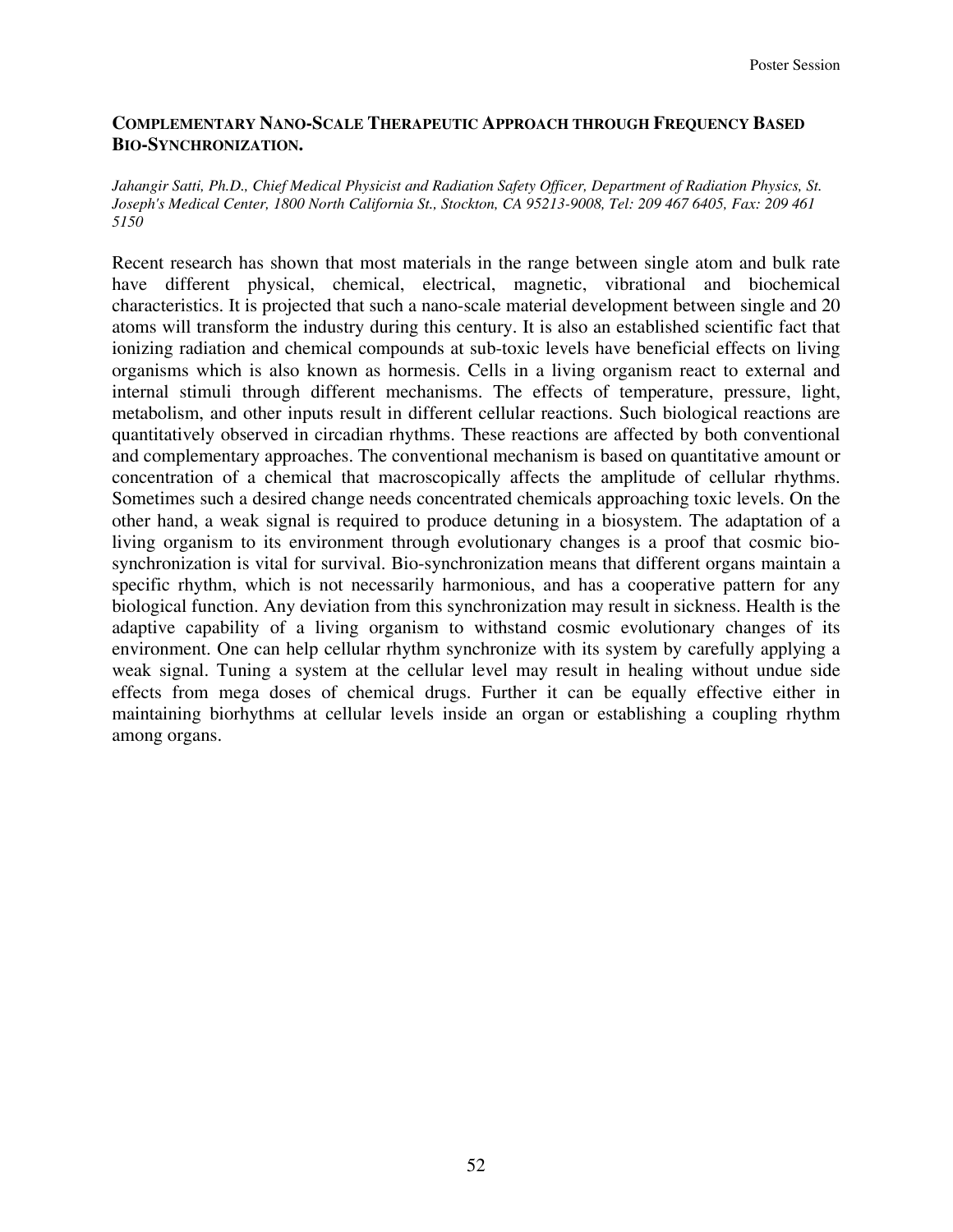## **ALCOHOLIC BEVERAGE** *HORMESIS* **FOR CATARACT AND ATHEROSCLEROSIS IS RELATED TO PLASMA OXIDATIVE CONDITION**

*Claire D. Prickett, Research Assistant, Department of Biochemistry, Faculty of Medicine & Dentistry, University of Western Ontario, London, Ontario, Canada, N6A 5C1, Tel: 519-661-3074/3063(lab), Fax: 519-661-3175, Email : cdpricke@uwo.ca* 

*Erin Lister, B.Sc., Research Assistant, Department of Biochemistry, Faculty of Medicine & Dentistry, University of Western Ontario, London, Ontario, Canada, N6A 5C1, Tel: 519-661-3074/3063(lab), Fax: 519-661-3175, Email: e\_lister@hotmail.com* 

*Michelle Collins, Research Assistant, Department of Biochemistry, Faculty of Medicine & Dentistry, University of Western Ontario, London, Ontario, Canada, N6A 5C1, Tel: 519-661-3074/3063(lab), Fax: 519-661-3175, Email :mcollin6@uwo.ca* 

*Colleen Trevithick-Sutton, B.Sc., Research Assistant, Department of Pharmacology and Toxicology, Faculty of Medicine & Dentistry, University of Western Ontario, London, Ontario, Canada, N6A 5C1, Tel: 519-661- 3074/3063(lab), Fax: 519-661-3175, Email: colleen@chem.ucla.edu* 

*Maurice Hirst, Ph.D., Professor, Department of Pharmacology and Toxicology, Faculty of Medicine & Dentistry, University of Western Ontario, London, Ontario, Canada, N6A 5C1,* 

*Tel: 519-661-3315, Fax 519-661-3175, Email: mhirst@uwo.ca* 

*Earl Noble, Ph.D., Professor, School of Kinesiology, Faculty of Health Sciences, University of Western Ontario, London, Ontario, Canada, N6A 5C1, Tel: 519-661-8365, Fax 519-661-2008, Email: enoble@uwo.ca Joe A. Vinson, Ph.D., Professor, Department of Chemistry, University of Scranton, Scranton, PA, Tel: 570-941- 7551, Fax 570-941-7510, Email: vinson@UofS.edu*

*John R. Trevithick, Ph.D., Professor, Department of Biochemistry, Faculty of Medicine & Dentistry, University of Western Ontario, London, Ontario, Canada, N6A 5C1, Tel: 519-661-3074/3063(lab), Fax: 519-661-3175, Email: trevjohn@uwo.ca* 

**Objectives:** To correlate the oxidative state of post-absorptive blood plasma after consumption of one or three drinks of different beverages with known J-shaped epidemiological risk curves.

**Design:** the plasma antioxidant or pro-oxidant activity was determined after volunteers consumed one or three drinks containing equivalent amounts of alcohol (except for an alcoholfree stout used as a control for stout).

**Results:** One drink of red wine, lager beer, or stout( 5% alcohol v/v, and alcohol-free) increased significantly the average antioxidant activity, in plasma samples obtained from volunteers averaged over 240 min. Three drinks of red wine, lager beer, or stout( 5% alcohol v/v, and alcohol-free) increased significantly the average pro-oxidant activity, in plasma samples obtained from volunteers averaged over 360 min. For a solution of alcohol three drinks resulted in pro-oxidant plasma on average, while one drink did not significantly affect the plasma oxidative status. Two volunteers, who showed a significantly increased time to metabolize ethanol after ingestion of lager beer and red wine, had elevated antioxidant activity in plasma.

**Conclusions:** One drink of red wine, beer, or stout provided equivalent increases in plasma antioxidant activity. Three drinks of red wine, beer, or stout provided equivalent increases in plasma pro-oxidant activity. This may explain at least in part, the decreased risk of cataract and atherosclerosis from daily consumption of one drink of different types of alcoholic beverages as well as the increased risk from daily consumption of three drinks of alcoholic beverages. The plasma pro-oxidant activity appears to be due to ethanol metabolism, while the antioxidant activity may be due to the absorption of polyphenols in the beverages. Consistent with this, the